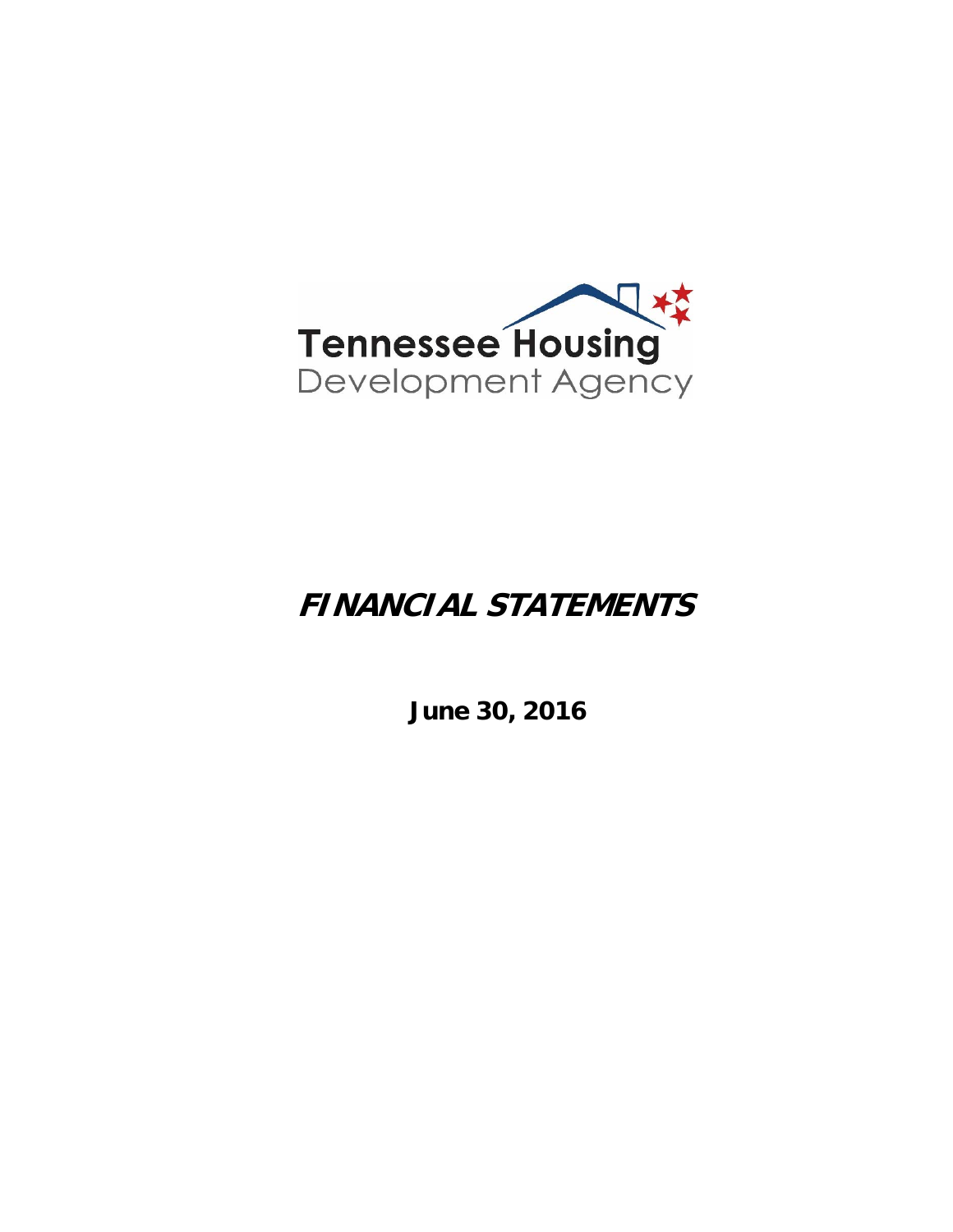

STATE OF TENNESSEE COMPTROLLER OF THE TREASURY DEPARTMENT OF AUDIT DIVISION OF STATE AUDIT SUITE 1500, JAMES K. POLK STATE OFFICE BUILDING 505 DEADERICK STREET NASIIVILLE, TENNESSEE 37243-1402

PHONE (615) 401-7897 FAX (615) 532-2765

# Independent Auditor's Report

The Honorable Bill Haslam, Governor Members of the General Assembly Members of the Board of Directors Mr. Ralph Perrey, Executive Director

# Report on the Financial Statements

We have audited the accompanying financial statements of the Tennessee Housing Development Agency, a component unit of the State of Tennessee, as of and for the year ended June 30, 2016, and the related notes to the financial statements, which collectively comprise the Tennessee Housing Development Agency's basic financial statements as listed in the table of contents.

# Management's Responsibility for the Financial Statements

Management is responsible for the preparation and fair presentation of these financial statements in accordance with accounting principles generally accepted in the United States of America; this includes the design, implementation, and maintenance of internal control relevant to the preparation and fair presentation of financial statements that are free from material misstatement, whether due to fraud or error.

#### **Auditor's Responsibility**

Our responsibility is to express an opinion on these financial statements based on our audit. We conducted our audit in accordance with auditing standards generally accepted in the United States of America and the standards applicable to financial audits contained in Government Auditing Standards issued by the Comptroller General of the United States. Those standards require that we plan and perform the audit to obtain reasonable assurance about whether the financial statements are free from material misstatement.

An audit involves performing procedures to obtain audit evidence about the amounts and disclosures in the financial statements. The procedures selected depend on the auditor's judgment, including the assessment of the risks of material misstatement of the flrnancial statements, whether due to fraud or error. In making those risk assessments, the auditor considers internal control relevant to the entity's preparation and fair presentation of the financial statements in order to design audit procedures that are appropriate in the circumstances, but not for the purpose of expressing an opinion on the effectiveness of the entity's internal control. Accordingly, we express no such opinion. An audit also includes evaluating the appropriateness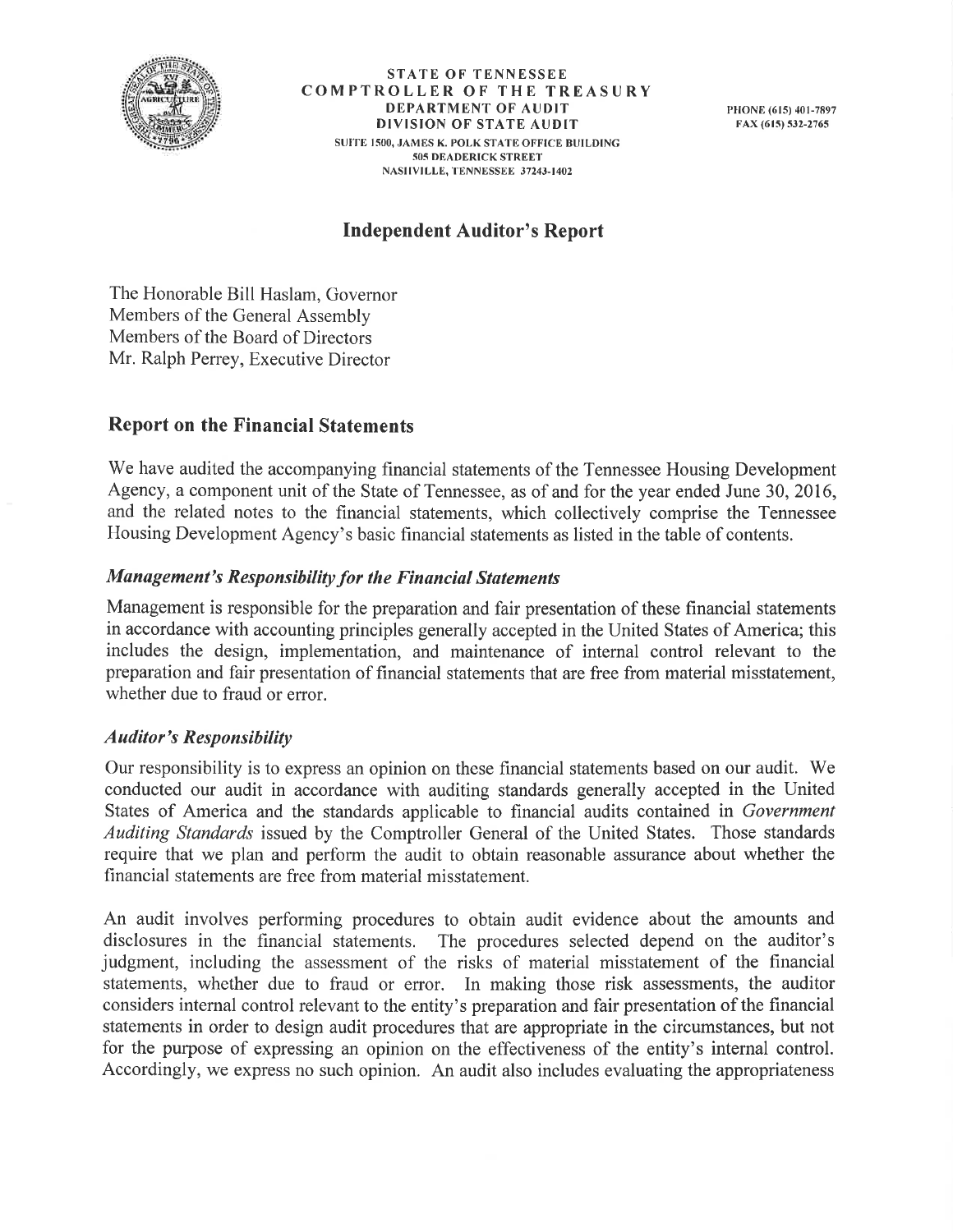of accounting policies used and reasonableness of significant accounting estimates made by management, as well as evaluating the overall presentation of the financial statements.

We believe that the audit evidence we have obtained is sufficient and appropriate to provide a basis fbr our audit opinion. Tennessee statutes, in addition to audit responsibilities, entrust certain other responsibilities to the Comptroller of the Treasury. Those responsibilities include serving as a member of the board of directors of Tennessee Housing Development Agency. We do not believe that the Comptroller's service in this capacity affected our ability to conduct an independent audit of the Tennessee Housing Development Agency.

#### **Opinion**

In our opinion, the financial statements referred to above present fairly, in all material respects, the financial position of the Tennessee Housing Development Agency as of June 30,2016, and the changes in financial position and cash flows thereof for the year then ended in accordance with accounting principles generally accepted in the United States of America.

#### **Other Matters**

#### Required Supplementary Information

Accounting principles generally accepted in the United States of America require that the management's discussion and analysis, the schedule of proportionate share of net pension asset for the State and Higher Education Retirement Plan, the schedule of proportionate share of net pension liability for the Closed State and Higher Education Pension Plan, the schedule of contributions to the State and Higher Education Employee Retirement Plan, the schedule of contributions to the Closed State and Higher Education Employee Pension Plan, and the other postemployment benefits schedule of funding progress, be presented to supplement the basic financial statements. Such information, although not a part of the basic financial statements, is required by the Governmental Accounting Standards Board, which considers it to be an essential part of financial reporting for placing the basic financial statements in an appropriate operational, economic, or historical context. We have applied certain limited procedures to the required supplementary information in accordance with auditing standards generally accepted in the United States of America, which consisted of inquiries of management about the methods of preparing the information and comparing the information for consistency with management's responses to our inquiries, the basic financial statements, and other knowledge we obtained during our audit of the basic financial statements. We do not express an opinion or provide any assurance on the information because the limited procedures do not provide us with sufficient evidence to express an opinion or provide any assurance.

#### Supplementary Information

Our audit was conducted for the purpose of forming an opinion on the financial statements that collectively comprise the agency's basic financial statements. The accompanying financial information is presented for purposes of additional analysis and is not a required part of the basic financial statements. Such information is the responsibility of management and was derived from, and relates directly to, the underlying accounting and other records used to prepare the basic financial statements. The information has been subjected to the auditing procedures applied in the audit of the basic financial statements and certain additional procedures, including comparing and reconciling such information directly to the underlying accounting and other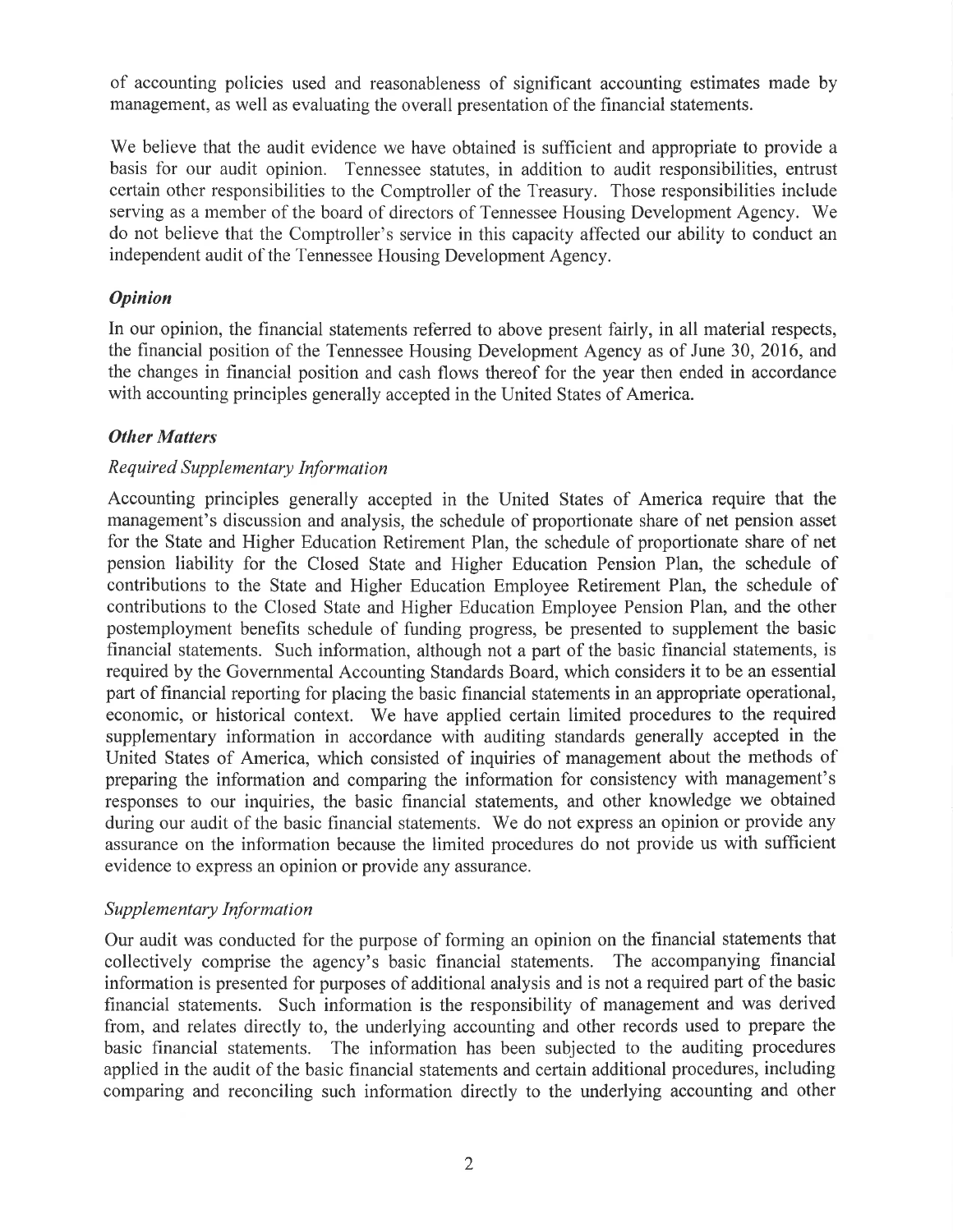records used to prepare the basic financial statements or to the basic financial statements themselves, and other additional procedures in accordance with auditing standards generally accepted in the United States of America. In our opinion, the information is fairly stated, in all material respects, in relation to the basic financial statements as a whole.

#### Other Reporting Required by Government Auditing Standards

In accordance with Government Auditing Standards, we have also issued our report dated December 19, 2016, on our consideration of the agency's internal control over financial reporting and on our tests of its compliance with certain provisions of laws, regulations, contracts, and grant agreements and other matters. The purpose of that report is to describe the scope of our testing of internal control over financial reporting and compliance and the results of that testing, and not to provide an opinion on internal control over financial reporting or on compliance. That report is an integral part of an audit performed in accordance with Government Auditing Standards in considering the agency's internal control over financial reporting and compliance.

Deball Lorless

Deborah V. Loveless, CPA **Director** December 19,2016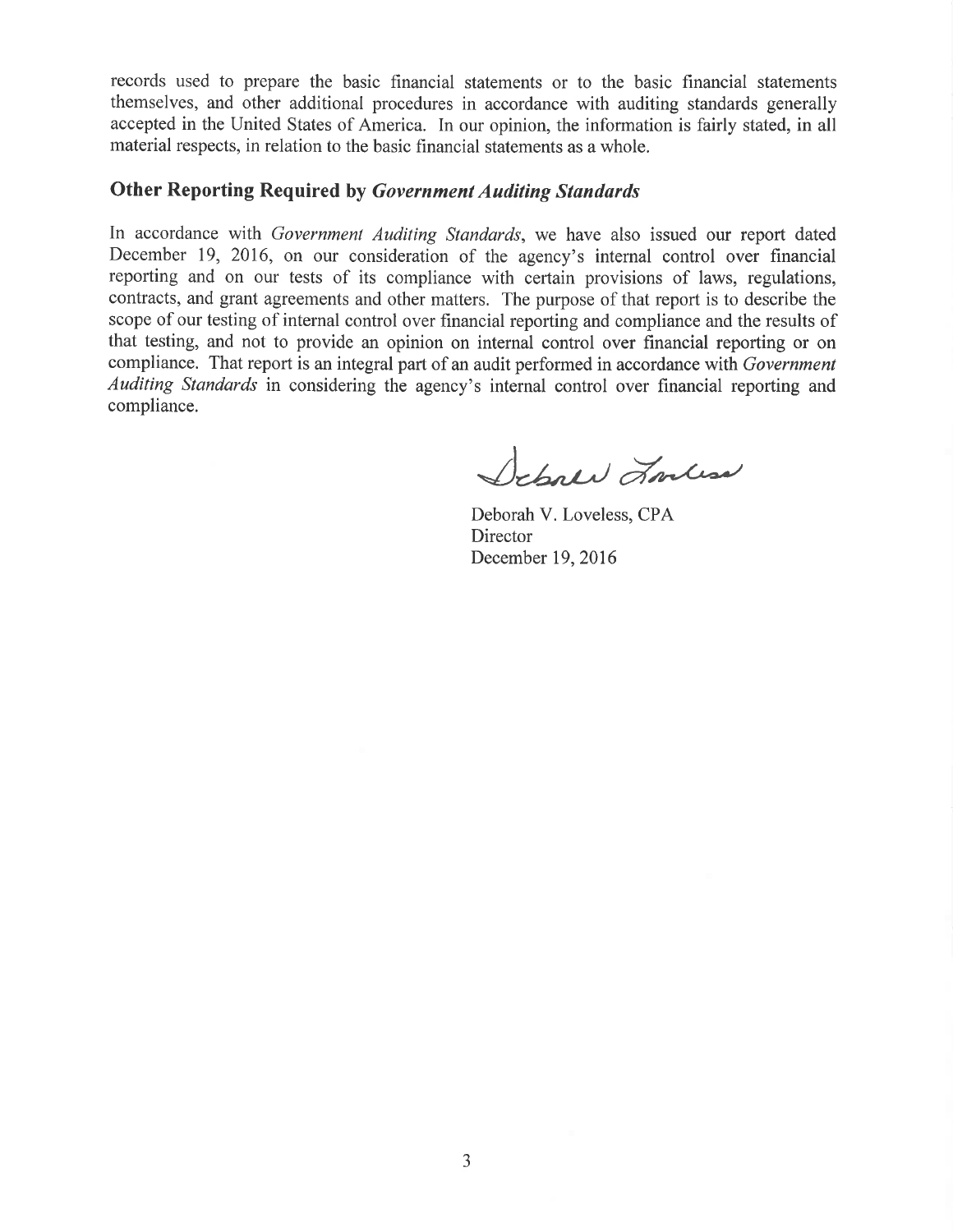This section of the Tennessee Housing Development Agency's (THDA) annual financial statements presents management's discussion and analysis of THDA's financial performance for the year ended June 30, 2016, with comparative information presented for the fiscal year ended June 30, 2015. This information is being presented to provide additional information regarding the activities of THDA and to meet the financial reporting and disclosure requirements of the Governmental Accounting Standards Board (GASB) Statement Number 34, *Basic Financial Statements -- and Management's Discussion and Analysis -- for State and Local Governments.* This section should be read in conjunction with the Independent Auditor's Report and the audited financial statements and accompanying notes.

# **INTRODUCTION – THE TENNESSEE HOUSING DEVELOPMENT AGENCY**

The mission statement of THDA is "Leading Tennessee Home by creating safe, sound, affordable housing opportunities." THDA's goal is to provide housing assistance to those in need by offering a variety of housing-related programs. One of the primary ways THDA assists Tennesseans is by offering mortgages for first-time homebuyers at below conventional market interest rates. At the close of fiscal year 2016, THDA has originated over 115,000 single-family mortgage loans in its 43-year history, and serves as the master servicer for all active mortgages it funds. In addition to helping homebuyers, THDA administers Section 8 rental assistance programs, including the tenant-based Housing Choice Voucher (HCV) program in approximately 74 of Tennessee's 95 counties, as well as the project-based Contract Administration program for approximately 400 contracts throughout all of Tennessee. THDA also administers grant programs, awarded on a competitive annual cycle, for rehabilitation and new construction of owner-occupied units and small rental projects. THDA is also involved in the development and rehabilitation of multifamily rental housing for low-income families by administering the federal Low-Income Housing Tax Credit, which is a competitive process, and by setting aside a portion of bond authority to be allocated to local issuing authorities for specific multifamily developments.

More recently, THDA has administered programs under the American Recovery and Reinvestment Act of 2009 (ARRA), including the Homeless Prevention and Rapid Re-Housing Program (HPRP), the Tax Credit Assistance Program (TCAP), the Neighborhood Stabilization Program (NSP), and a Low Income Housing Tax Credit exchange program under Section 1602 of the Act.

As established by statute, "The agency shall have a board of directors which shall be responsible for carrying out the powers given to the agency. . ." (*Tennessee Code Annotated 13-23-105*). This board meets regularly on a bi-monthly basis; however, some committees may meet more often as situations dictate.

#### **OVERVIEW OF THE FINANCIAL STATEMENTS**

The basic financial statements include statements of net position; statements of revenues, expenses, and changes in net position; and statements of cash flows, as well as notes to the financial statements. The statements of net position provide financial information on the overall financial position of THDA at each year end. The statements of revenues, expenses, and changes in net position summarize the results of operations over the course of each fiscal year. The statements of cash flows provide relevant information about THDA's cash receipts and cash payments during each fiscal year.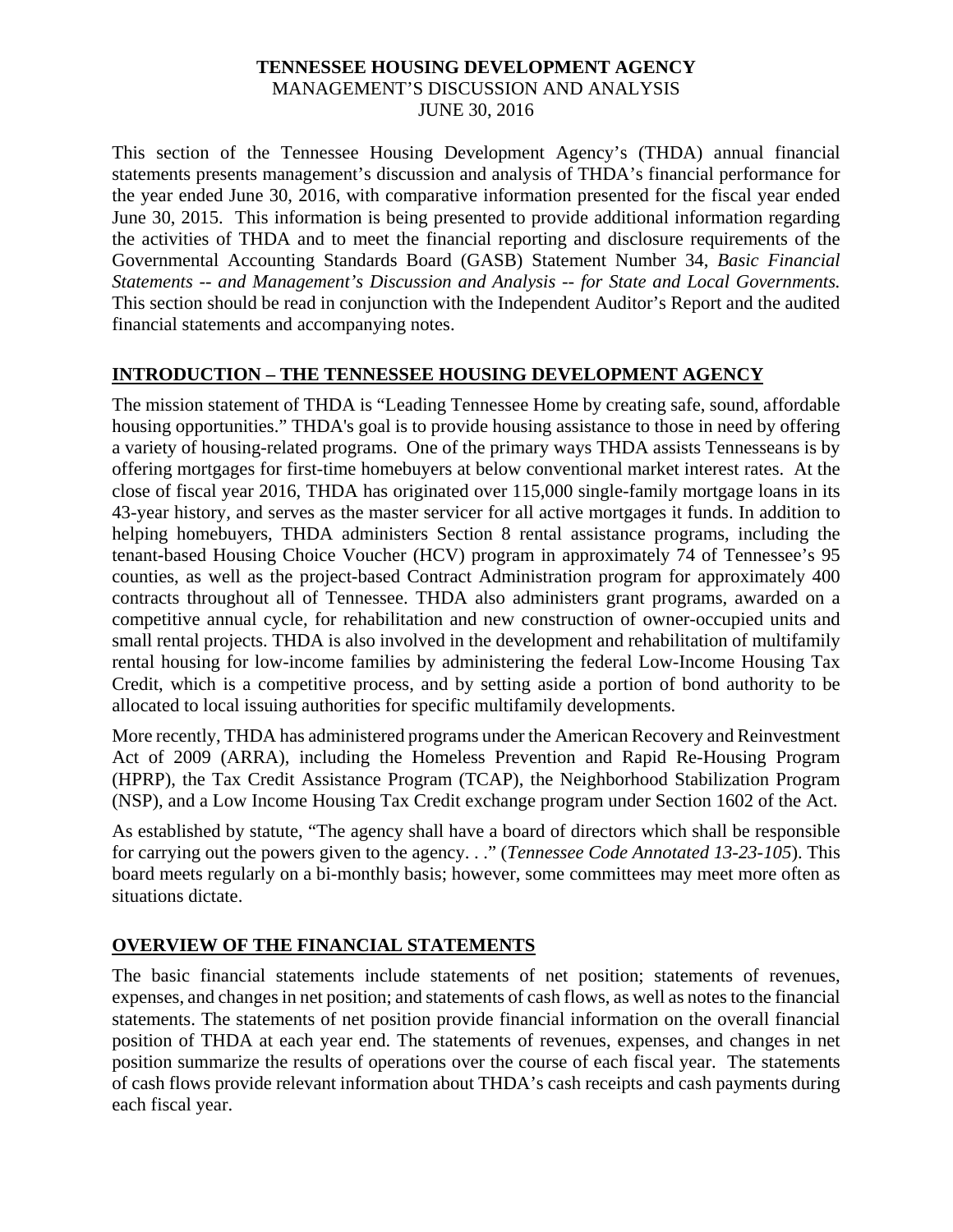The notes to the financial statements provide essential information regarding THDA's significant accounting policies, significant account balances and activities, certain material risks, obligations, commitments, contingencies, and subsequent events.

THDA's financial statements are presented using the accrual basis of accounting and the flow of economic resources measurement focus. In addition to the basic financial statements, required and other supplementary information is included.

THDA is also considered to be a discretely presented "component unit" for the State of Tennessee, and therefore, its financial information is reported in the State of Tennessee's government-wide *Comprehensive Annual Financial Report*. This report may be viewed at http://www.tn.gov/finance/article/fa-accfin-cafr

# **FINANCIAL HIGHLIGHTS**

#### **Year Ended June 30, 2016**

- Total assets decreased by \$90.1 million, or 3.5%.
- Deferred outflows of resources increased \$0.5 million, or 18.4%.
- Total liabilities decreased by \$83.1 million, or 4.1%.
- Net position was \$510.9 million. This is a decrease of \$3.4 million, or 0.7%, from fiscal year 2015.
- Cash and cash equivalents decreased by \$69.3 million, or 23.0%.
- Total investments increased by \$18.4 Million, or 7.2%.
- Bonds payable decreased by \$72.7 million, or 3.67%.
- Deferred inflows of resources decreased \$3.0 million, which was related to pensions.
- THDA originated \$293.4 million in new loans, which is an increase of \$42.7 million, or 17.03%, from the prior year.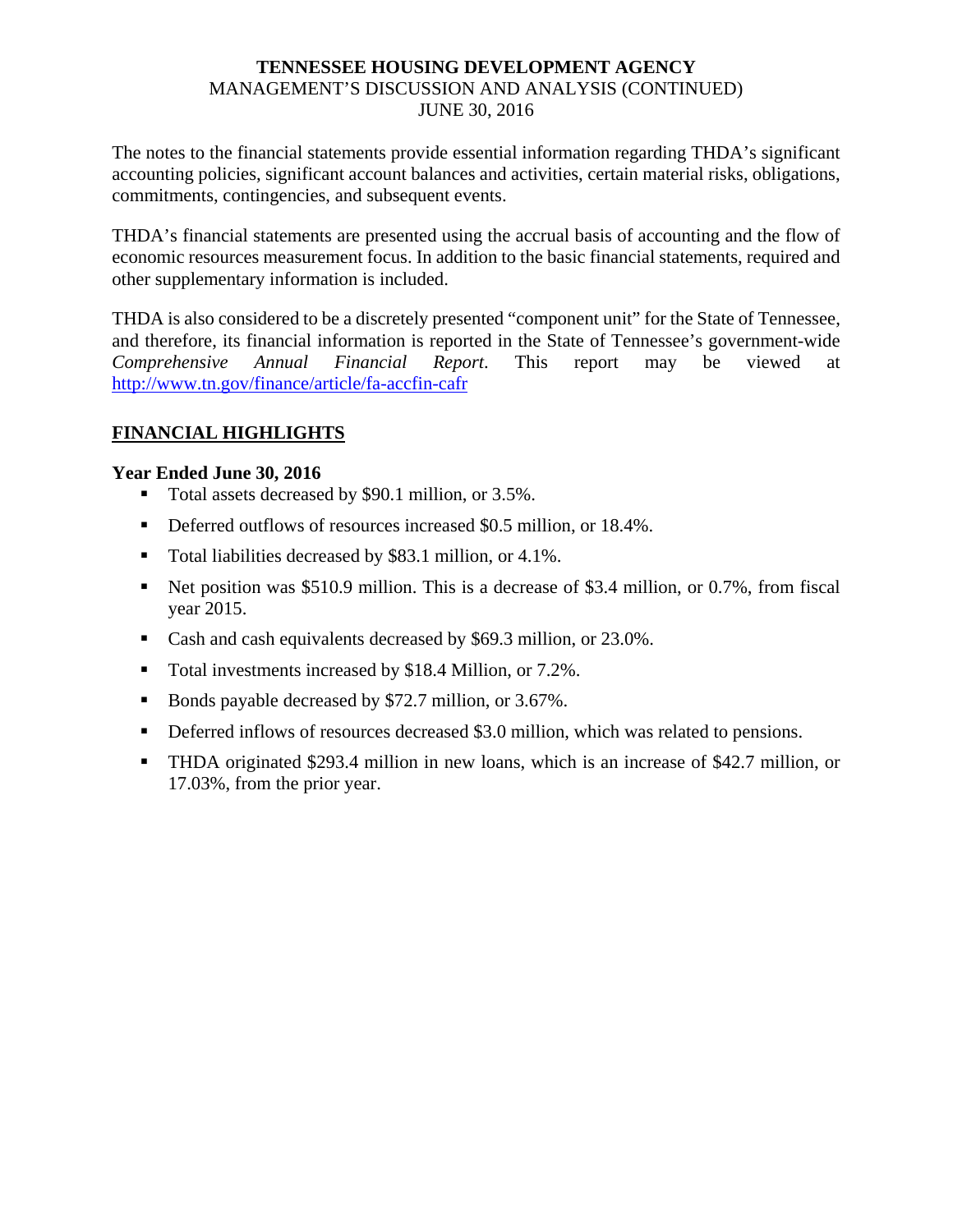#### **FINANCIAL ANALYSIS OF THE AGENCY**

Net Position. The following table focuses on the changes in net position between fiscal years (expressed in thousands):

|                                | 2016          | 2015          |
|--------------------------------|---------------|---------------|
|                                |               |               |
| Current assets                 | \$<br>393,675 | \$<br>442,792 |
| Capital assets                 | 1,175         | 512           |
| Other noncurrent assets        | 2,081,560     | 2,123,193     |
|                                |               |               |
| <b>Total assets</b>            | 2,476,410     | 2,566,497     |
|                                |               |               |
| Deferred outflows of resources | 3,142         | 2,653         |
|                                |               |               |
| <b>Current liabilities</b>     | 149,798       | 191,375       |
| Noncurrent liabilities         | 1,817,534     | 1,859,097     |
|                                |               |               |
| <b>Total liabilities</b>       | 1,967,332     | 2,050,472     |
|                                |               |               |
| Deferred inflows of resources  | 1,288         | 4,271         |
|                                |               |               |
| Invested in capital assets     | 1,175         | 512           |
| Restricted net position        | 430,114       | 441,196       |
| Unrestricted net position      | 79,643        | 72,699        |
|                                |               |               |
| Total net position             | \$<br>510,932 | \$<br>514,407 |

#### **2016 to 2015**

- THDA's total net position decreased by \$3.4 million because operating income was less than the amount by which nonoperating expenses exceeded nonoperating revenues.
- First and Second mortgage loans (net of allowance for forgivable second mortgages) receivable decreased by \$10.8 million. During FY 2016, single-family mortgage loan originations increased by \$42.7 million, whereas mortgage loan payoffs increased by \$27.4 million and mortgage loan repayments decreased \$2.8 million. In addition, THDA recognized an allowance for future forgiveness of forgivable second mortgages of \$4.9 million for FY 2016.
- Total liabilities decreased \$83.1 million. The decrease is primarily due to a \$72.7 million decrease of bonds payable at June 30, 2016 as compared to June 30, 2015.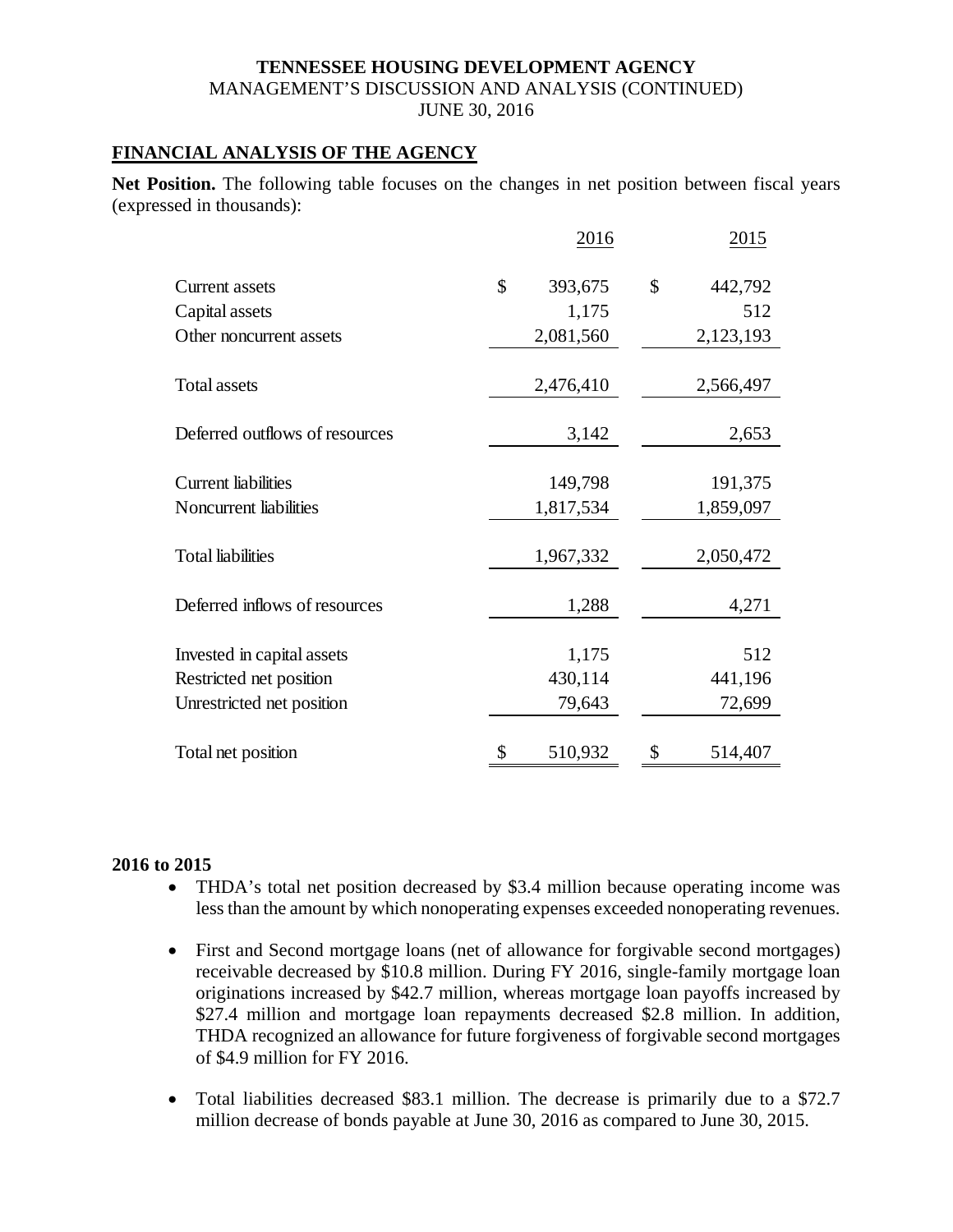**Changes in Net Position.** The following table summarizes the changes in revenues, expenses, and changes in net position between fiscal years (expressed in thousands):

|                                  | 2016           | 2015          |
|----------------------------------|----------------|---------------|
| Operating revenues               |                |               |
| Mortgage interest income         | \$<br>90,235   | \$<br>96,999  |
| Investment income                | 5,872          | 6,535         |
| Other                            | 17,052         | 16,512        |
| Total operating revenues         | 113,159        | 120,046       |
| Operating expenses               |                |               |
| Interest expense                 | 62,045         | 66,389        |
| Other                            | 41,916         | 43,932        |
| Total operating expenses         | 103,961        | 110,321       |
| Operating income                 | 9,198          | 9,725         |
| Nonoperating revenues (expenses) |                |               |
| Grant revenues                   | 269,226        | 307,012       |
| Grant expenses                   | (281, 899)     | (322, 465)    |
| Total nonoperating revenues      |                |               |
| (expenses)                       | (12, 673)      | (15, 453)     |
| Change in net position           | \$<br>(3, 475) | \$<br>(5,728) |

#### **2016 to 2015**

Total operating revenues decreased \$6.9 million, primarily due to a decrease in mortgage interest income of \$6.8 million. This is due to new mortgage loan originations having lower interest rates than those associated with mortgage loan repayments.

Total operating expenses decreased \$6.3 million. This is primarily due to a bond debt strategy to use mortgage loan prepayments to call bonds on a monthly basis, as well as refunding outstanding bonds with new bonds bearing a lower interest rate.

#### **DEBT ACTIVITY**

Bonds outstanding at June 30 were as follows (expressed in thousands):

|               | 2016                      | 2015 |
|---------------|---------------------------|------|
| Bonds payable | $$1,906,494$ $$1,979,170$ |      |

#### **Year Ended June 30, 2016**

Total bonds and notes payable decreased \$72.7 million, due primarily to an increase in the redemption of bonds as compared to recent fiscal years. During the fiscal year, THDA issued debt totaling \$306.9 million, with activity arising from two bond issues.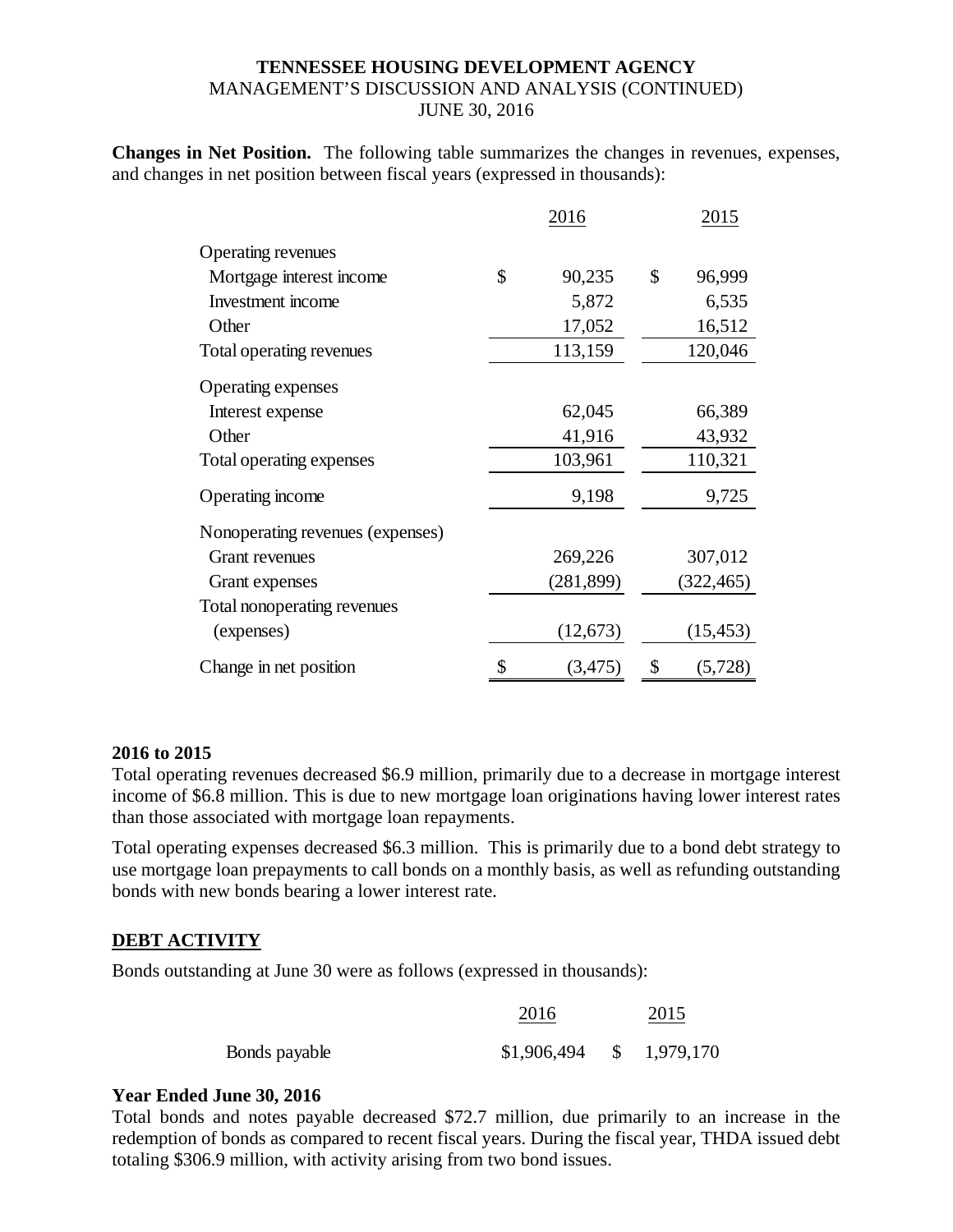With interest rates remaining at historically low levels, THDA continued to call bonds with proceeds from mortgage repayments and prepayments. THDA refunded \$67.1 million of outstanding bonds into new bond originations with lower interest rates.

#### **Bond Ratings**

For bonds issued under the Homeownership Program Bonds, Moody's Investor Service, Inc. (Moody's) has assigned THDA's bonds a rating of Aa1, and Standard & Poor's Ratings Services (S&P), a division of the The McGraw-Hill Companies, Inc. has assigned THDA's bonds a rating of AA+.

For bonds issued under the Housing Finance Program Bonds, Moody's has assigned THDA's bonds a rating of Aa2. These bonds are not rated by S&P.

For bonds issued under the Residential Finance Program Bonds, Moody's has assigned THDA's bonds a rating of Aa1 and S&P has assigned THDA's bonds a rating of AA+.

There were no revisions to THDA's bond ratings during FY 2016 or FY 2015.

#### **Debt Limits**

In accordance with *Tennessee Code Annotated,* 13-23-121, THDA operates under a "debt ceiling" of \$2,930,000,000.

#### **GRANT PROGRAMS**

During FY 2007 through FY 2009, the General Assembly appropriated revenue to THDA for grant programs. Likewise, THDA's board of directors allocated additional THDA funds for grants. These funds established a grant program that was titled by the THDA as the "Tennessee Housing Trust Fund."

The four-level model for funding this grant program includes state appropriations, THDA funds, private sector investment, and matching funds from local grantees. The purpose of this grant program is to serve the needs of low and/or very low income, elderly, and special needs Tennesseans. Funding and uses for the Housing Trust Fund are as follows: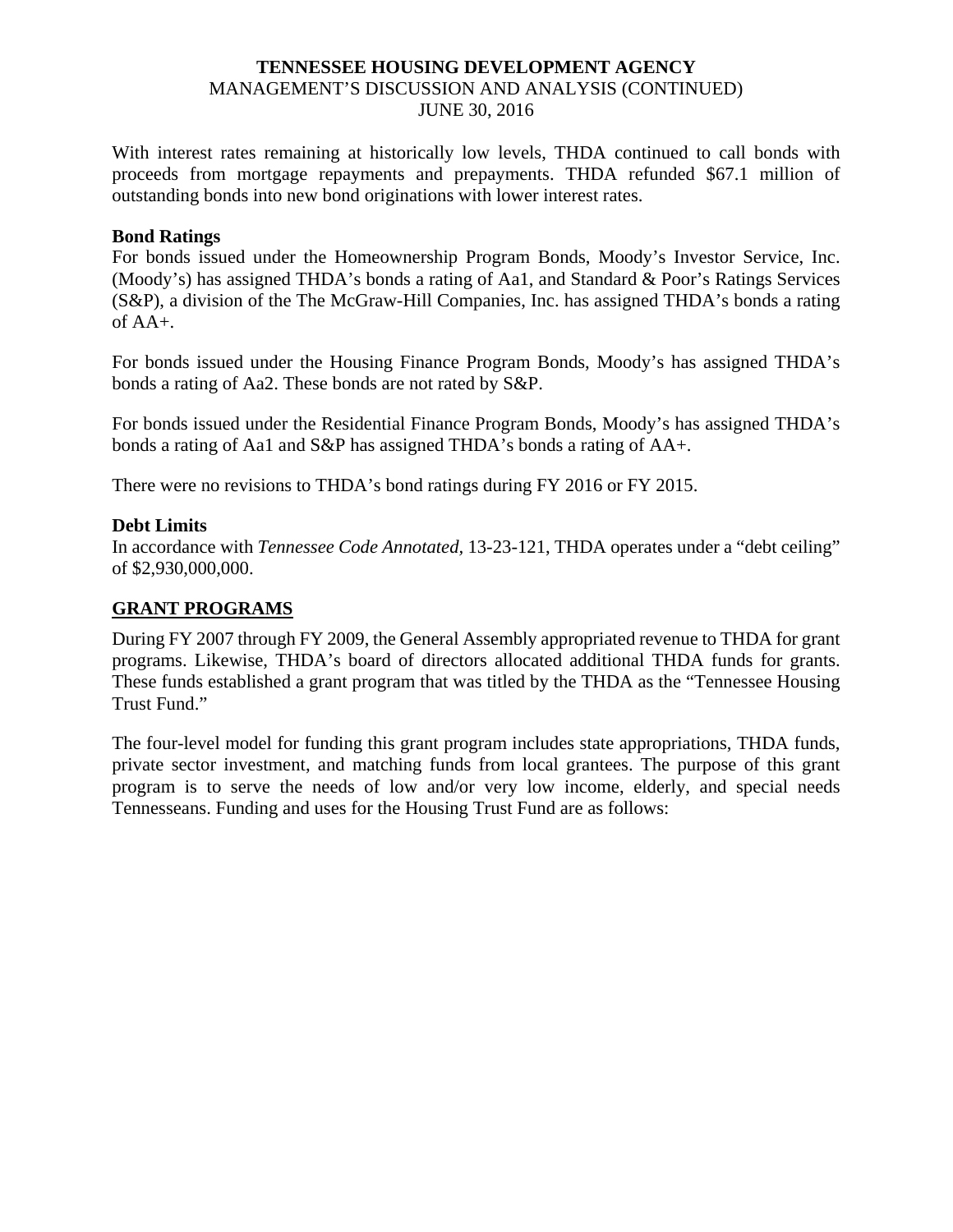|                                  | FY 2016                        | FY 2015         | FY 2014 and      | Total            |
|----------------------------------|--------------------------------|-----------------|------------------|------------------|
|                                  |                                |                 | Prior            |                  |
| <b>Funding Sources:</b>          |                                |                 |                  |                  |
| <b>THDA</b>                      | \$7,500,000                    | 7,500,000<br>\$ | 52,300,000<br>S. | \$<br>67,300,000 |
| <b>State Appropriation</b>       |                                |                 | 4,350,000        | 4,350,000        |
| <b>Totals</b>                    | \$7,500,000                    | \$<br>7,500,000 | 56,650,000<br>\$ | \$<br>71,650,000 |
| <b>Approved Uses:</b>            |                                |                 |                  |                  |
| Rural repair program (USDA)      | \$<br>$\overline{\phantom{a}}$ | \$<br>700,000   | \$<br>5,600,000  | \$<br>6,300,000  |
| Ramp Programs & Hsg Modification |                                | 150,000         | 1,200,000        | 1,350,000        |
| <b>Emergency Repairs</b>         | 2,700,000                      | 1,800,000       | 14,000,000       | 18,500,000       |
| <b>Competitive Grants</b>        | 2,800,000                      | 2,850,000       | 31,950,000       | 37,600,000       |
| Rebuild & Recover                | 500,000                        | 500,000         | 2,300,000        | 3,300,000        |
| <b>Other Grants</b>              | 1,500,000                      | 1,500,000       | 1,600,000        | 4,600,000        |
| <b>Totals</b>                    | 7,500,000<br>S.                | 7,500,000       | 56,650,000<br>\$ | 71,650,000<br>\$ |

# **CURRENT MORTGAGE PRODUCTS AND ENVIRONMENT**

In October of 2013, THDA made a significant change to its mortgage lending program. On October 1, 2013, the *Great Choice* and the *Great Choice Plus* loan programs were introduced and the *Great Rate*, *Great Advantage* and *Great Start* loan programs were eliminated. The *Great Choice* loan program offers THDA the opportunity to offer a more competitive interest rate on its 30 year fixed rate mortgage product while still offering down payment assistance with the addition of the *Great Choice Plus* loan program which is a second mortgage at a 0% interest rate for a term of 10 years. During fiscal year 2015, the *Great Choice Plus* loan product was modified to a forgivable second mortgage, in which 100% of the loan amount must be repaid if the home is sold or the associated first mortgage is refinanced within the first nine years of closing. Beginning in year 10, the loan is forgiven at the rate of 20% per year. The loan is fully forgiven at the end of year 15.

A special interest rate reduction on *Great Choice* loan program has been designated to ensure that qualified service men and women have access to affordable homeownership opportunities. This special offer, referred to as "*Homeownership for the Brave*", provides a 0.5% rate reduction on the current interest rate for *Great Choice* loans. In addition to the rate reduction, "*Homeownership for the Brave*" applicants are eligible for optional down payment and closing cost assistance through the *Great Choice Plus* second mortgage loan at a 0% interest rate.

All loans made or purchased by THDA are fixed-rate mortgages with a maximum loan term of 360 months (30 years), and must conform to insurer / guarantor underwriting guidelines. THDA does not make or purchase adjustable rate mortgages (ARMs), interest-only mortgages, "buydown" loans, mortgages with a future lump-sum payment due (balloon-type mortgage), or with other similar mortgage terms. THDA does not make or purchase "sub-prime" mortgage loans.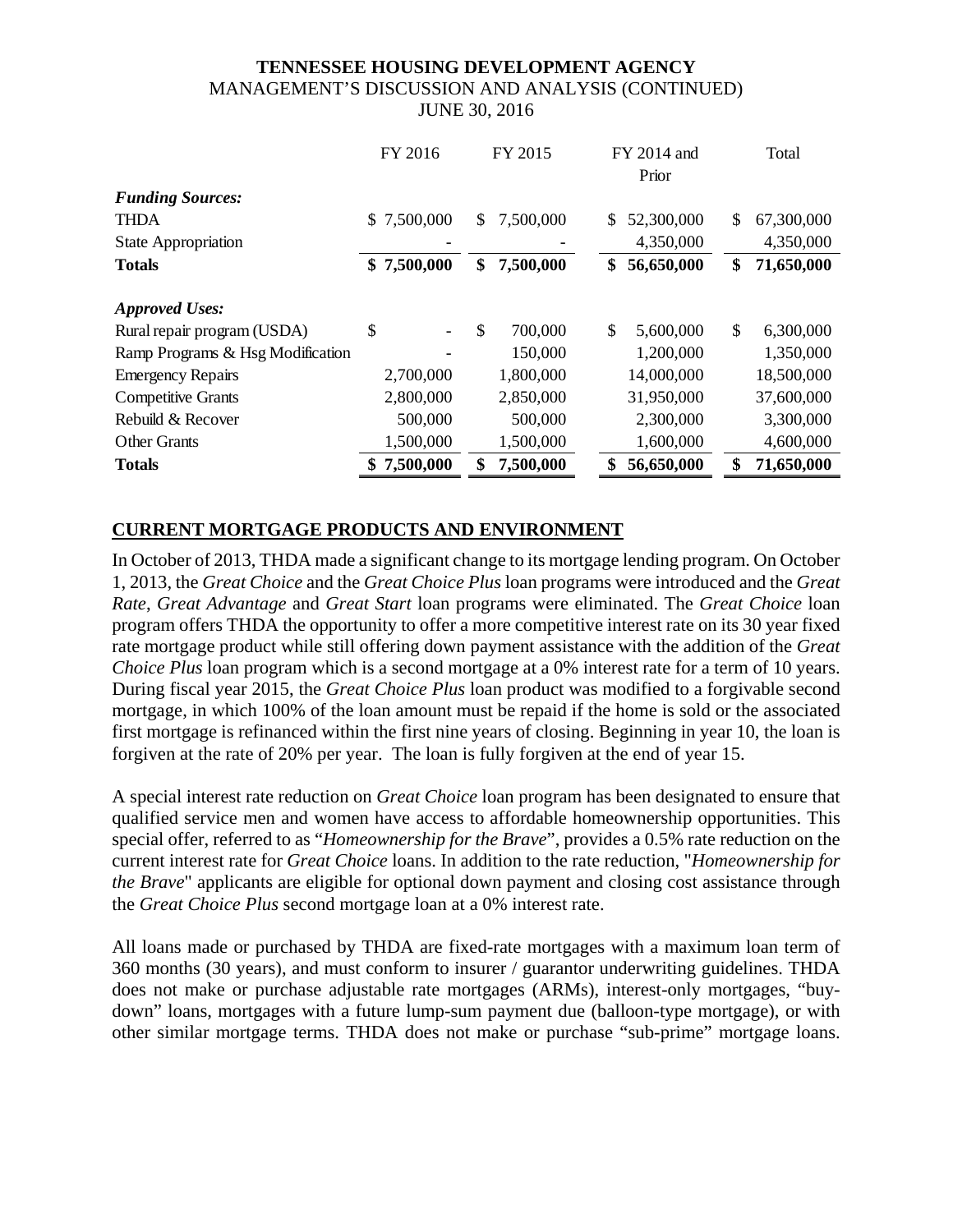Single-family mortgage loans purchased by THDA with loan-to-value (LTV) ratios between 78% and 97% must have an acceptable insurer/guarantor, which includes:

- FHA (United States Department of Housing and Urban Development)
- VA (Veterans Administration Guaranty Program)
- USDA/RD (the United States Department of Agriculture Rural Development, formerly Farmers Home Administration)
- Private mortgage insurance

THDA will accept private mortgage insurance provided from private mortgage insurers, who are licensed by the Tennessee Commissioner of Commerce and Insurance to do business in Tennessee and are rated at least AA by Standard & Poor's Rating Group. THDA will allow privately insured loans underwritten using nationally accepted underwriting guidelines established by Fannie Mae or Freddie Mac. These loans must be approved through an automated underwriting system such as Desktop Underwriter or Loan Prospector with no expanded approvals. Such privately insured mortgage loans may have loan-to-value ratios up to and including 97% of the lesser of the purchase price or the appraised value. Loans with a 78% LTV or lower do not require mortgage insurance. A detailed chart of these mortgage loan products and primary mortgage loan terms may be obtained from THDA's internet site at https://thda.org/homebuyers/homebuyers

For the past several years, THDA has closely monitored its loan portfolio for delinquency and foreclosures. This monitoring has included analysis based on loan type (Great Choice, Great Choice Plus, Homeownership for the Brave), insurer/guarantor (FHA, VA, RECD, private mortgage insurer), mortgage loan servicer, down-payment assistance, and other factors as deemed necessary.

As of June 30, 2016, the delinquency and foreclosure rates for its single-family loan portfolio are as follows:

|                     | <b>Total Number of</b> | Number of Loans |     |                  |            |
|---------------------|------------------------|-----------------|-----|------------------|------------|
| Loan Status         | Loans Serviced         | in Status       |     | Principal Amount | Percentage |
| 60-89 Days Past Due | 23,492                 | 508             | \$. | 39,830,107       | 2.16%      |
| 90+ Days Past Due   | 23,492                 | 1,503           |     | 116,348,733      | 6.40%      |
| In Foreclosure      | 23,492                 | 148             |     | 12,307,322       | 0.63%      |

Note: Percentage is calculated by dividing the "Number of Loans in Status" by the "Total Number of Loans Serviced."

# **ECONOMIC FACTORS**

In accordance with THDA's investment policy, THDA typically invests in short-term and longterm fixed-rate debt securities from federal agencies. As a bench-mark, THDA uses the one-, three-, and five-year Constant Maturity Treasury (CMT) rates as established by the United States Treasury.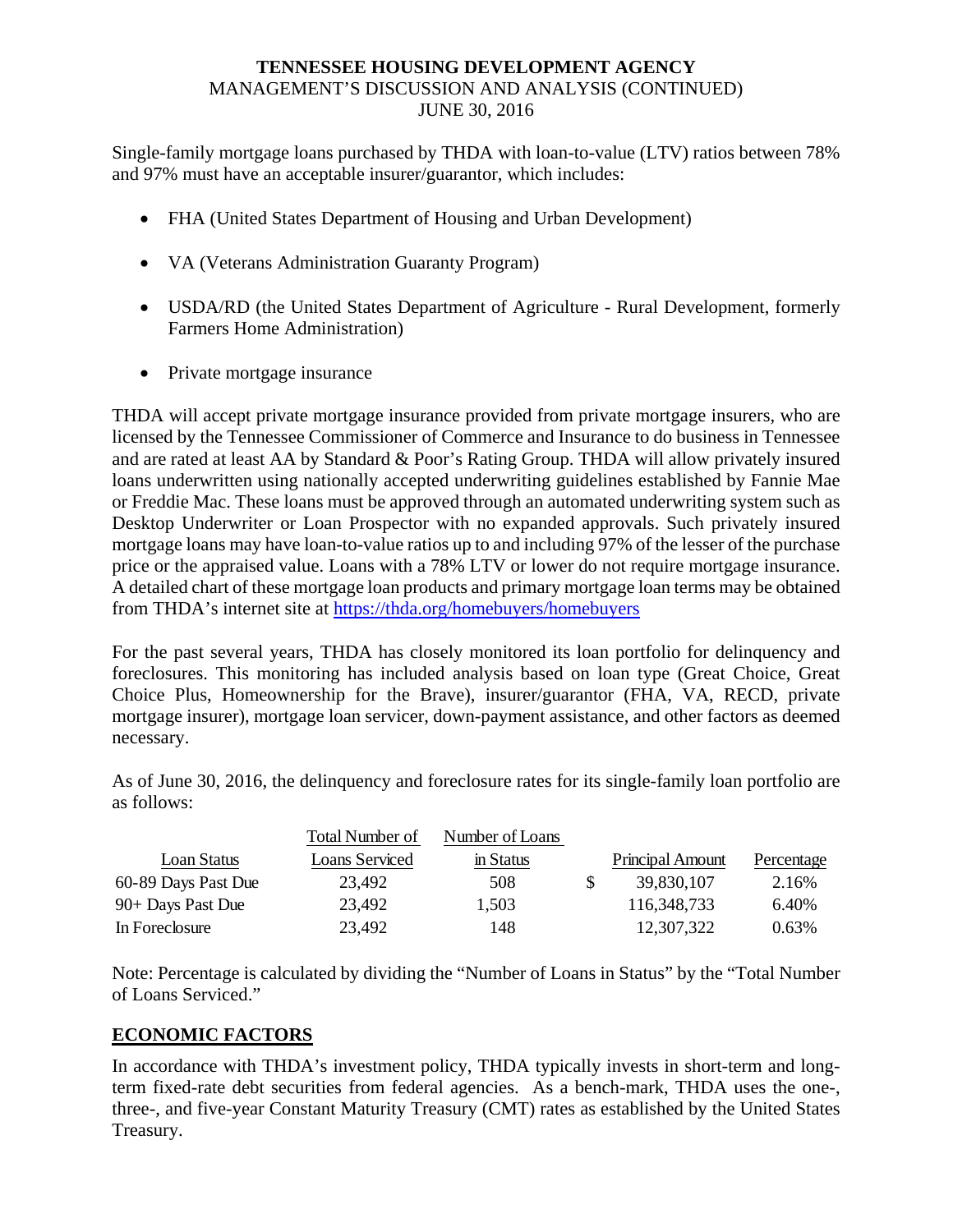The continuation of relatively low interest rates from a historic perspective increased the likelihood of negative arbitrage, in which the interest rates on THDA's bond issues exceeds the current investment interest rates. THDA monitors prepayments and bond investment yields, and seeks to reduce negative arbitrage by calling bonds with the funds from prepayments.

#### **CONTACTING THDA's FINANCIAL MANAGEMENT**

This financial report is designed to provide THDA's stakeholders with a general overview of THDA's finances and to show accountability for the funds that it receives, invests, and expends. If you have questions about this report, or need additional financial information, contact Trent Ridley, Chief Financial Officer at (615) 815-2012 or via e-mail at TRidley@thda.org.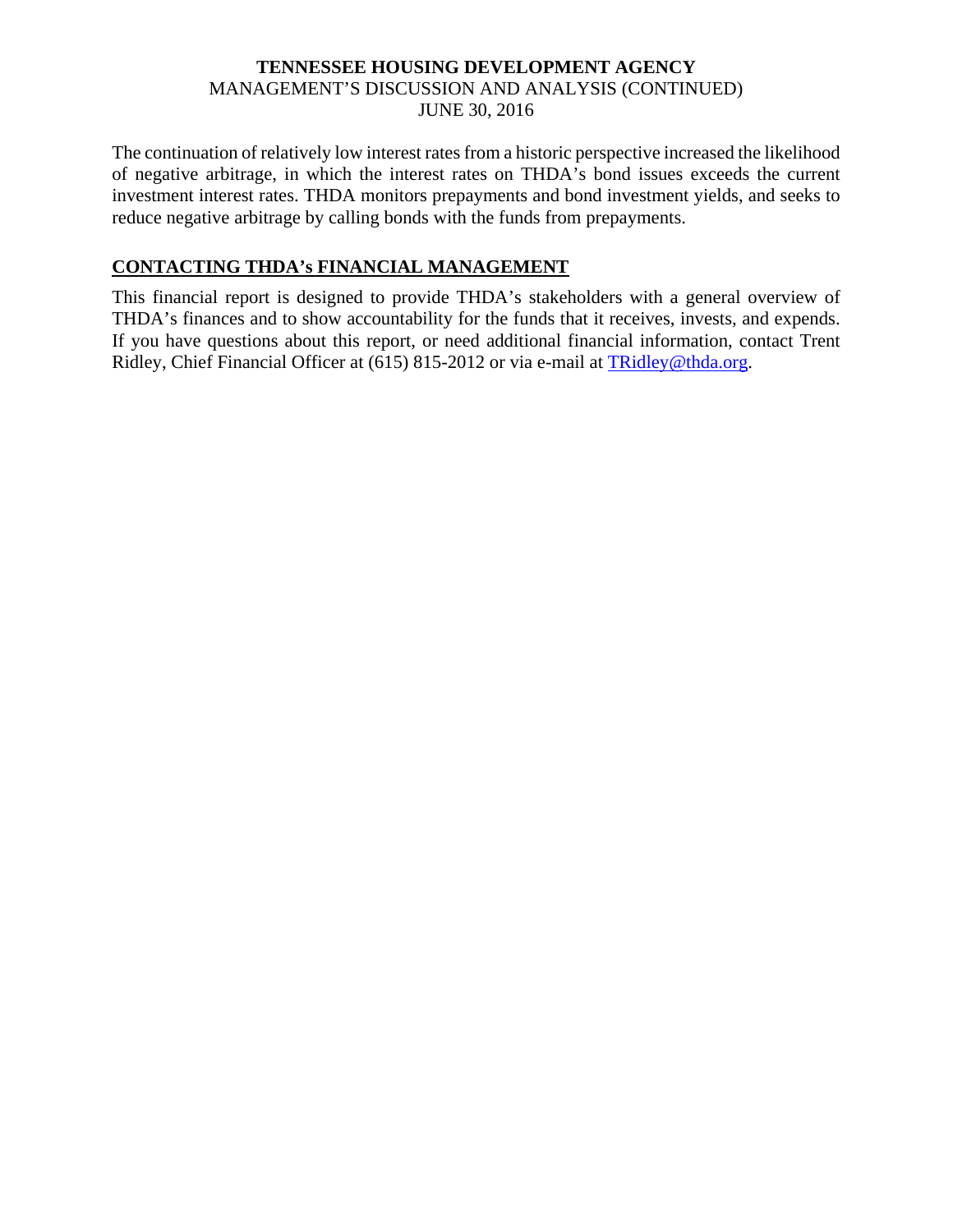#### **TENNESSEE HOUSING DEVELOPMENT AGENCY STATEMENT OF NET POSITION JUNE 30, 2016 (Expressed in Thousands)**

| <b>ASSETS</b>                                                                                      |                   |
|----------------------------------------------------------------------------------------------------|-------------------|
| Current assets:<br>Cash and cash equivalents (Note 2)                                              | \$<br>218,023     |
| Investments (Note 2)<br>Receivables:                                                               | 74,211            |
| Accounts                                                                                           | 4,060             |
| Interest<br>First mortgage loans                                                                   | 11,944<br>59,075  |
| Due from federal government                                                                        | 26,361            |
| Prepaid expenses                                                                                   | 1                 |
| Total current assets                                                                               | 393,675           |
| Noncurrent assets:<br>Restricted assets:                                                           |                   |
| Cash and cash equivalents (Note 2)                                                                 | 13,647            |
| Investments (Note 2)<br>Investment interest receivable                                             | 157,864<br>1,326  |
| Investments (Note 2)                                                                               | 42,653            |
| First mortgage loans receivable                                                                    | 1,849,432         |
| Second mortgage loans receivable<br>Allowance for forgivable second mortgages                      | 21,326<br>(7,808) |
| Advance to local government                                                                        | 3,107             |
| Net pension asset (Note 6)                                                                         | 13                |
| Capital assets:<br>Furniture and equipment                                                         | 2,631             |
| Less accumulated depreciation                                                                      | (1, 456)          |
| Total noncurrent assets                                                                            | 2,082,735         |
| Total assets                                                                                       | 2,476,410         |
| <b>DEFERRED OUTFLOWS OF RESOURCES</b>                                                              |                   |
| Deferred amount on refundings<br>Deferred outflows related to pensions (Note 6)                    | 981<br>2,161      |
| Total deferred outflows of resources                                                               | 3,142             |
| LIABILITIES                                                                                        |                   |
| <b>Current liabilities:</b>                                                                        |                   |
| Accounts payable                                                                                   | 9,235             |
| Accrued payroll and related liabilities<br>Compensated absences                                    | 585<br>633        |
| Due to primary government                                                                          | 72                |
| Interest payable<br>Escrow deposits                                                                | 32,300<br>89      |
| Prepayments on mortgage loans                                                                      | 1,161             |
| Due to federal government                                                                          | 1,679             |
| Bonds payable (Note 4)<br>Arbitrage rebate payable                                                 | 100,360<br>3,684  |
| Total current liabilities                                                                          | 149,798           |
| Noncurrent liabilities:                                                                            |                   |
| Bonds payable (Note 4)                                                                             | 1,806,134         |
| Compensated absences<br>Net pension liability (Note 6)                                             | 611<br>5,429      |
| Net OPEB obligation (Note 10)                                                                      | 1,602             |
| Escrow deposits                                                                                    | 3,348             |
| Arbitrage rebate payable                                                                           | 410               |
| <b>Total noncurrent liabilities</b><br><b>Total liabilities</b>                                    | 1,817,534         |
| <b>DEFERRED INFLOWS OF RESOURCES</b>                                                               | 1,967,332         |
| Deferred inflows related to pensions (Note 6)                                                      | 1,288             |
| Total deferred inflows of resources                                                                | 1,288             |
| <b>NET POSITION</b>                                                                                |                   |
| Net investment in capital assets<br>Restricted for single family bond programs (Note 5 and Note 8) | 1,175<br>417,331  |
| Restricted for grant programs (Note 5)                                                             | 9,617             |
| Restricted for Homebuyers Revolving Loan Program (Note 5)                                          | 3,153             |
| Restricted for net pension asset (Note 6)<br>Unrestricted (Note 8)                                 | 13<br>79,643      |
| Total net position                                                                                 | \$<br>510,932     |

The Notes to the Financial Statements are an integral part of this statement.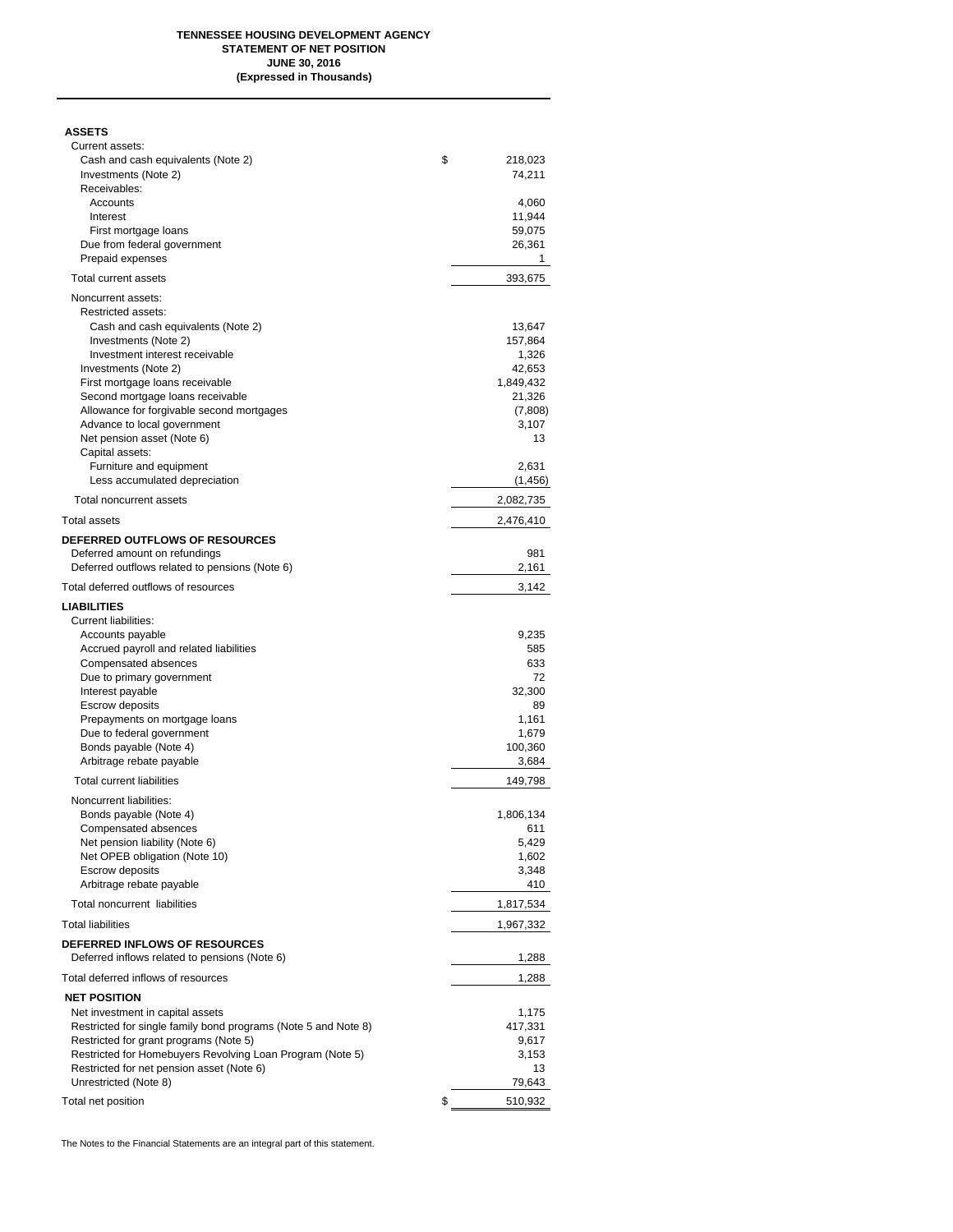#### **TENNESSEE HOUSING DEVELOPMENT AGENCY STATEMENT OF REVENUES, EXPENSES, AND CHANGES IN NET POSITION FOR THE YEAR ENDED JUNE 30, 2016 (Expressed in Thousands)**

| <b>OPERATING REVENUES</b>                          |               |
|----------------------------------------------------|---------------|
| Mortgage interest income                           | \$<br>90,235  |
| Investment income:<br>Interest                     | 9,714         |
| Net (decrease) in the fair value<br>of investments | (3,842)       |
| Federal grant administration fees                  | 13,346        |
| Fees and other income                              | 3,706         |
| Total operating revenues                           | 113,159       |
| <b>OPERATING EXPENSES</b>                          |               |
| Salaries and benefits                              | 15,845        |
| Contractual services                               | 4,989         |
| Materials and supplies<br>Rentals and insurance    | 1,233<br>18   |
| Other administrative expenses                      | 571           |
| Other program expenses                             | 9,683         |
| Interest expense                                   | 62,045        |
| Mortgage service fees                              | 6,755         |
| <b>Issuance costs</b>                              | 2,311         |
| Depreciation                                       | 511           |
| Total operating expenses                           | 103,961       |
| Operating income                                   | 9,198         |
| <b>NONOPERATING REVENUES (EXPENSES)</b>            |               |
| Federal grants revenue                             | 269,217       |
| Other grants revenue                               | 9             |
| Federal grants expenses                            | (269, 057)    |
| Local grants expenses                              | (12, 842)     |
| Total nonoperating revenues (expenses)             | (12, 673)     |
| Change in net position                             | (3, 475)      |
| Total net position, July 1                         | 514,407       |
| Total net position, June 30                        | \$<br>510,932 |
|                                                    |               |

The Notes to the Financial Statements are an integral part of this statement.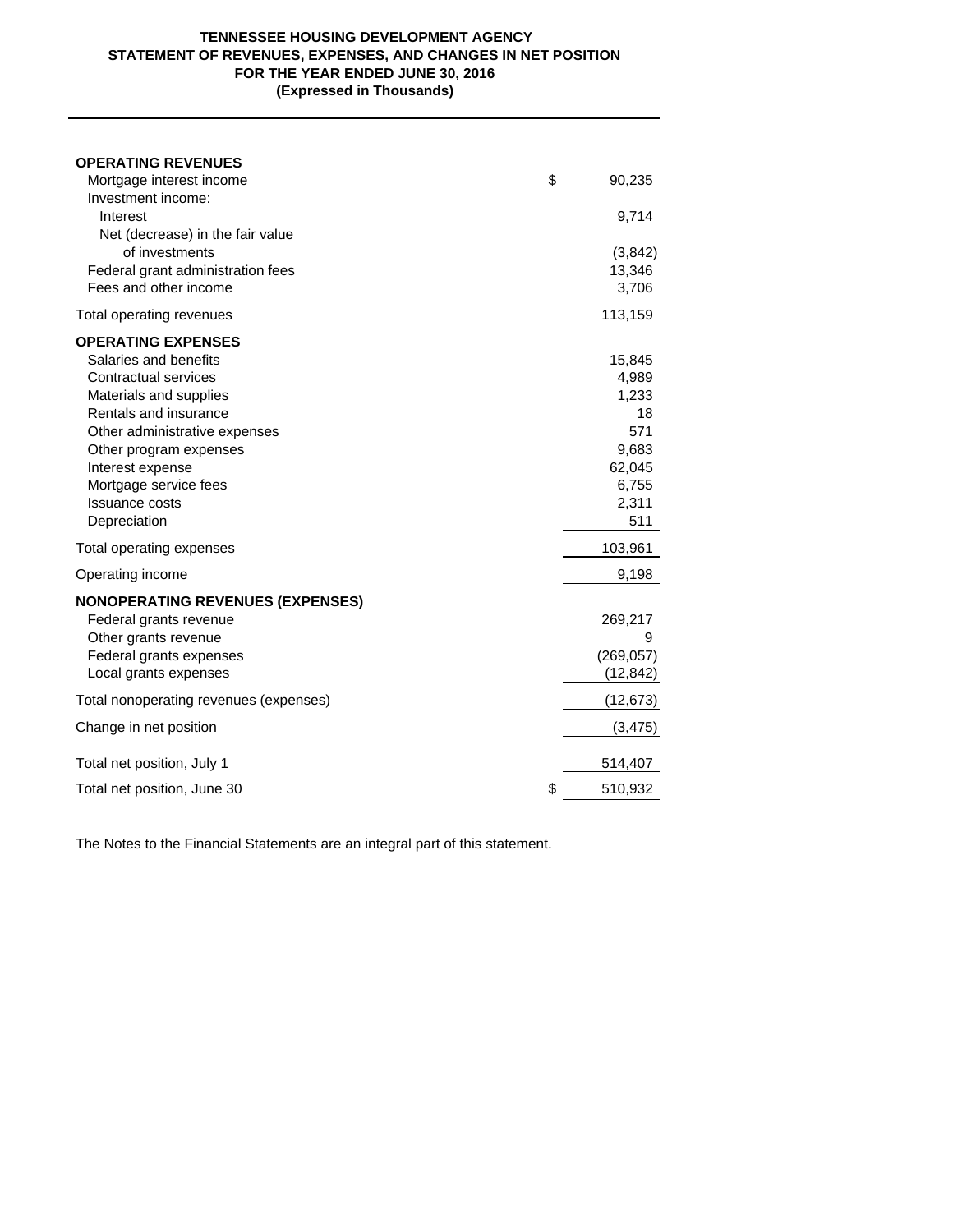#### **TENNESSEE HOUSING DEVELOPMENT AGENCY STATEMENT OF CASH FLOWS FOR THE YEAR ENDED JUNE 30, 2016 (Expressed in Thousands)**

| Cash flows from operating activities:                       |               |
|-------------------------------------------------------------|---------------|
| Receipts from customers                                     | \$<br>417,586 |
| Receipts from federal government                            | 12,862        |
| Other miscellaneous receipts                                | 3,706         |
| Acquisition of mortgage loans                               | (293, 475)    |
| Payments to service mortgages                               | (6, 755)      |
| Payments to suppliers                                       | (8, 204)      |
| Payments to or for employees                                | (17,046)      |
| Net cash provided by operating activities                   | 108,674       |
| Cash flows from non-capital financing activities:           |               |
| Operating grants received                                   | 258,411       |
| Proceeds from sale of bonds                                 | 306,902       |
| Operating grants paid                                       | (285, 892)    |
| Cost of issuance paid                                       | (2,311)       |
| Principal payments                                          | (373, 350)    |
| Interest paid                                               | (68, 299)     |
| Net cash used by non-capital financing activities           | (164, 539)    |
| Cash flows from capital and related financing activities:   |               |
| Purchases of capital assets                                 | (1, 174)      |
| Net cash used by capital and related financing activities   | (1, 174)      |
| Cash flows from investing activities:                       |               |
| Proceeds from sales and maturities of investments           | 332,627       |
| Purchases of investments                                    | (355,001)     |
| Investment interest received                                | 10,008        |
| Increase in fair value of investments subject to fair value |               |
| reporting and classified as cash equivalents                | 87            |
| Net cash used by investing activities                       | (12, 279)     |
| Net decrease in cash and cash equivalents                   | (69, 318)     |
| Cash and cash equivalents, July 1                           | 300,988       |
| Cash and cash equivalents, June 30                          | 231,670       |
|                                                             | (continued)   |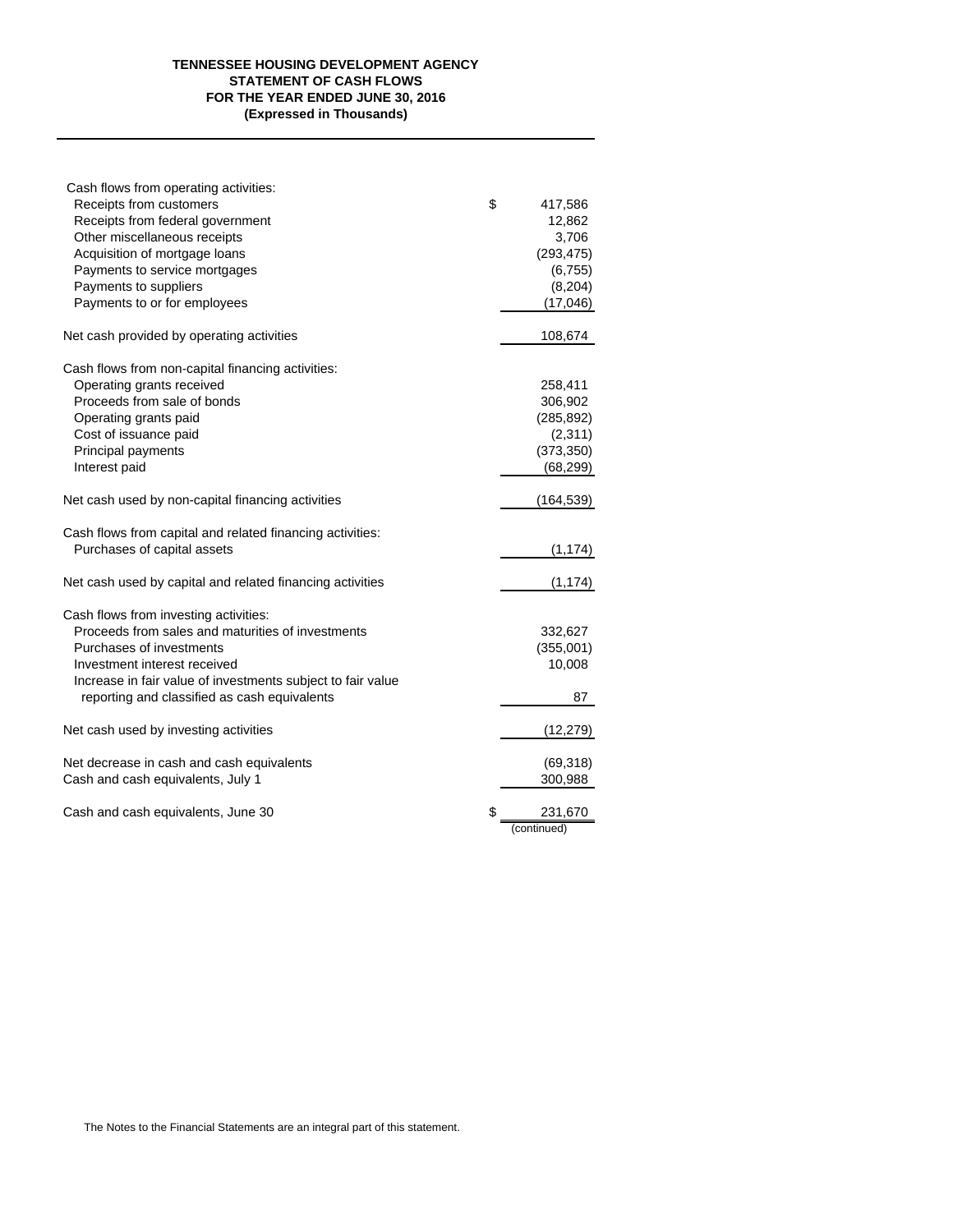#### **(Expressed in Thousands) TENNESSEE HOUSING DEVELOPMENT AGENCY STATEMENT OF CASH FLOWS (cont.) FOR THE YEAR ENDED JUNE 30, 2016**

| Reconciliation of operating income to                      |               |
|------------------------------------------------------------|---------------|
| net cash provided by operating activities:                 |               |
| Operating income                                           | \$<br>9,198   |
| Adjustments to reconcile operating income to               |               |
| net cash provided by operating activities:                 |               |
| Depreciation                                               | 511           |
| Pension expense                                            | 566           |
| Changes in assets and liabilities:                         |               |
| Decrease in accounts receivable                            | 25,537        |
| Decrease in mortgage interest receivable                   | 1,567         |
| (Increase) in deferred pension outflows                    | (1,586)       |
| Decrease in mortgage loans receivable                      | 10,795        |
| (Increase) in due from federal government                  | (484)         |
| Increase in accounts payable                               | 2,673         |
| Increase in accrued payroll /                              |               |
| compensated absences                                       | 121           |
| Increase in due to primary government                      |               |
| Increase in arbitrage rebate liability                     | 1,291         |
| Investment income (loss) included as operating revenue     | (5, 872)      |
| Interest expense included as operating expense             | 62,045        |
| Issuance cost included as operating expense                | 2,311         |
| Total adjustments                                          | 99,476        |
| Net cash provided by operating activities                  | \$<br>108,674 |
| Noncash investing, capital, and financing activities:      |               |
| Increase in fair value of investments                      | \$<br>68      |
| Total noncash investing, capital, and financing activities | \$<br>68      |
|                                                            |               |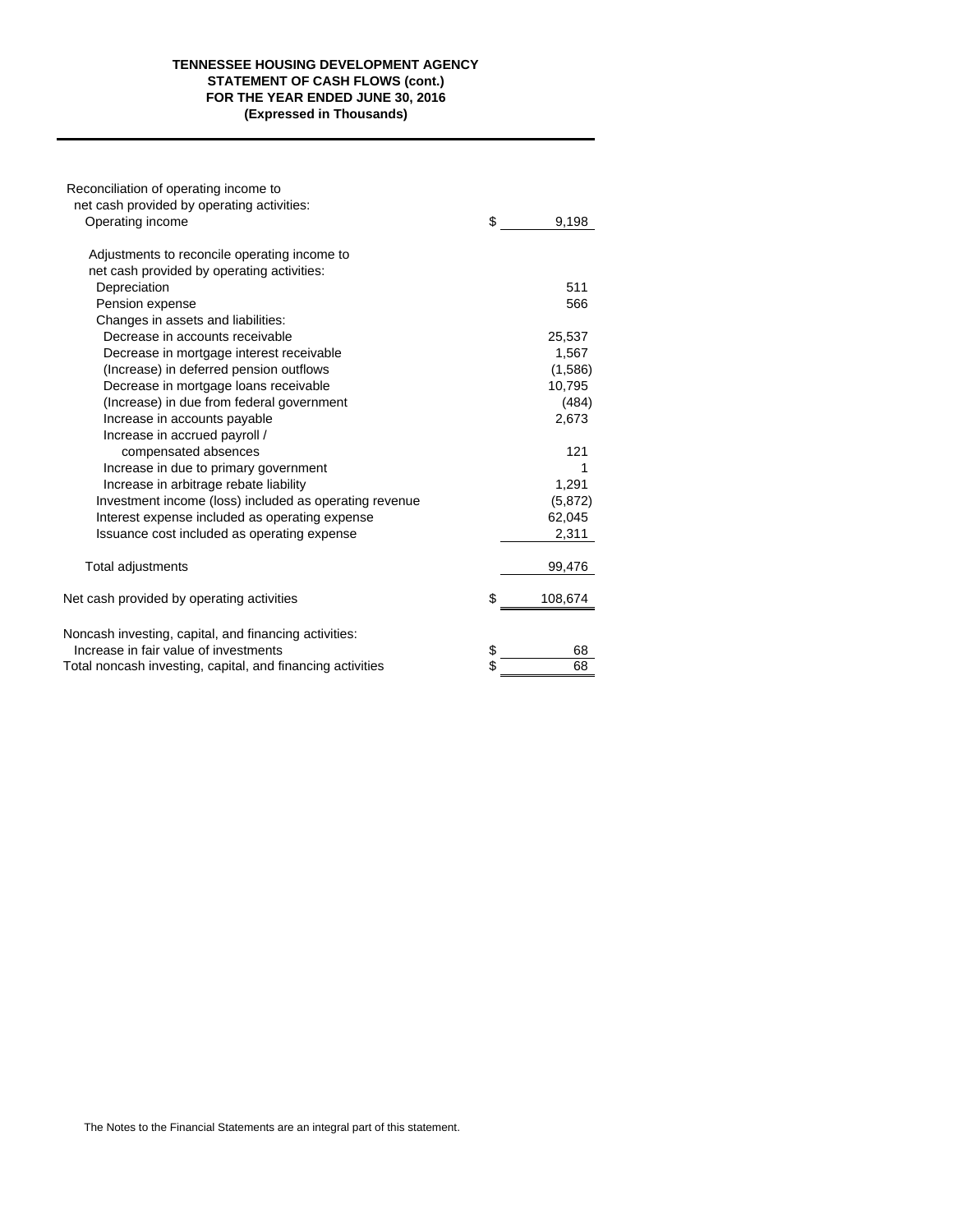#### **NOTE 1. SUMMARY OF SIGNIFICANT ACCOUNTING POLICIES**

#### **a. Reporting Entity**

The Tennessee Housing Development Agency was created by an act of the legislature (Chapter 241, Public Acts, 1973). The act was approved by the Governor on May 14, 1973. The enabling legislation can be found in *Tennessee Code Annotated*, Section 13- 23-101 et seq. The purpose of the agency is to improve housing and living conditions for lower- and moderate-income persons and families in Tennessee by making loans and mortgages to qualified sponsors, builders, developers, and purchasers of low- and moderate-income family dwellings.

The agency is governed by a board of directors. The Comptroller of the Treasury, the Secretary of State, the State Treasurer, the Commissioner of the Department of Finance and Administration, and a Staff Assistant to the Governor serve as *ex officio* board members of the Agency. The remaining members are appointed by the Governor, the Speaker of the State Senate, and the Speaker of the State House of Representatives. Board members are to be representatives of the housing, real estate, or home building industries; the mortgage profession; local governments; or one of the three grand divisions of the state, and must be knowledgeable about the problems of inadequate housing conditions in Tennessee. One member of the board is a resident board member as required by Section 505 of the Quality Housing and Work Responsibility Act of 1998 and 24 CFR Part 964, Subpart E. *Tennessee Code Annotated* Section 13-23-101 et seq. was amended to revise the composition of the board of directors, effective July 1, 2013.

In order to accomplish its objectives, the agency is authorized to raise funds through the issuance of bonds and notes. Bonds and notes issued by the agency are not general obligations of the State of Tennessee or any of its political subdivisions, and neither the faith and credit nor the taxing power of the state or any political subdivision is pledged for payment of the principal or interest on such bonds or notes.

The Tennessee Housing Development Agency is a component unit of the State of Tennessee. Although the agency is a separate legal entity, the state appoints a majority of its governing body and approves its operating budget. The agency is discretely presented in the *Tennessee Comprehensive Annual Financial Report*.

#### **b. Basis of Presentation**

The accompanying financial statements have been prepared in accordance with accounting principles generally accepted in the United States of America as prescribed by the Governmental Accounting Standards Board (GASB).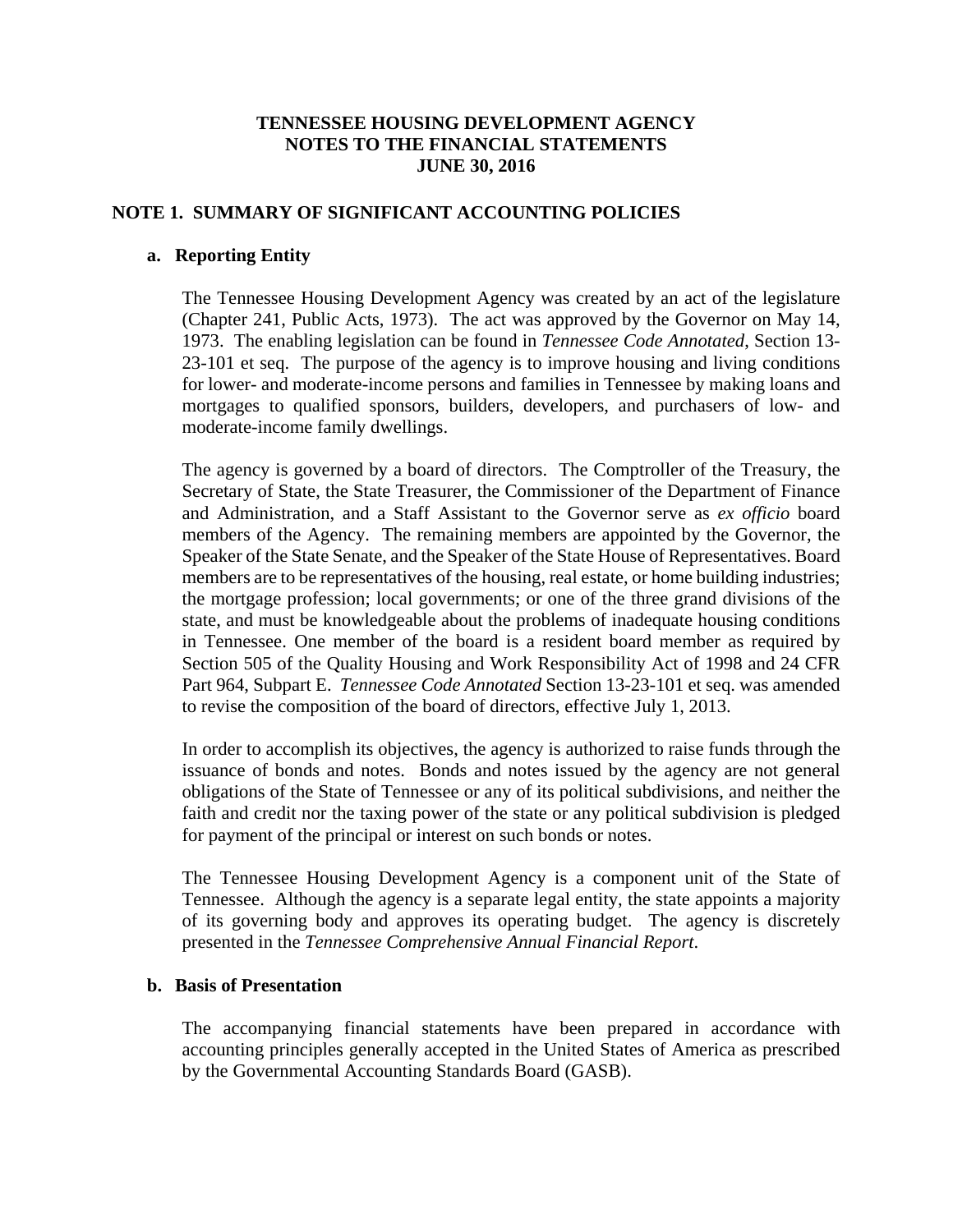Certain accounting policies and procedures are stipulated in the agency's Mortgage Finance Program, Single Family Program, Homeownership Program, Housing Finance Program, and General Residential Finance Program bond resolutions and the Single Family Mortgage Notes trust indenture. The agency follows these procedures in establishing and maintaining the various funds and accounts for its programs. Revenues and expenses applicable to each fund and account are recorded therein.

#### **c. Basis of Accounting and Measurement Focus**

 The accompanying financial statements have been prepared using the accrual basis of accounting and the flow of economic resources measurement focus. Under this basis, revenues are recorded when earned and expenses are recorded when liabilities are incurred, regardless of the timing of related cashflows. When both restricted and unrestricted resources are available for use, it is the agency's policy to use the restricted resources first. All significant interfund transactions have been eliminated.

#### **d. Capital Assets**

Capital assets, which include furniture and office equipment, are defined by the agency as assets with an initial, individual cost of \$5,000 or more.

Capital assets are depreciated on a straight-line basis over the following estimated useful lives of the assets.

| Description        | <b>Estimated Life</b> |
|--------------------|-----------------------|
| Furniture          | 10 years              |
| Computer equipment | 3 years               |

#### **e. Restricted Assets**

 Restricted assets are comprised of the Debt Service Reserve Funds, Bond Reserve Funds, and Net Pension Assets (see note 6).

The bond resolutions require the agency to establish a Debt Service Reserve Fund or a Bond Reserve Fund for each bond issue. The bond resolutions require that if the Debt Service and Expense Funds or the Revenue Funds of a bond issue are not sufficient to provide for interest or principal and sinking fund requirements of that issue that funds be transferred from the Debt Service Reserve Fund or the Bond Reserve Fund to cover any deficiency.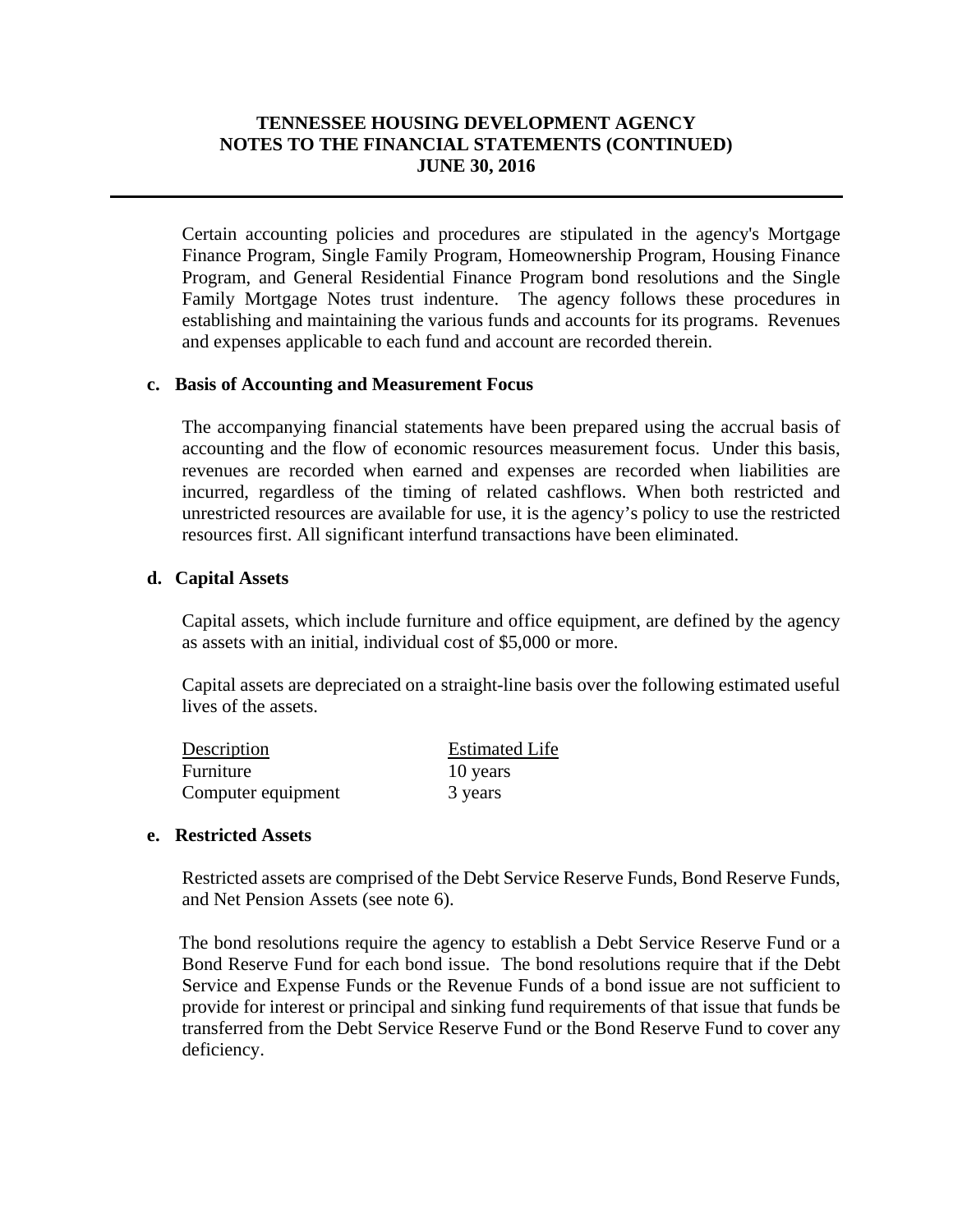#### **f. Deferred Amount on Refundings and Bond Premiums and Discounts**

- 1. Deferred Amounts on Refundings: The agency amortizes the deferred amount on refundings using the straight-line method.
- 2. Bond Premiums and Discounts: Bond premiums and discounts are deferred and amortized over the life of the bonds using the interest method. Bonds payable are reported net of the applicable unamortized bond premium or discount.

#### **g. Cash and Cash Equivalents**

 In addition to demand deposits and deposits in the pooled investment fund administered by the State Treasurer, this classification includes short-term investments with original maturities of three months or less from the date of acquisition.

#### **h. Investments**

The agency has established guidelines for its funds to meet the requirements of the bond resolutions and to comply with the statutes of the State of Tennessee. Permitted investments include the following: direct obligations of the U.S. Treasury and U.S. Agencies, obligations guaranteed by the U.S., public housing bonds secured by contracts with the U.S., direct and general obligations of the State of Tennessee or obligations guaranteed by the State of Tennessee, obligations of other states or instrumentalities thereof which are rated in either of the two highest rating categories by Moody's Investor Service or Standard & Poor's Corporation, interest bearing time or demand deposits, collateralized certificates of deposit in authorized state depositories, and repurchase agreements collateralized by authorized securities.

 Investments are stated at fair value, except for repurchase agreements, which are reported at cost.

#### **i. Accrual of Interest Income**

 Interest on first mortgage loans receivable and investment securities is credited to income as earned and classified as interest receivable.

#### **j. Mortgages**

Mortgages are carried at their original amount less collected principal.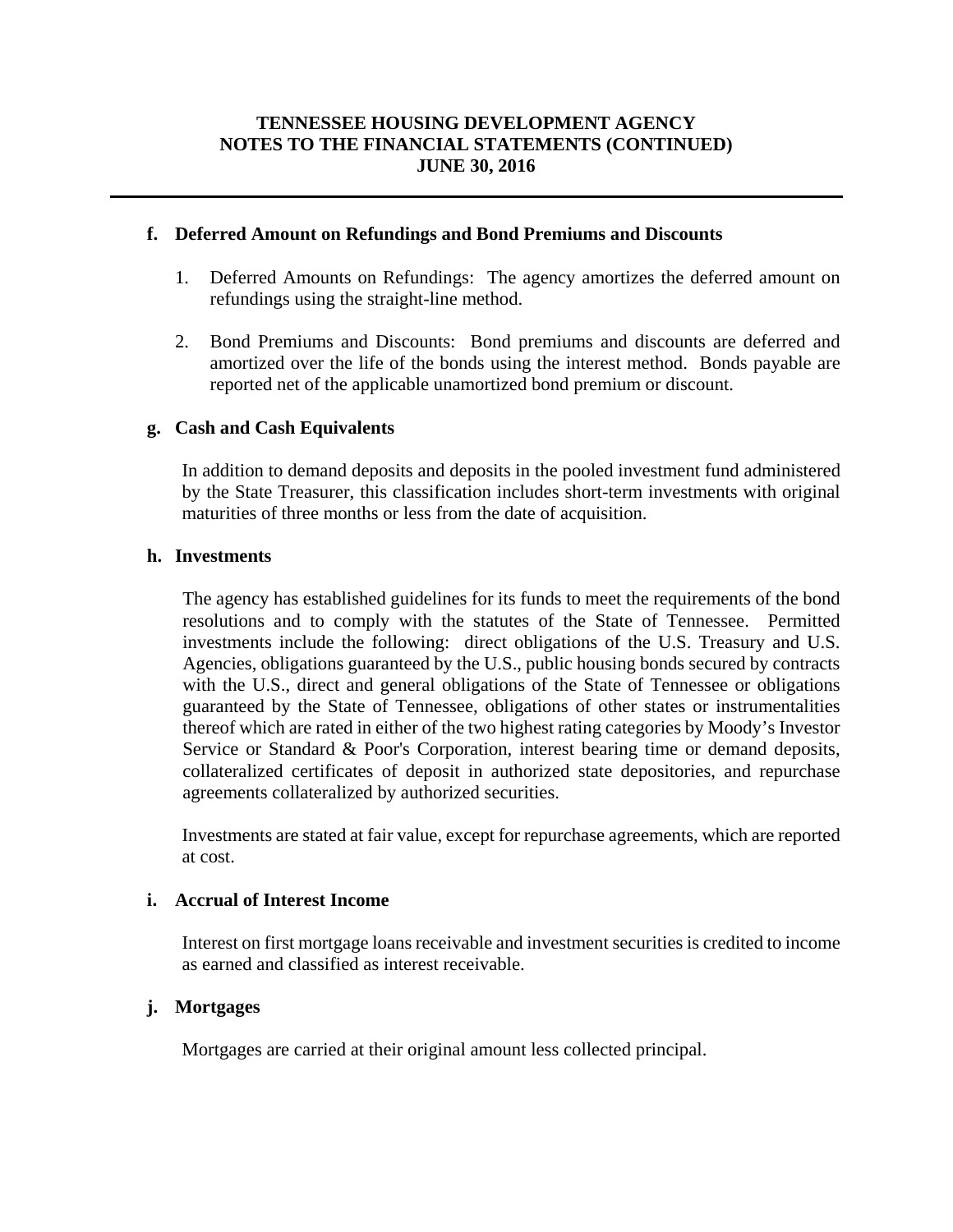#### **k. Operating Revenues and Expenses**

 The agency was created with the authority to issue bonds to the investing public in order to create a flow of private capital through the agency into mortgage loans to certain qualified individuals and qualified housing sponsors. The agency's primary operation is to borrow funds in the bond market and issue those funds to make single-family and multi-family loans. The primary operating revenue is the interest income on outstanding mortgages and the investment income from proceeds of bonds. The primary operating expense of the agency is the interest expense on bonds outstanding. All revenues and expenses not meeting this definition are reported as nonoperating revenues and expenses.

#### l. **Allowance for Forgivable Second Mortgages**

 THDA has offered Down Payment Assistance (DPA) product for several years. Beginning in October 2014, this product changed to a 0% forgivable second mortgage, loan, of which 100% of the original principal amount is repayable to THDA if the loan is repaid within ten years of the origination date. Beginning on the eleventh anniversary of the origination date, 20% of the original principal amount will be forgiven. The amount of forgiveness increases an additional 20% on the loan anniversary thereafter. On the  $15<sup>th</sup>$  anniversary of the origination date, 100% of the original principal amount becomes forgiven. Because of the likelihood that some amount of the original principal amount will be forgiven in the course of time, an allowance account has been established for those loans that may enter the forgivable period.

#### **m. Pensions**

For purposes of measuring the net pension liability (asset), deferred outflows of resources and deferred inflows of resources related to pensions, and pension expense, information about the fiduciary net position of the Closed State and Higher Education Employee Pension Plan and the State and Higher Education Employee Retirement Plan in the Tennessee Consolidated Retirement System (TCRS) and additions to/deductions from the plan's fiduciary net position have been determined on the same basis as they are reported by the TCRS. For this purpose, benefits (including refunds of employee contributions) are recognized when due and payable in accordance with the benefit terms of the Closed State and Higher Education Employee Pension Plan and the State and Higher Education Employee Retirement Plan. Investments are reported at fair value.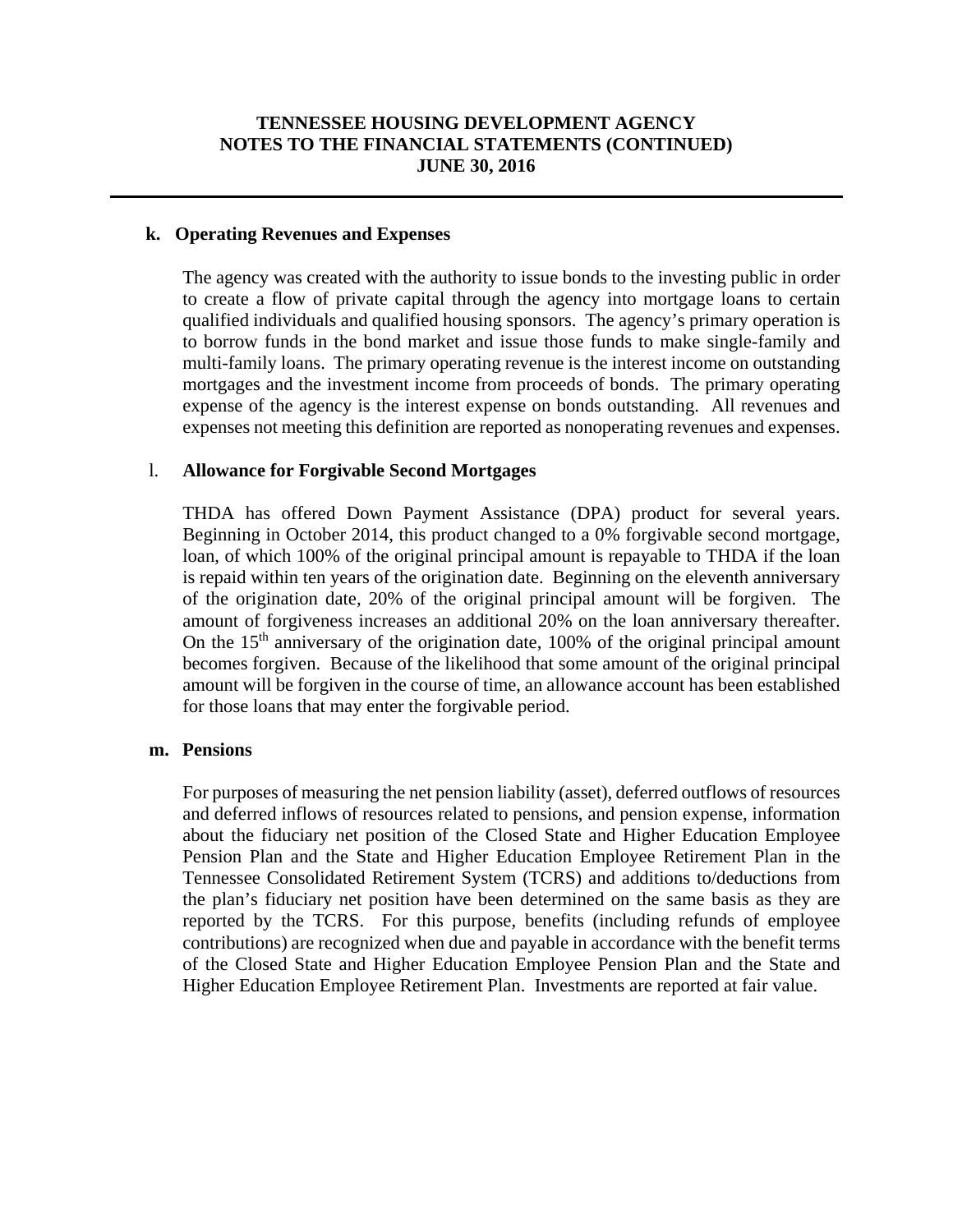#### **NOTE 2. DEPOSITS AND INVESTMENTS**

#### **a. Deposits**

Custodial Credit Risk Custodial credit risk for deposits is the risk that in the event of a bank failure, the agency's deposits may not be returned.

The laws of the State of Tennessee require that collateral be pledged to secure all uninsured deposits. The agency's bond resolutions require deposits to be fully secured.

The agency's deposits are in financial institutions which participate in the bank collateral pool administered by the State Treasurer, except as noted below. The securities pledged to protect these accounts are pledged in the aggregate rather than against each individual account. The members of the pool may be required by agreement to pay an assessment to cover any deficiency. Under this additional assessment agreement, public fund accounts covered by the pool are considered to be insured for purposes of credit risk disclosure.

At June 30, 2016, the bank balance was \$3,921,135.08. All bank balances at June 30, 2016, were insured, except the Bank of New York Mellon (BNYM) accounts. U.S. Department of the Treasury requires the funds for the Hardest Hit Fund program to be deposited in the BNYM accounts. THDA has no obligation to ensure that the funds in the accounts are collateralized should the amount of money in the account be in excess of the FDIC insurance coverage of \$250,000. THDA will not be responsible for a loss of the funds due to the bank's failure and the lack of adequate collateral. Of the bank balance at June 30, 2016, \$3,307,357.87 was in the BNYM. Of this amount, \$3,057,357.87 exceeded the FDIC insurance coverage. The agency has deposits in the State Pooled Investment Fund administered by the State Treasurer. The fund's investments are measured at amortized cost. The fund is not rated by a nationally recognized statistical rating organization. The fund's investment policy and required risk disclosures are presented in the *State of Tennessee Treasurer's Report.* That report is available on the state's website at www.treasury.tn.gov.

#### **b. Investments**

As stated in the agency's investment policy, the "prudent man rule" shall be the standard of prudence used by all officials responsible for the investment of assets. Investments are made as a prudent person would be expected to act in the management of his or her own affairs, with consideration of the safety of capital and the probability of income, and avoidance of speculative investments.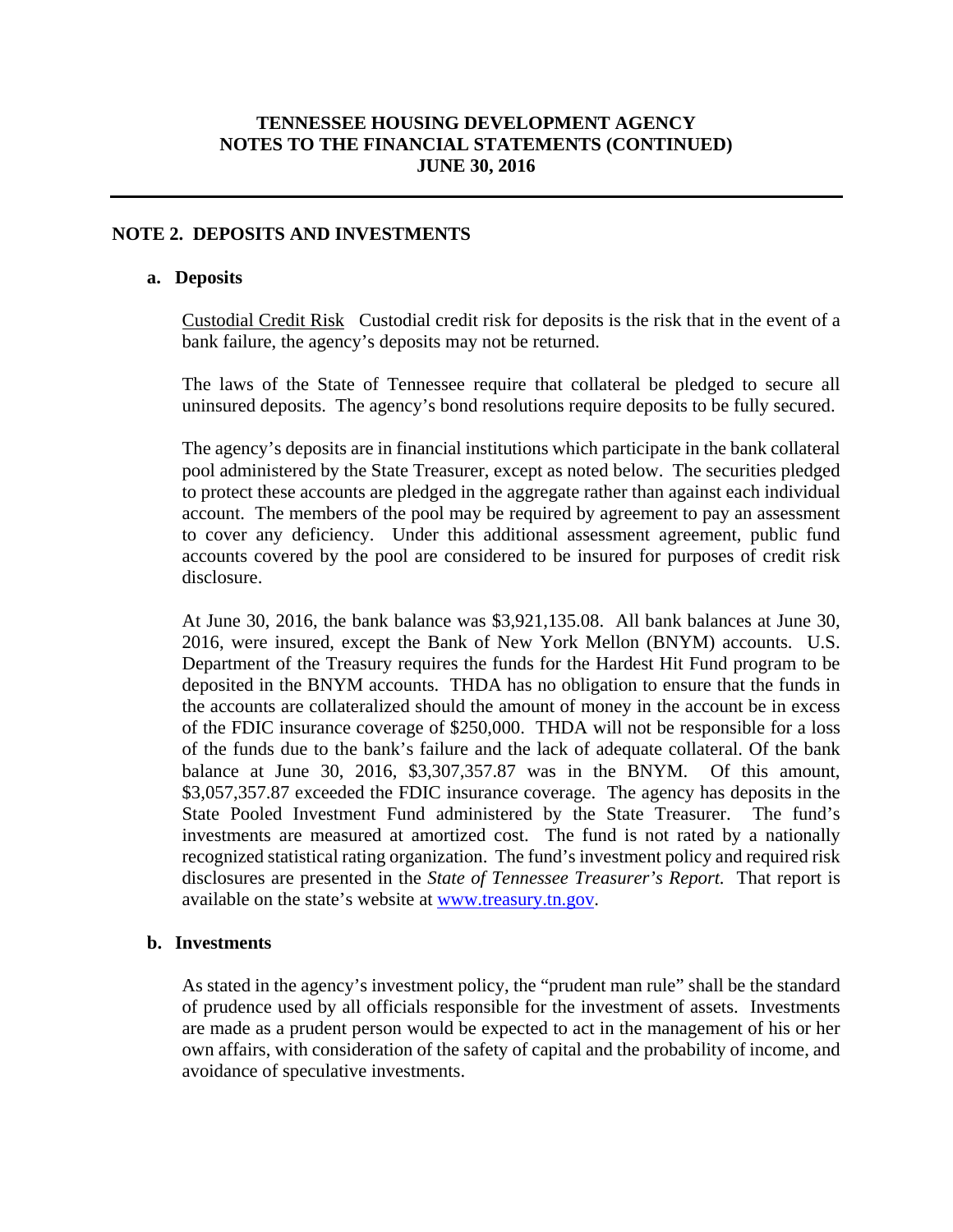The agency's investment policy states that the agency's portfolios will be diversified in order to reduce the risk of loss resulting from concentration of assets in a specific maturity, a specific issuer, or a specific class of securities. The agency may invest 100% of its portfolio in U.S. government securities. A minimum of 5% of the par value of total investments must mature within five years. No more than 50% of the par value of the combined portfolios can be invested in maturities greater than 15 years without approval of the Bond Finance Committee.

Portfolio maturities shall be staggered in a way that avoids undue concentrations of assets in a specific maturity sector. Maturities shall be selected which provide for stability of income and reasonable liquidity. It is the intent of this policy that sufficient investments be scheduled to mature to provide for the required liquidity for debt service and other expenditures per resolution requirements.

Interest Rate Risk Interest Rate Risk is the risk that changes in interest rates of debt investments will adversely affect the fair value of an investment.

 Duration is a measure of a debt investment's exposure to fair value changes arising from changing interest rates. It uses the present value of cash flows, weighted for those cash flows as a percentage of the investment's full price.

|                             | June 30, 2016                         |                 |  |  |  |
|-----------------------------|---------------------------------------|-----------------|--|--|--|
| <b>Investment Type</b>      | <b>Effective</b><br><b>Fair Value</b> |                 |  |  |  |
|                             |                                       | <b>Duration</b> |  |  |  |
|                             |                                       | (Years)         |  |  |  |
| U.S. Agency Coupon          | \$131,326,153                         | 0.804           |  |  |  |
| <b>U.S. Treasury Coupon</b> | 68,451,345                            | 0.143           |  |  |  |
| U.S. Agency Discount        | 152,930,920                           | 1.626           |  |  |  |
|                             |                                       |                 |  |  |  |
| Total                       | \$352,708,418                         | 0.731           |  |  |  |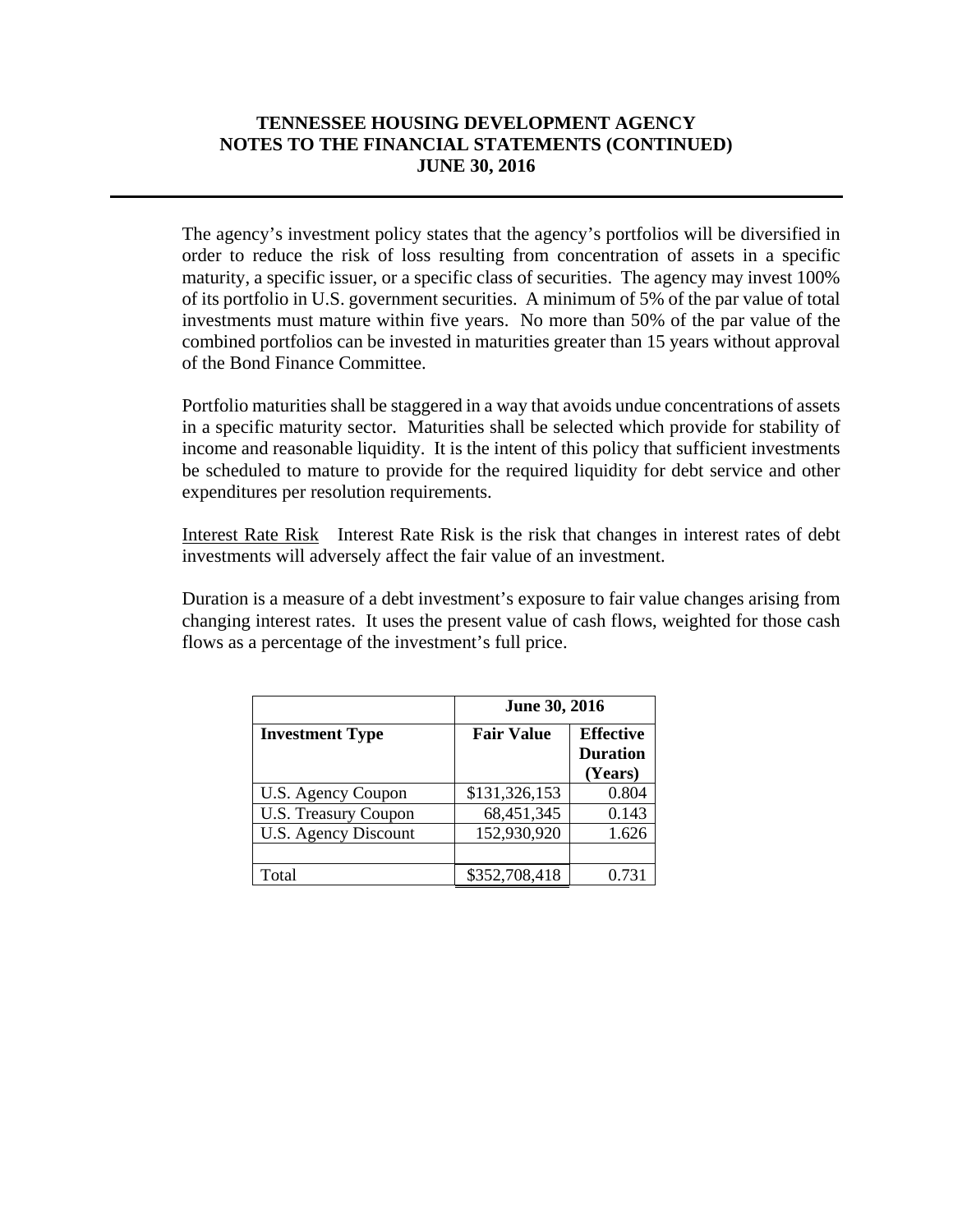Fair Value Measurements THDA implemented GASB Statement 72 *Fair Value Measurement and Application.* GASB 72 was issued to address accounting and financial reporting issues related to fair value measurements. THDA categorizes its fair value measurements within the fair value hierarchy established by accounting principles generally accepted in the United States of America. THDA has the following recurring fair value measurements as of June 30, 2016:

|                                   |               | Quoted Prices in<br><b>Active Markets</b><br>for Identical<br>Assets<br>(Level 1) | Significant<br>Other<br><b>Observable</b><br>Inputs<br>(Level 2) | Significant<br>Unobservable<br>Inputs<br>(Level 3) |
|-----------------------------------|---------------|-----------------------------------------------------------------------------------|------------------------------------------------------------------|----------------------------------------------------|
|                                   | June 30, 2016 |                                                                                   |                                                                  |                                                    |
| <b>Assets by Fair Value Level</b> |               | (Thousands)                                                                       |                                                                  |                                                    |
| Debt securities                   |               |                                                                                   |                                                                  |                                                    |
| U.S. Agency Coupon                | \$131,326     | $S - 0 -$                                                                         | \$131,326                                                        | $$ -0-$                                            |
| U.S. Treasury Coupon              | 68,451        | 68,451                                                                            | -0-                                                              | $-0-$                                              |
| U.S. Agency Discount              | 152,931       | $-()$ -                                                                           | 152,931                                                          | $-()$ -                                            |
| Total debt securities             | \$352,708     | \$68,451                                                                          | \$284,257                                                        | $$ -0-$                                            |

Assets classified in Level 1 of the fair value hierarchy are valued using prices quoted in active markets for identical assets as those securities. Assets classified in Level 2 of the fair value hierarchy are valued using prices quoted in active markets for similar assets as those securities. Level 3 valuations are derived from valuation techniques in which significant inputs are unobservable.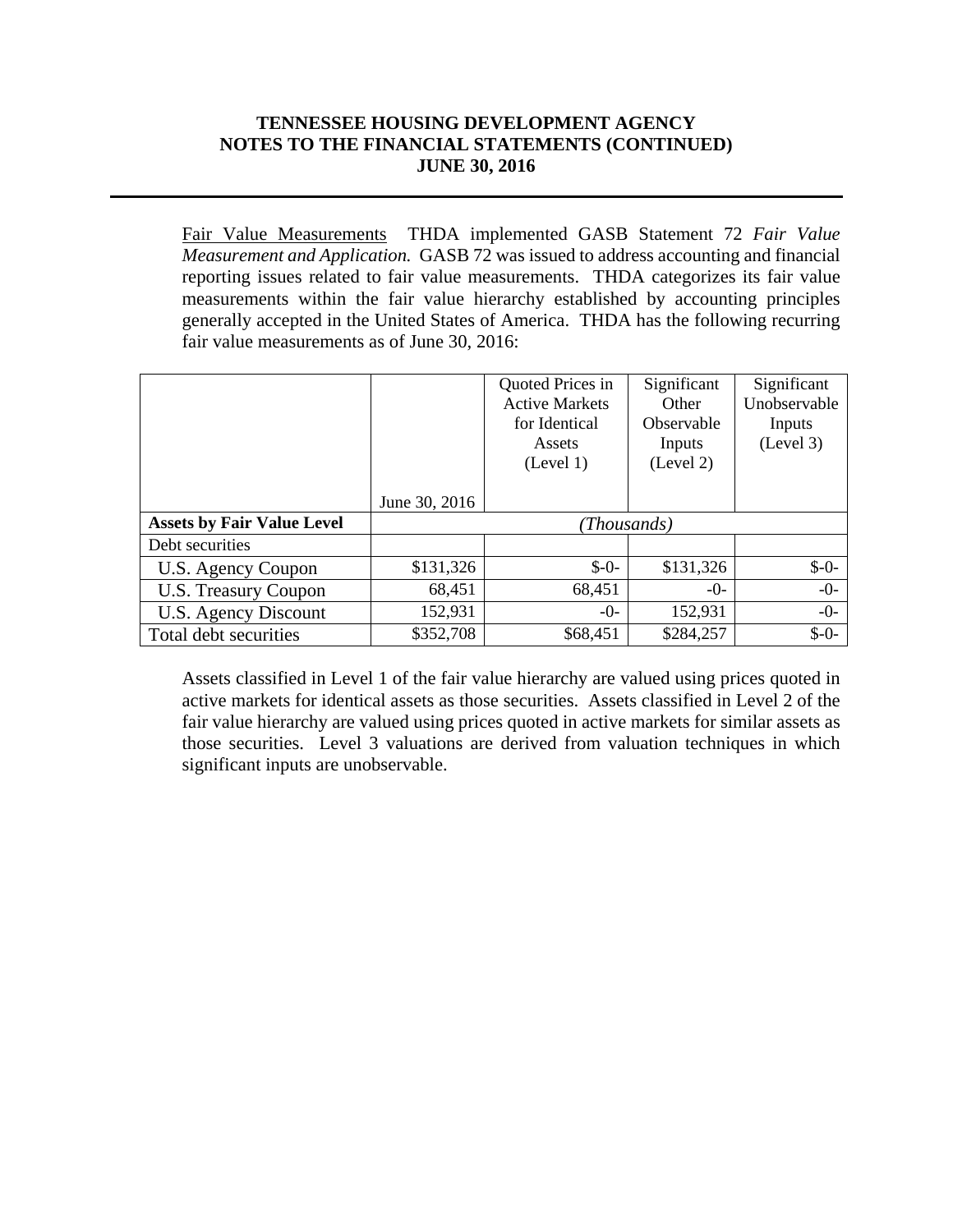Credit Risk Credit Risk is the risk that an issuer or other counterparty to an investment will not fulfill its obligations. Refer to Note 1.h for further explanation of the agency's permitted investments. Credit quality ratings for the agency's investments as of June 30, 2016, are included in the schedules below. Securities are rated using Standard and Poor's and/or Moody's and are presented below using the Standard and Poor's rating scale.

| June 30, 2016          |                   |                            |             |               |                |  |
|------------------------|-------------------|----------------------------|-------------|---------------|----------------|--|
|                        |                   |                            |             |               |                |  |
|                        |                   |                            |             |               |                |  |
| <b>Investment Type</b> | <b>Fair Value</b> | U.S. Treasury <sup>1</sup> | AAA         | $AA+$         | Not Rated $^2$ |  |
| U.S. Agency Coupon     | \$131,326,153     |                            | \$2,615,164 | 128,710,989   |                |  |
| U.S. Treasury Coupon   | 68,451,345        | \$68,451,345               |             |               |                |  |
| U.S. Agency Discount   | 152,930,920       |                            |             |               | 152,930,920    |  |
|                        |                   |                            |             |               |                |  |
| Total                  | \$352,708,418     | \$68,451,345               | \$2,615,164 | \$128,710,989 | \$152,930,920  |  |

Concentration of Credit Risk Concentration of credit risk is the risk of loss attributed to the magnitude of the agency's investment in a single issuer.

More than 5% of the agency's investments are invested in the following single issuers:

|                                  | June 30, 2016               |                  |  |  |
|----------------------------------|-----------------------------|------------------|--|--|
| Issuer                           | <b>Fair Value</b><br>$%$ of |                  |  |  |
|                                  | (Thousands)                 | <b>Portfolio</b> |  |  |
| Federal Home Loan Bank           | \$180,760                   | 51.25            |  |  |
| Federal Home Loan Mortgage Corp  | \$41,153                    | 11.67            |  |  |
| Federal National Mortgage Assoc. | \$59,729                    | 16.93            |  |  |

New GASB 79 Disclosures During fiscal year 2016, Tennessee Housing Development Agency implemented *GASB Statement 79, Certain External Investment Pools and Pool Participants*. The State of Tennessee, by law, requires that the Tennessee Housing Development Agency to participate in the State Pool Investment Fund (SPIF). SPIF values financial instruments at amortized cost. There are no minimum or maximum limitations on withdrawals with the exception of a 24-hour notification period for withdrawals of \$5 million or more.

 $\overline{a}$ 

<sup>&</sup>lt;sup>1</sup>This column includes obligations of the U.S. government or obligations explicitly guaranteed by the U.S. government.

<sup>&</sup>lt;sup>2</sup>This column includes securities that are implicitly guaranteed by the U.S. government, but are not rated by Standard & Poor's or Moody's.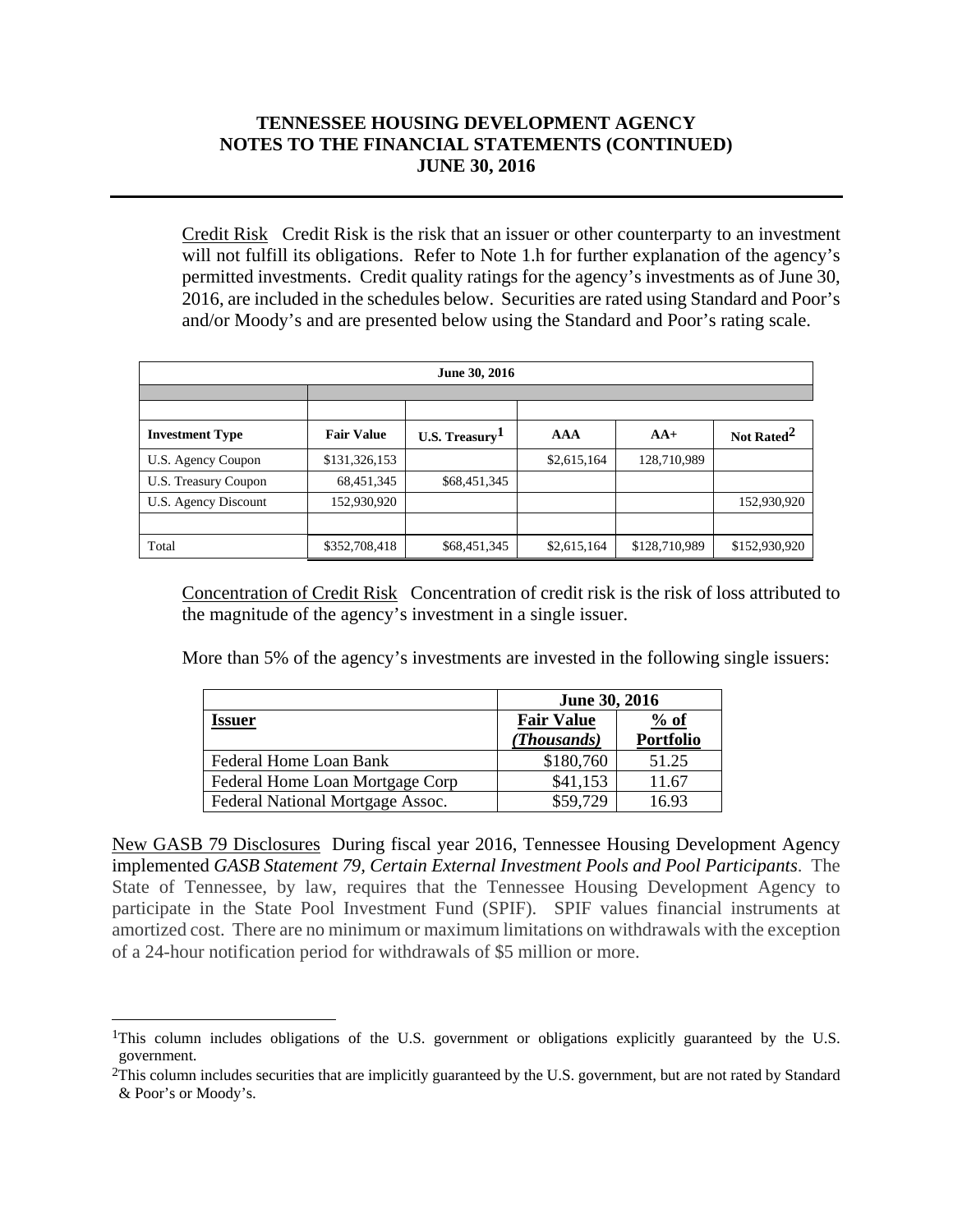#### *NOTE 3. ACCOUNTING CHANGE*

During fiscal year 2016, Tennessee Housing Development Agency modified the presentation of certain mortgage loans. Prior to fiscal year 2016, mortgage loans in which a foreclosure sale had occurred was reported as a component of Accounts Receivable. Beginning in fiscal year 2016, mortgage loans in which a foreclosure sale has occurred will be reported as Current Portion, First Mortgage Loans receivable.

#### *NOTE 4. LIABILITIES*

| <b>BONDS ISSUED AND OUTSTANDING</b>      |                                    |               |                         |                |  |  |
|------------------------------------------|------------------------------------|---------------|-------------------------|----------------|--|--|
| (Thousands)                              |                                    |               |                         |                |  |  |
|                                          |                                    |               |                         |                |  |  |
|                                          |                                    |               | <i>Interest</i>         | Ending         |  |  |
|                                          |                                    | <i>Issued</i> | Rate                    | <b>Balance</b> |  |  |
| <i>Series</i>                            | <b>Maturity Range</b>              | Amount        | (Percent)               | 6/30/2016      |  |  |
|                                          | <b>HOMEOWNERSHIP PROGRAM BONDS</b> |               |                         |                |  |  |
|                                          |                                    |               |                         |                |  |  |
| 2006-3                                   | 1/1/2008-7/1/2037                  | \$100,000     | 3.65 to 5.75            | \$24,060       |  |  |
| $2007 - 1$                               | 7/1/2008-1/1/2038                  | 100,000       | 3.65 to 5.50            | 28,240         |  |  |
| 2007-2                                   | 7/1/2008-7/1/2038                  | 120,000       | 3.75 to 5.25            | 34,320         |  |  |
| 2007-3                                   | 1/1/2009-7/1/2038                  | 150,000       | 3.85 to 5.50            | 39,295         |  |  |
| 2007-4                                   | 1/1/2009-7/1/2038                  | 150,000       | 3.75 to 5.50            | 43,930         |  |  |
| 2008-1                                   | 7/1/2009-1/1/2039                  | 60,000        | 2.45 to 5.70            | 17,090         |  |  |
| 2008-3                                   | 7/1/2009-7/1/2038                  | 90,000        | 2.00 to 5.45            | 1,270          |  |  |
| 2009-1                                   | 1/1/2010-7/1/2029                  | 50,000        | $0.75$ to $5.00$        | 21,330         |  |  |
| 2009-2                                   | 7/1/2010-7/1/2030                  | 75,000        | $0.90 \text{ to } 5.00$ | 29,770         |  |  |
| 2010-1                                   | 1/1/2011-7/1/2025                  | 120,700       | $0.35$ to $4.50$        | 53,775         |  |  |
| $2011 - 1$                               | 7/1/2012-7/1/2042                  | 141,255       | $0.60$ to 4.65          | 85,930         |  |  |
| $2012 - 1$                               | 1/1/2013-7/1/2042                  | 133,110       | $0.80$ to $4.50$        | 85,660         |  |  |
| 2012-2                                   | 7/1/2013-7/1/2043                  | 97,625        | $0.50$ to $4.00$        | 68,845         |  |  |
| <b>Total Homeownership Program Bonds</b> |                                    | \$1,387,690   |                         | \$533,515      |  |  |
| Plus: Unamortized Bond Premiums          |                                    |               |                         | 4,444          |  |  |
| Less: Unamortized Bond Discount          |                                    |               |                         | (42)           |  |  |
| Net Homeownership Program Bonds          |                                    |               |                         | \$537,917      |  |  |
|                                          |                                    |               |                         |                |  |  |

#### *a. Bonds Issued and Outstanding*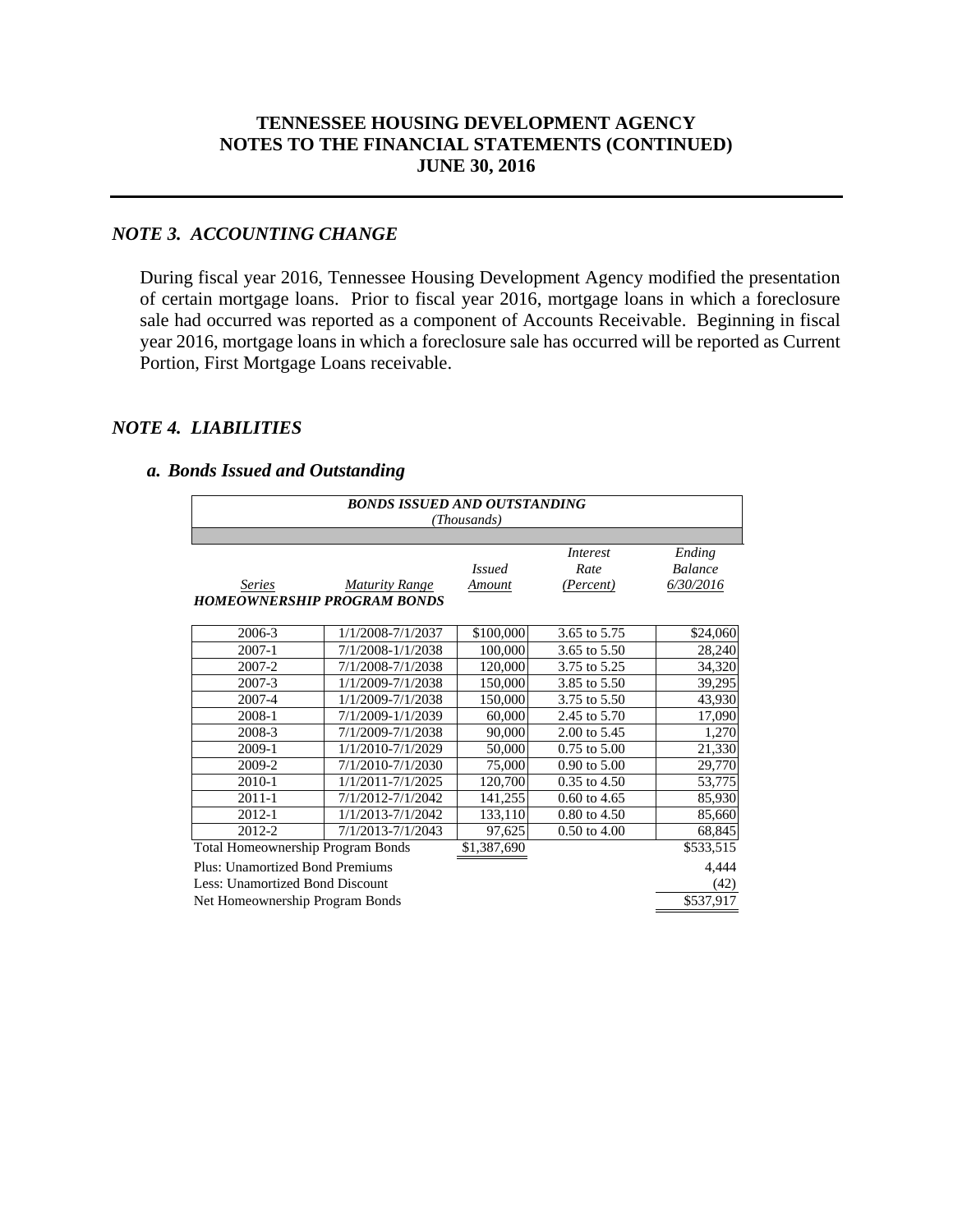| <b>BONDS ISSUED AND OUTSTANDING</b><br>(Thousands) |                       |               |                         |                |  |  |  |  |
|----------------------------------------------------|-----------------------|---------------|-------------------------|----------------|--|--|--|--|
|                                                    |                       |               |                         |                |  |  |  |  |
|                                                    |                       |               | Interest                | Ending         |  |  |  |  |
|                                                    |                       | <b>Issued</b> | Rate                    | <b>Balance</b> |  |  |  |  |
| Series                                             | <b>Maturity Range</b> | Amount        | (Percent)               | 6/30/2016      |  |  |  |  |
| <b>HOUSING FINANCE PROGRAM BONDS</b>               |                       |               |                         |                |  |  |  |  |
| $2009 - A$                                         | 1/1/2011-1/1/2040     | \$100,000     | $0.90$ to $4.625$       | \$14,725       |  |  |  |  |
| $2010-A$                                           | 1/1/2011-7/1/2041     | 160,000       | $0.60 \text{ to } 5.00$ | 23,170         |  |  |  |  |
| $2010-B$                                           | 7/1/2011-7/1/2041     | 100,000       | $0.45$ to $4.50$        | 60,835         |  |  |  |  |
| $2011-A$                                           | 7/1/2011-7/1/2041     | 100,000       | $0.45$ to $4.50$        | 17,835         |  |  |  |  |
| $2011-B$                                           | 7/1/2012-7/1/2041     | 100,000       | $0.25$ to $4.50$        | 64,995         |  |  |  |  |
| $2011 - C$                                         | 7/1/2012-7/1/2041     | 100,000       | $0.40$ to $4.30$        | 64,395         |  |  |  |  |
| $2015 - A$                                         | 1/1/2016-7/1/2045     | 150,000       | $0.30 \text{ to } 3.85$ | 143,050        |  |  |  |  |
| <b>Total Housing Finance Program Bonds</b>         |                       | \$810,000     |                         | \$389,005      |  |  |  |  |
| Plus: Unamortized Bond Premiums                    |                       |               |                         | 4,409          |  |  |  |  |
| Net Housing Finance Program Bonds                  | \$393.414             |               |                         |                |  |  |  |  |

| <b>BONDS ISSUED AND OUTSTANDING</b>            |                       |               |                         |             |  |  |  |  |
|------------------------------------------------|-----------------------|---------------|-------------------------|-------------|--|--|--|--|
| (Thousands)                                    |                       |               |                         |             |  |  |  |  |
|                                                |                       |               |                         |             |  |  |  |  |
|                                                |                       |               | Interest                | Ending      |  |  |  |  |
|                                                |                       | <b>Issued</b> | Rate                    | Balance     |  |  |  |  |
| Series                                         | <b>Maturity Range</b> | Amount        | (Percent)               | 6/30/2016   |  |  |  |  |
| <b>RESIDENTIAL FINANCE PROGRAM BONDS</b>       |                       |               |                         |             |  |  |  |  |
| $2013 - 1$                                     | 1/1/2014-7/1/2043     | \$215,905     | $0.40 \text{ to } 4.00$ | \$148,735   |  |  |  |  |
| 2013-2                                         | 7/1/2014-7/1/2043     | 121,300       | $0.45$ to 4.65          | 94,435      |  |  |  |  |
| $2014 - 1$                                     | 1/1/2015-7/1/2039     | 150,000       | $0.32$ to $4.00$        | 129,860     |  |  |  |  |
| 2014-2                                         | 7/1/2015-7-1-2045     | 150,000       | $0.25$ to $4.00$        | 135,780     |  |  |  |  |
| $2015 - 1$                                     | 1/1/2016-7/1/2045     | 150,000       | $0.50 \text{ to } 4.05$ | 144,290     |  |  |  |  |
| 2015-2                                         | 7/1/2016-1/1/2046     | 175,000       | $0.40 \text{ to } 4.00$ | 175,000     |  |  |  |  |
| 2016-1                                         | 1/1/2017-1/1/2047     | 125,000       | $0.625$ to 3.50         | 125,000     |  |  |  |  |
| <b>Total Residential Finance Program Bonds</b> |                       | \$1,087,205   |                         | \$953,100   |  |  |  |  |
| Plus: Unamortized Bond Premiums                |                       |               |                         | 22,063      |  |  |  |  |
| Net Residential Finance Program Bonds          | \$975,163             |               |                         |             |  |  |  |  |
| Net Total All Issues                           |                       |               |                         | \$1,906,494 |  |  |  |  |

Housing Finance Program Bonds The Housing Finance Program Bonds were established on December 23, 2009, to allow the agency to participate in the U.S. Department of Treasury New Issue Bond Program (NIBP), which was created to assist state and local housing finance agencies in acquiring cost-effective mortgage loan capital. THDA could release funds from issue 2009-B up to six times before December 31, 2011.

The first release and conversion from 2009-B was on June 17, 2010, in the amount of \$85,290,000. The \$85,290,000 was blended with the market rate 2010-A bonds in the amount of \$74,710,000 for a total of \$160,000,000.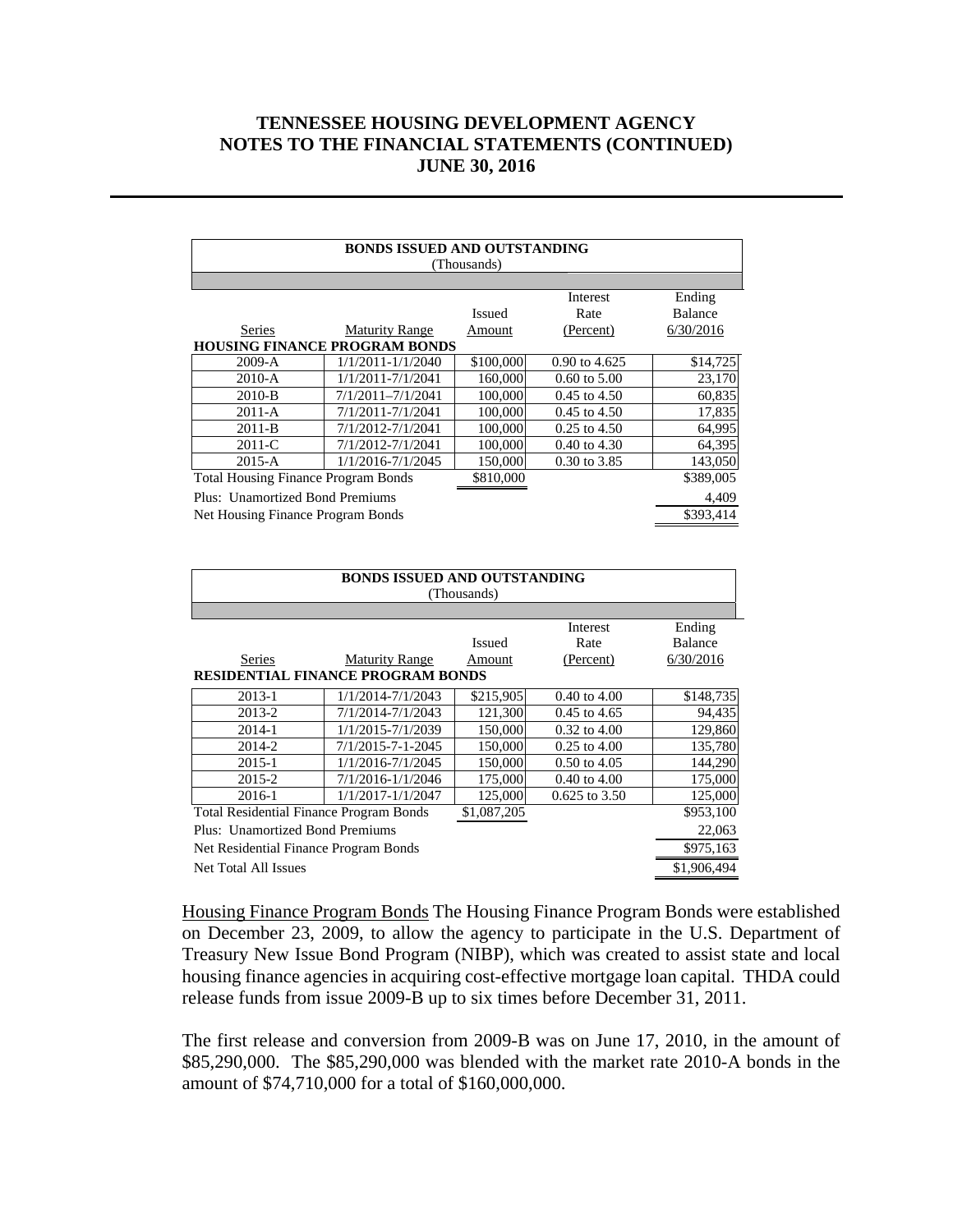The second release and conversion from 2009-B was on November 10, 2010, in the amount of \$60,000,000. The \$60,000,000 was blended with the market rate 2010-B bonds in the amount of \$40,000,000 for a total of \$100,000,000.

The third release and conversion from 2009-B was on April 14, 2011, in the amount of \$60,000,000. The \$60,000,000 was blended with the market rate 2011-A bonds in the amount of \$40,000,000 for a total of \$100,000,000.

The fourth release and conversion from 2009-B was on August 25, 2011, in the amount of \$60,000,000. The \$60,000,000 was blended with the market rate 2011-B bonds in the amount of \$40,000,000 for a total of \$100,000,000.

The fifth and final release and conversion from 2009-B was on November 3, 2011, in the amount of \$34,710,000. The \$34,710,000 was blended with the market rate 2011-C bonds in the amount of \$65,290,000 for a total of \$100,000,000.

#### **b. Debt Service Requirements**

Debt service requirements to maturity at June 30, 2016, are as follows (expressed in thousands):

| For the          |             |           |              |
|------------------|-------------|-----------|--------------|
| $Year(s)$ Ending |             |           | Total        |
| June 30          | Principal   | Interest  | Requirements |
| 2017             | \$36,555    | \$65,913  | \$102,468    |
| 2018             | 62,810      | 65,922    | 128,732      |
| 2019             | 65,295      | 64,018    | 129,313      |
| 2020             | 66,785      | 61,979    | 128,764      |
| 2021             | 71,065      | 59,768    | 130,833      |
| $2022 - 2026$    | 369,900     | 260,532   | 630,432      |
| $2027 - 2031$    | 343,540     | 194,038   | 537,578      |
| $2032 - 2036$    | 367,480     | 125,252   | 492,732      |
| $2037 - 2041$    | 325,135     | 60,915    | 386,050      |
| $2042 - 2046$    | 167,055     | 13,778    | 180,833      |
|                  |             |           |              |
| Total            | \$1,875,620 | \$972,115 | \$2,847,735  |

#### **c. Redemption of Bonds and Notes**

During the year ended June 30, 2016, bonds were retired at par before maturity in the Homeownership Program in the amount of \$70,935,000, in the Housing Finance Program in the amount of \$84,975,000, and in the Residential Finance Program in the amount of \$26,440,000. The respective carrying values of the bonds were \$71,940,410,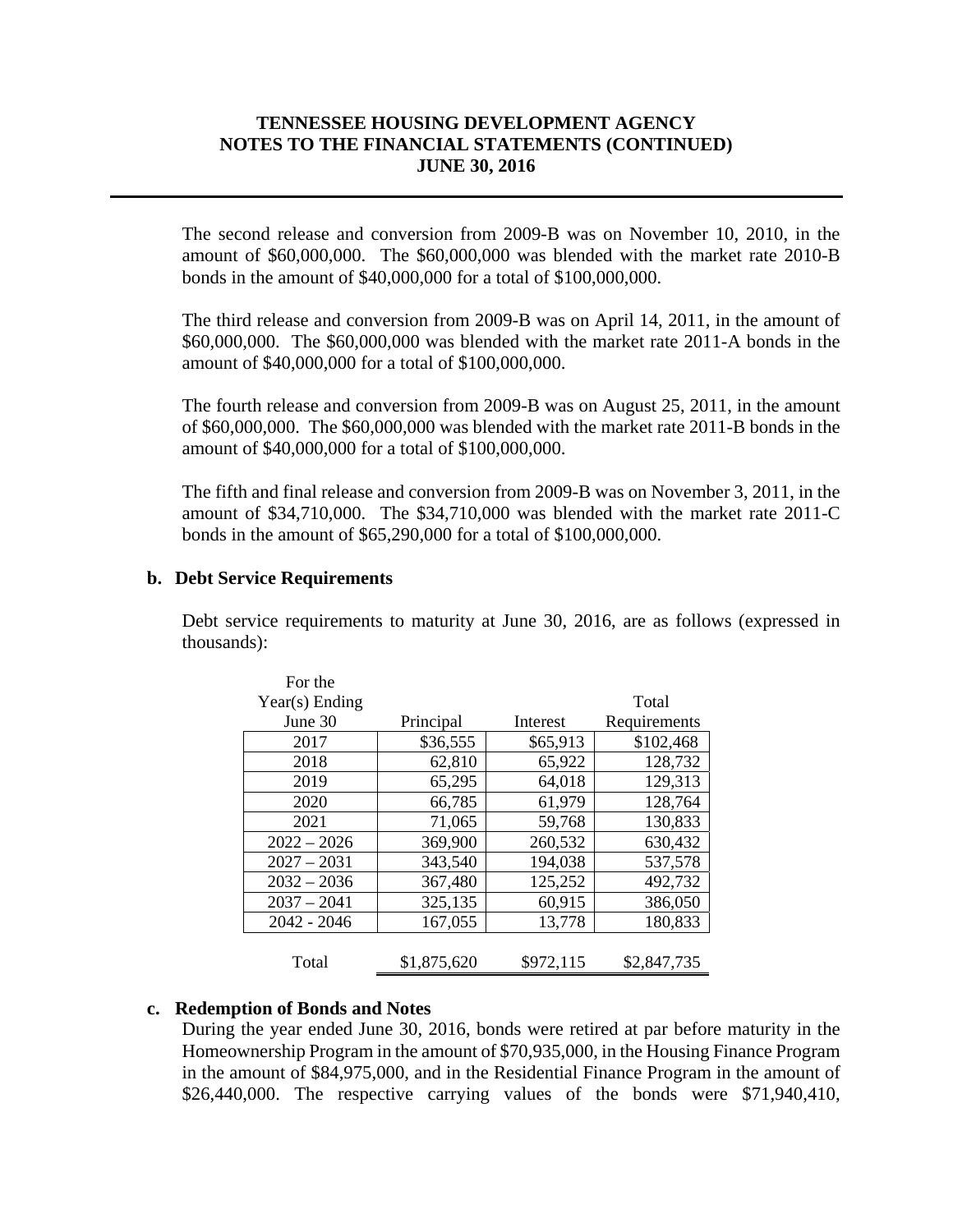\$85,625,000 and \$27,205,277. This resulted in revenue to the Homeownership Program of \$1,005,410 to the Housing Finance Program of \$650,069, and to the Residential Finance Program of \$765,277.

On June 11, 2016, the agency issued \$150,000,000 in Residential Finance Program Bonds, Issue 2015-1. On January 1, 2016, the agency used \$27,395,000 of these bonds to refund bonds previously issued in the Homeownership Program (this amount consists of \$27,395,000 early redemption). The carrying amount of these bonds was \$27,395,000. The refunding reduced the agency's debt service by \$12,273,421 over the next 20.0 years, and the agency realized an economic gain (the difference between the present values of the old and new debt service payments) of \$4,089,664.

On October 15, 2015, the agency issued \$175,000,000 in Residential Finance Program Bonds, Issue 2015-2. On January 1, 2016, the agency used \$43,070,000 of these bonds to refund bonds previously issued in the Homeownership Program (this amount consists of \$43,070,000 early redemption). The carrying amount of these bonds was \$43,184,624. The refunding reduced the agency's debt service by \$17,407,979 over the next 20.0 years, and the agency realized an economic gain (the difference between the present values of the old and new debt service payments) of \$5,246,191.

#### **d. Long-term Liability Activity**

The following table is a summary of the long-term liability activity for the year ended June 30, 2016.

| <b>Long-term Liabilities</b><br>(Thousands) |                                                           |                  |                   |                                           |                                                       |  |  |  |
|---------------------------------------------|-----------------------------------------------------------|------------------|-------------------|-------------------------------------------|-------------------------------------------------------|--|--|--|
|                                             | <b>Beginning</b><br><b>Balance</b><br><b>July 1, 2015</b> | <b>Additions</b> | <b>Reductions</b> | Ending<br><b>Balance</b><br>June 30, 2016 | <b>Amounts</b><br>Due Within<br>One Year <sup>3</sup> |  |  |  |
| <b>Bonds Payable</b>                        | \$1,948,970                                               | \$300,000        | $(\$373,350)$     | \$1,875,620                               | \$100,360                                             |  |  |  |
| <b>Plus: Unamortized Bond Premiums</b>      | 30,333                                                    | 6,897            | (6,314)           | 30,916                                    | $-0-$                                                 |  |  |  |
| <b>Less: Unamortized Bond Discounts</b>     | (133)                                                     | $-()$ -          | 91                | (42)                                      | -0-                                                   |  |  |  |
| <b>Compensated Absences</b>                 | 1.207                                                     | 129              | (92)              | 1.244                                     | 633                                                   |  |  |  |
| Net Pension Liability                       | 2,964                                                     | 4,176            | (1,711)           | 5,429                                     | -0-                                                   |  |  |  |
| <b>Escrow Deposits</b>                      | 2,553                                                     | 2,322            | (1, 438)          | 3,437                                     | 89                                                    |  |  |  |
| Arbitrage Rebate Payable                    | 2.803                                                     | 1.291            | $(-0)$            | 4,094                                     | 3,684                                                 |  |  |  |
| Total                                       | \$1,988,697                                               | \$314,815        | (\$382.814)       | \$1,920,698                               | \$104,766                                             |  |  |  |

3Amounts due within one year include management authorized bond refundings at June 30.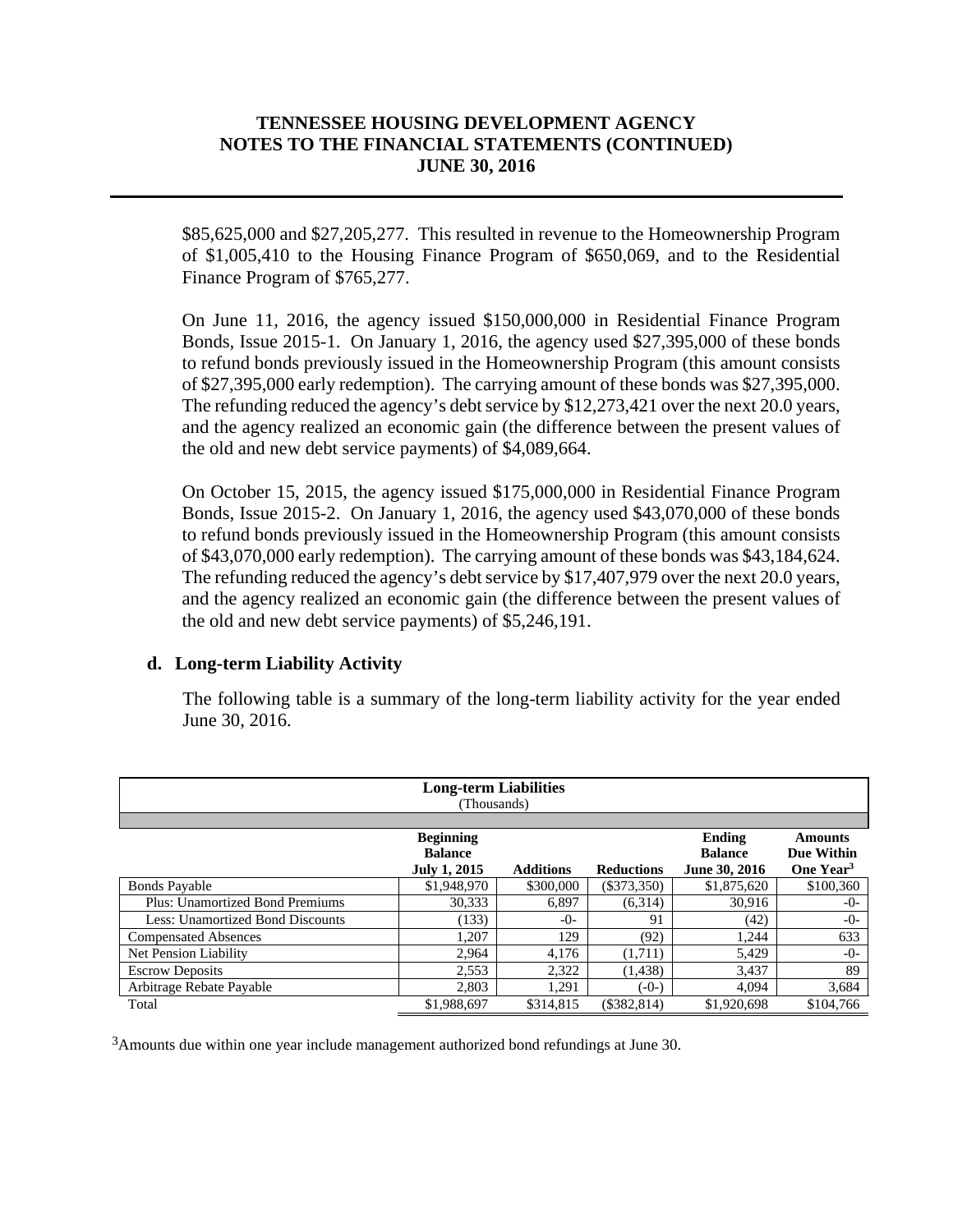#### **NOTE 5. RESTRICTED NET POSITION**

The amount shown on the statement of net position as Restricted for Single Family Bond Programs is contractually pledged, under the bond resolutions of the agency, to the owners of the bonds issued under such bond resolutions. As pledged assets, the contractual provisions of the bond resolutions restrict the use of such assets. However, the assets may be removed from the lien of the bond resolutions if certain parity tests, as established by the respective bond resolutions, are satisfied. Assets removed from the lien of the respective bond resolutions may be used for other purposes.

The amount shown as Restricted for Grant Programs represents unexpended grant money that has been awarded to grantees through various grant programs administered by the agency.

The amount shown as Restricted for Homebuyers Revolving Loan Program represents the amount of net position restricted for a pilot program that funds zero interest loans for down payment and closing costs. The use of this net position is restricted under legislation enacted in fiscal year 1986.

#### **NOTE 6. PENSION PLANS**

#### **a. Closed State and Higher Education Employee Pension Plan**

#### **General Information about the Pension Plan**

Plan description State employees and higher education employees with membership in the Tennessee Consolidated Retirement System (TCRS) before July 1, 2014 are provided with pensions through the Closed State and Higher Education Employee Pension Plan. This plan is a component of the Public Employee Retirement Plan, an agent, multipleemployer defined benefit pension plan. The Closed State and Higher Education Employee Pension Plan stopped accepting new membership on June 30, 2014, but will continue providing benefits to existing members and retirees. Beginning July 1, 2014, a new agent defined benefit retirement plan, the State and Higher Education Employee Retirement Plan, became effective for state employees and higher education employees hired on or after July 1, 2014.

The TCRS was created by state statute under Title 8, Chapters 34-37, *Tennessee Code Annotated*. The TCRS Board of Trustees is responsible for the proper operation and administration of all employer pension plans in the TCRS. The Tennessee Treasury Department, an agency in the legislative branch of state government, administers the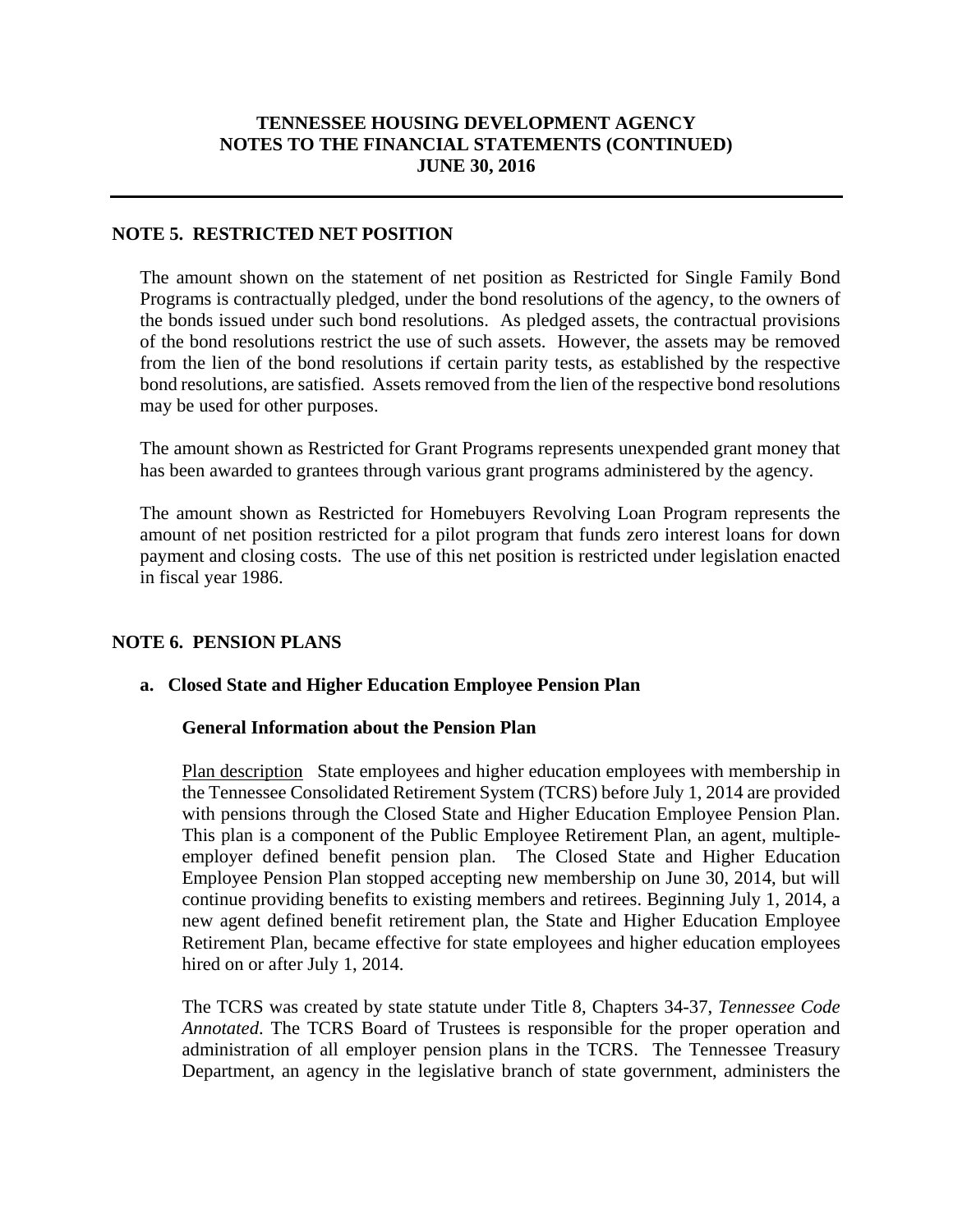plans of the TCRS. The TCRS issues a publically available financial report that can be obtained at www.treasury.tn.gov/tcrs.

Benefits provided Title 8, Chapters 34-37, *Tennessee Code Annotated* establishes the benefit terms and can be amended only by the Tennessee General Assembly. Members of the Closed State and Higher Education Employee Pension Plan are eligible to retire with an unreduced benefit at age 60 with 5 years of service credit or after 30 years of service credit regardless of age. Benefits are determined using the following formula:

| Average of Member's Highest      |              |       |              | Years         |              |      |
|----------------------------------|--------------|-------|--------------|---------------|--------------|------|
| Compensation for 5 Consecutive   |              | 1.50% |              | of<br>Service |              | 105% |
| (up to Social Security)<br>Years | $\mathbf{x}$ |       | $\mathbf{x}$ |               | $\mathbf{X}$ |      |
| Integration Level)               |              |       |              | Credit        |              |      |
| <b>Plus:</b>                     |              |       |              |               |              |      |
| Average of Member's Highest      |              |       |              | Years         |              |      |
| Compensation for 5 Consecutive   |              | 1.75% |              |               |              | 105% |
| (over Social Security<br>Years   | $\mathbf{x}$ |       | $\mathbf{x}$ | of<br>Service | $\mathbf x$  |      |
| Integration Level)               |              |       |              | Credit        |              |      |

A reduced early retirement benefit is available at age 55 and vested. Members are vested with five years of service credit. Service related disability benefits are provided regardless of length of service. Five years of service is required for non-service related disability eligibility. The service related and non-service related disability benefits are determined in the same manner as a service retirement benefit but are reduced 10 percent and include projected service credits. A variety of death benefits are available under various eligibility criteria. Member and beneficiary annuitants are entitled to automatic cost of living adjustments (COLAs) after retirement. A COLA is granted each July for annuitants retired prior to the  $2<sup>nd</sup>$  of July of the previous year. The COLA is based on the change in the consumer price index (CPI) during the prior calendar year, capped at 3 percent, and applied to the current benefit. No COLA is granted if the change in the CPI is less than one-half percent. A one percent COLA is granted if the CPI change is between one-half percent and one percent. A member who leaves employment may withdraw their employee contributions, plus any accumulated interest.

Contributions Contributions for state employees and higher education employees are established in the statutes governing the TCRS and may only be changed by the Tennessee General Assembly. Tennessee Housing Development Agency employees are non-contributory, as are most members in the Closed State and Higher Education Employee Pension Plan. State and higher education agencies make employer contributions at the rate set by the Board of Trustees as determined by an actuarial valuation. By law, employer contributions for the Closed State and Higher Education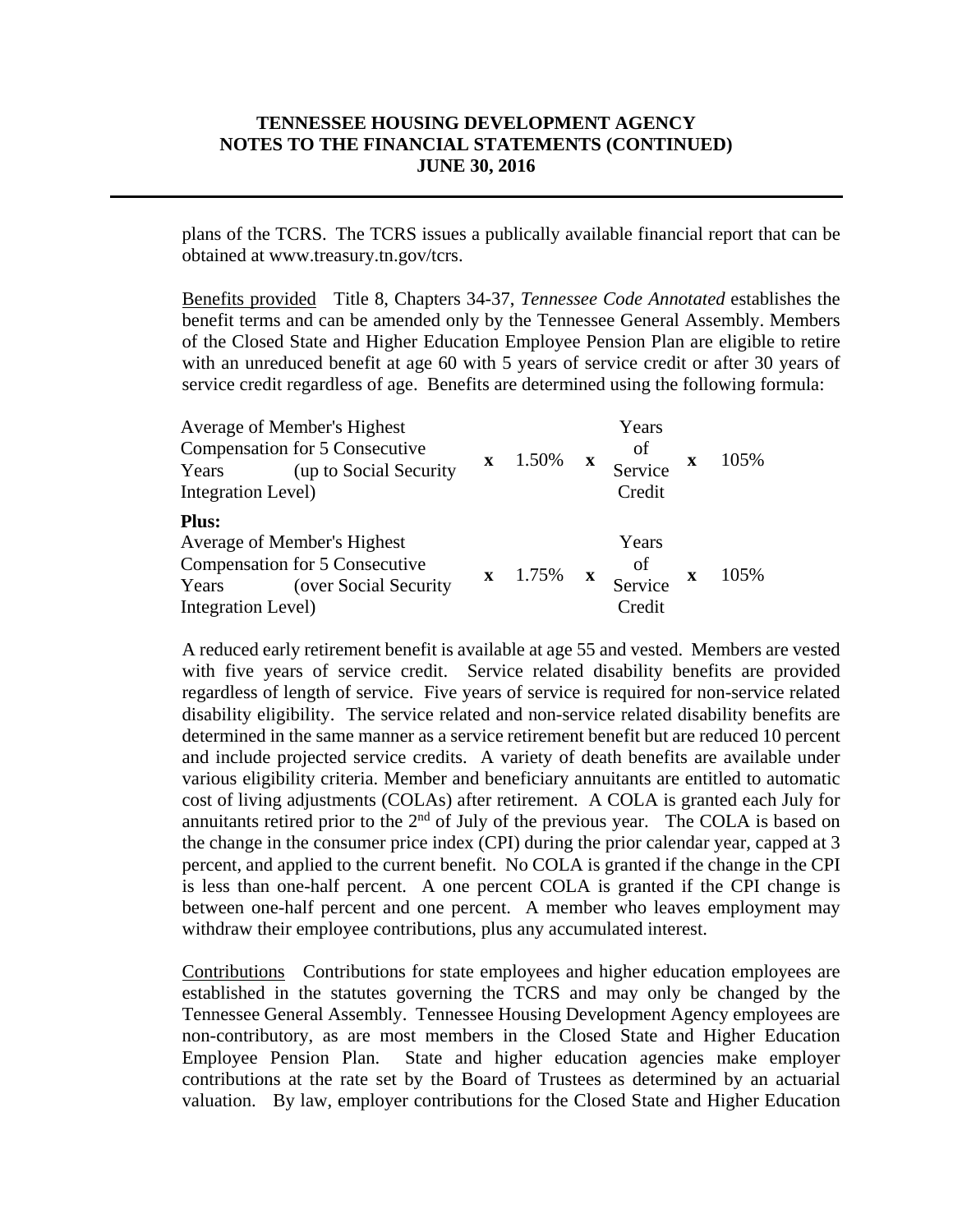Employee Pension Plan are required to be paid. Employer contributions by Tennessee Housing Development Agency for the year ended June 30, 2016 to the Closed State and Higher Education Employee Pension Plan were \$1,539,003 which is 15.03 percent of covered payroll. The employer rate is expected to finance the costs of benefits earned by members during the year, the cost of administration, as well as an amortized portion of any unfunded liability.

#### **Pension Liabilities (Assets), Pension Expense, and Deferred Outflows of Resources and Deferred Inflows of Resources Related to Pensions**

Pension liabilityAt June 30, 2016, Tennessee Housing Development Agency reported a liability of \$5,428,475 for its proportionate share of the net pension liability. The net pension liability was measured as of June 30, 2015, and the total pension liability used to calculate the net pension liability was determined by an actuarial valuation as of that date. Tennessee Housing Development Agency's proportion of the net pension liability was based on a projection of Tennessee Housing Development Agency's contributions during the year ended June 30, 2015 to the pension plan relative to the contributions of all participating state and higher education agencies. At the June 30, 2015 measurement date, Tennessee Housing Development Agency's proportion was 0.421046 percent. The proportion measured as of June 30, 2014 was 0.429581

Pension expenseFor the year ended June 30, 2016, Tennessee Housing Development Agency recognized a pension expense of \$554,977. Allocated pension expense was \$583,722 before being reduced by \$28,745 due to a change in proportionate share.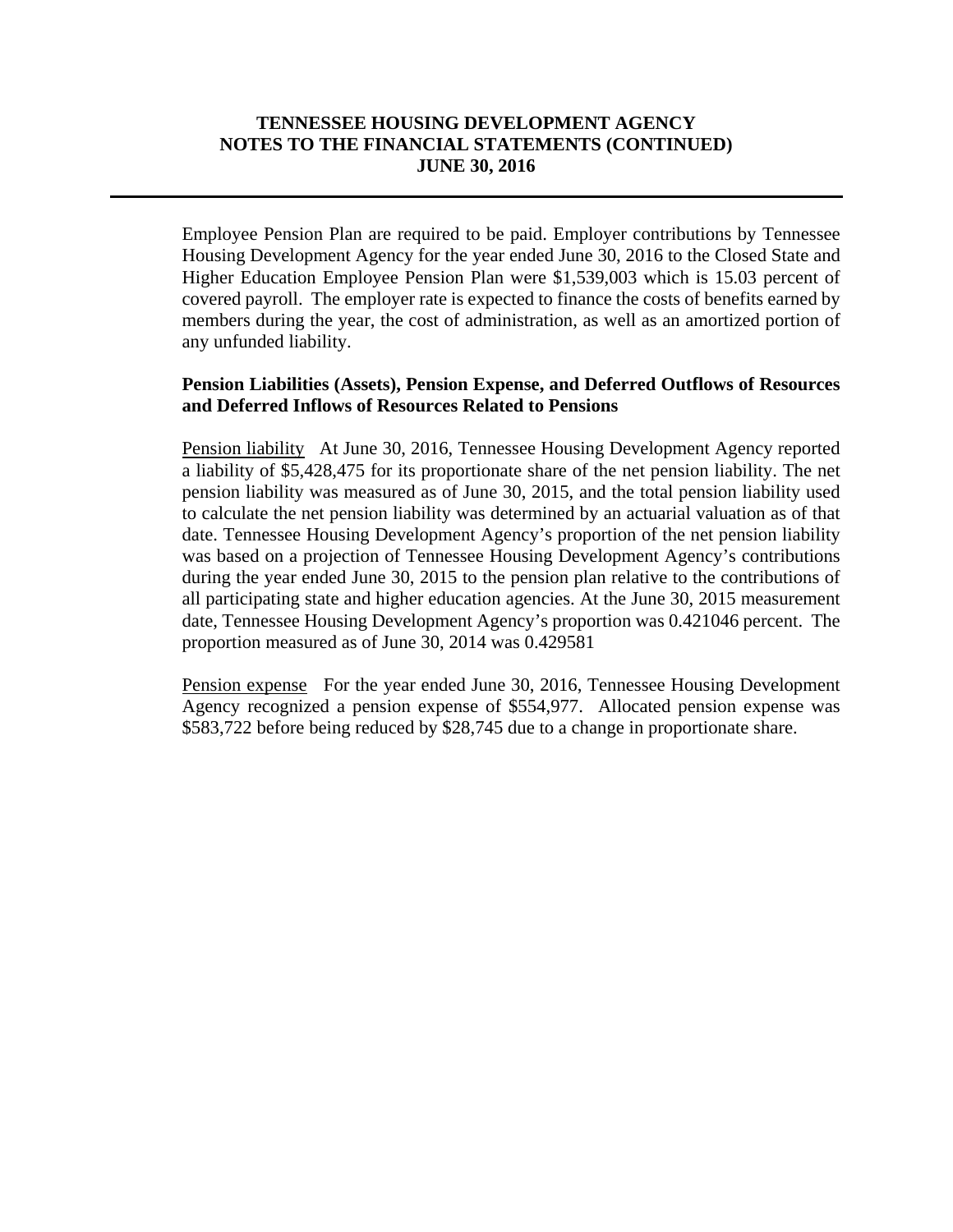Deferred outflows of resources and deferred inflows of resources For the year ended June 30, 2016, Tennessee Housing Development Agency reported deferred outflows of resources and deferred inflows of resources related to pensions from the following sources:

|                                      | <b>Deferred Outflows</b><br>of Resources |    | Deferred Inflows<br>of Resources |
|--------------------------------------|------------------------------------------|----|----------------------------------|
| Differences between expected and     |                                          |    |                                  |
| actual experience                    | \$<br>574,421                            | S  | 470,017                          |
| Net difference between projected and |                                          |    |                                  |
| actual earnings on pension plan      |                                          |    |                                  |
| investments                          |                                          |    | 697,846                          |
| Changes in proportion                |                                          |    | 114,978                          |
| <b>Tennessee Housing Development</b> |                                          |    |                                  |
| Agency contributions subsequent      |                                          |    |                                  |
| to the measurment date of June       |                                          |    |                                  |
| 30, 2015                             | 1,539,003                                |    |                                  |
| Total                                | 2,113,424                                | \$ | 1,282,841                        |

Deferred outflows of resources, resulting from Tennessee Housing Development Agency's employer contributions of \$1,539,003 subsequent to the measurement date will be recognized as a decrease in net pension liability in the year ending June 30, 2017. Other amounts reported as deferred outflows of resources and deferred inflows of resources related to pensions will be recognized in pension expense as follows:

#### **Year Ended June 30:**

| 2017       | \$<br>(438,708.49) |
|------------|--------------------|
| 2018       | (438,708.49)       |
| 2019       | (438,708.49)       |
| 2020       | 607,705.99         |
| 2021       |                    |
| Thereafter |                    |

In the table above, positive amounts will increase pension expense, while negative amounts will decrease pension expense.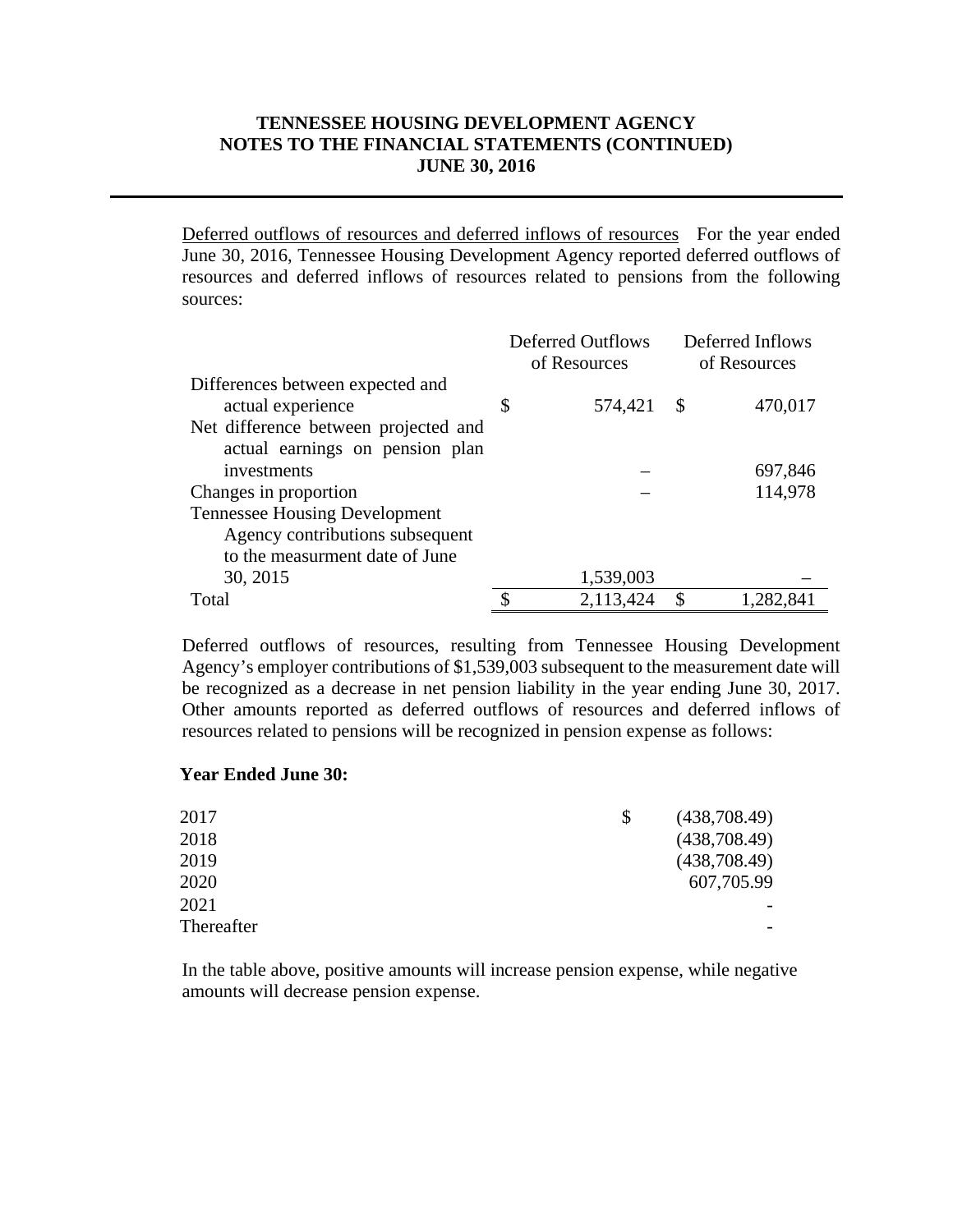Actuarial assumptionsThe total pension liability as of the June 30, 2015 actuarial valuation was determined using the following actuarial assumptions, applied to all periods included in the measurement:

| Inflation                        | 3.0 percent                                                                                                 |
|----------------------------------|-------------------------------------------------------------------------------------------------------------|
| Salary increases                 | Graded salary ranges from 8.97 to 3.71 percent based on<br>age, including inflation, averaging 4.25 percent |
| Investment rate of return        | 7.5 percent, net of pension plan investment expenses,<br>including inflation                                |
| <b>Cost-of Living Adjustment</b> | 2.5 percent                                                                                                 |

Mortality rates were customized based on the June 30, 2012 actuarial experience study and included some adjustment for expected future improvement in life expectancy.

The actuarial assumptions used in the June 30, 2015 actuarial valuation were based on the results of an actuarial experience study performed for the period July 1, 2008 through June 30, 2012. The demographic assumptions were adjusted to more closely reflect actual and expected future experience.

The long-term expected rate of return on pension plan investments was established by the TCRS Board of Trustees in conjunction with the June 30, 2012 actuarial experience study by considering the following three techniques: (1) the 25-year historical return of the TCRS at June 30, 2012, (2) the historical market returns of asset classes from 1926 to 2012 using the TCRS investment policy asset allocation, and (3) capital market projections that were utilized as a building-block method in which best-estimate ranges of expected future real rates of return (expected returns, net of pension plan investment expense and inflation) are developed for each major asset class. Four sources of capital market projections were blended and utilized in the third technique. The blended capital market projection established the long-term expected rate of return by weighting the expected future real rates of return by the target asset allocation percentage and by adding inflation of 3 percent. The target allocation and best estimates of arithmetic real rates of return for each major asset class are summarized in the following table: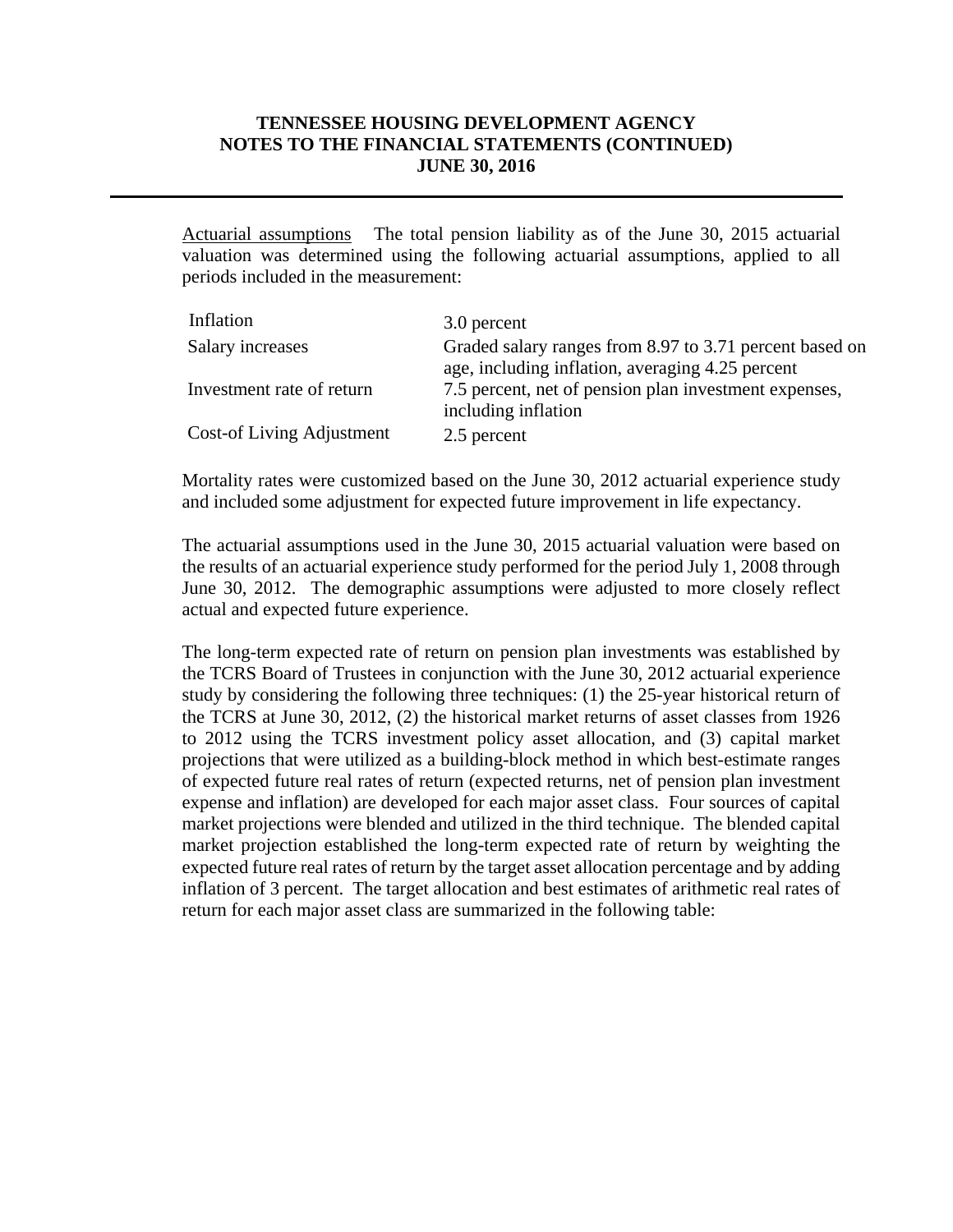| <b>Asset Class</b>                    | <b>Long-Term</b><br><b>Expected Real</b><br><b>Rate of Return</b> | <b>Target</b><br><b>Allocation</b> |
|---------------------------------------|-------------------------------------------------------------------|------------------------------------|
| U.S. equity                           | 6.46%                                                             | 33%                                |
| Developed market international equity | 6.26%                                                             | 17%                                |
| Emerging market international equity  | 6.40%                                                             | 5%                                 |
| Private equity and strategic lending  | 4.61%                                                             | 8%                                 |
| U.S. fixed income                     | 0.98%                                                             | 29%                                |
| Real estate                           | 4.73%                                                             | 7%                                 |
| Short-term securities                 | $0.00\%$                                                          | 1%                                 |
|                                       |                                                                   | 100%                               |

The long-term expected rate of return on pension plan investments was established by the TCRS Board of Trustees as 7.5 percent based on a blending of the three factors described above.

Discount rateThe discount rate used to measure the total pension liability was 7.5 percent. The projection of cash flows used to determine the discount rate assumed that employee contributions will be made at the current rate and that contributions from the all state and higher education agencies will be made at the actuarially determined contribution rate in accordance with the funding policy of the TCRS Board of Trustees and as required to be paid by state statute. Based on those assumptions, the pension plan's fiduciary net position was projected to be available to make projected future benefit payments of current active and inactive members. Therefore, the long-term expected rate of return on pension plan investments was applied to all periods of projected benefit payments to determine the total pension liability.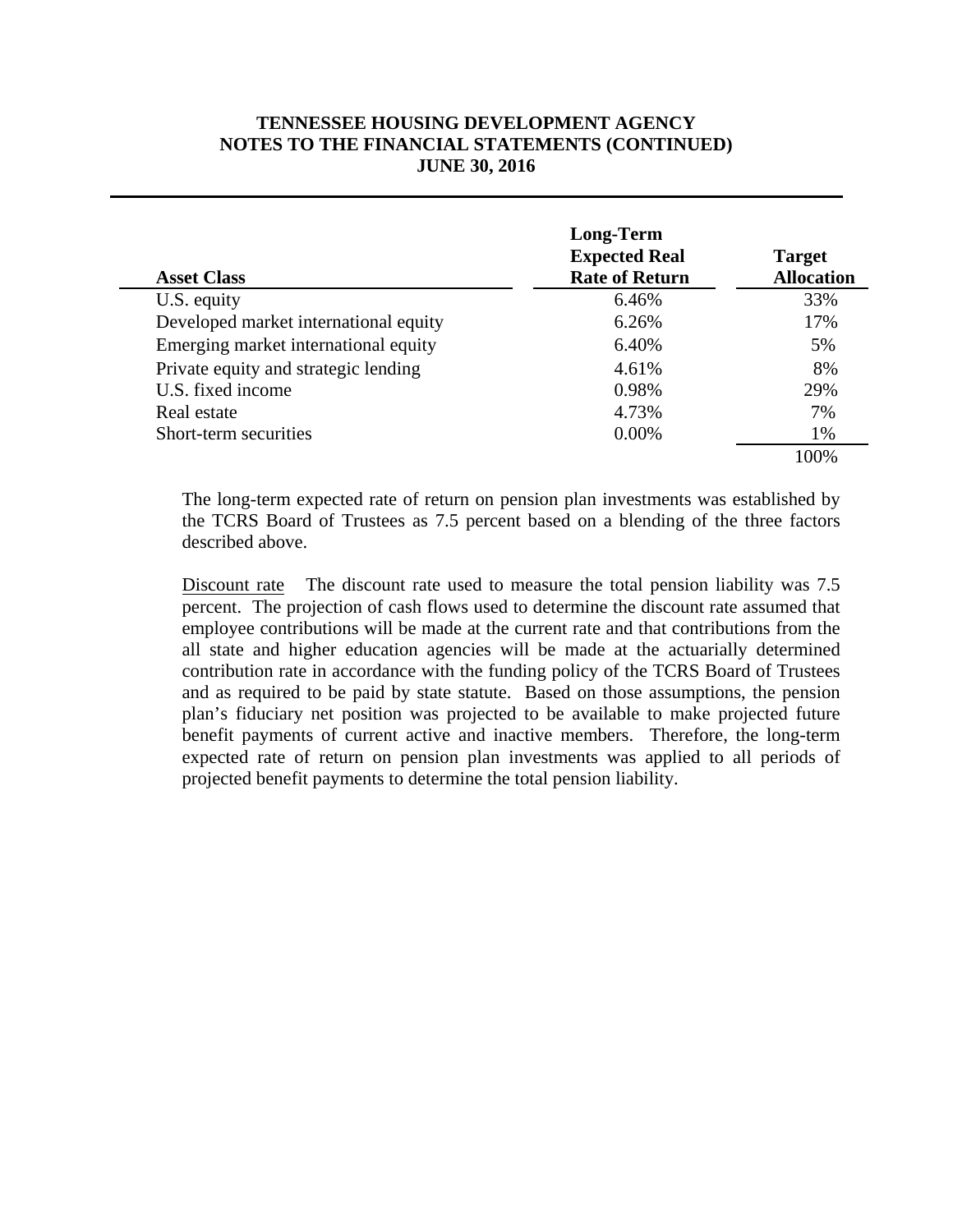Sensitivity of the proportionate share of net pension liability (asset) to changes in the discount rate The following presents Tennessee Housing Development Agency's proportionate share of the net pension liability (asset) calculated using the discount rate of 7.5 percent, as well as what Tennessee Housing Development Agency's proportionate share of the net pension liability (asset) would be if it were calculated using a discount rate that is 1-percentage-point lower  $(6.5 \text{ percent})$  or 1-percentage-point higher  $(8.5 \text{ percent})$ percent) than the current rate:

|                                | Current |                          |  |                            |  |                           |
|--------------------------------|---------|--------------------------|--|----------------------------|--|---------------------------|
|                                |         | 1% Decrease<br>$(6.5\%)$ |  | Discount Rate<br>$(7.5\%)$ |  | 1\% Increase<br>$(8.5\%)$ |
| <b>Tennessee Housing</b>       |         |                          |  |                            |  |                           |
| Development Agency's           |         |                          |  |                            |  |                           |
| proportionate share of the net |         |                          |  |                            |  |                           |
| pension liability (asset)      |         | $$12,719,744$ \\$        |  | 5,428,475 \$ (716,661)     |  |                           |

Pension plan fiduciary net positionDetailed information about the pension plan's fiduciary net position is available in a separately issued TCRS financial report at www.treasury.tn.gov/tcrs.

#### **Payable to the Pension Plan**

At June 30, 2016, Tennessee Housing Development Agency reported a payable of \$128,363 for the outstanding amount of legally required contributions to the pension plan required for the year ended June 30, 2016.

#### **b. State and Higher Education Employee Retirement Plan**

#### **General Information about the Pension Plan**

Plan descriptionState and higher education employees with membership in the Tennessee Consolidated Retirement System (TCRS) before July 1, 2014 are provided with pensions through the Closed State and Higher Education Employee Pension Plan, an agent plan within the Public Employee Retirement Plan administered by the TCRS. TCRS is a multiple-employer pension plan. The Closed State and Higher Education Employee Pension Plan was closed effective June 30, 2014 and covers employees hired before July 1, 2014. Employees hired after June 30, 2014 are provided with pensions through a legally separate plan referred to as the State and Higher Education Employee Retirement Plan, an agent plan within the Public Employee Retirement Plan administered by the TCRS. The TCRS was created by state statute under Tennessee Code Annotated Title 8, Chapters 34-37.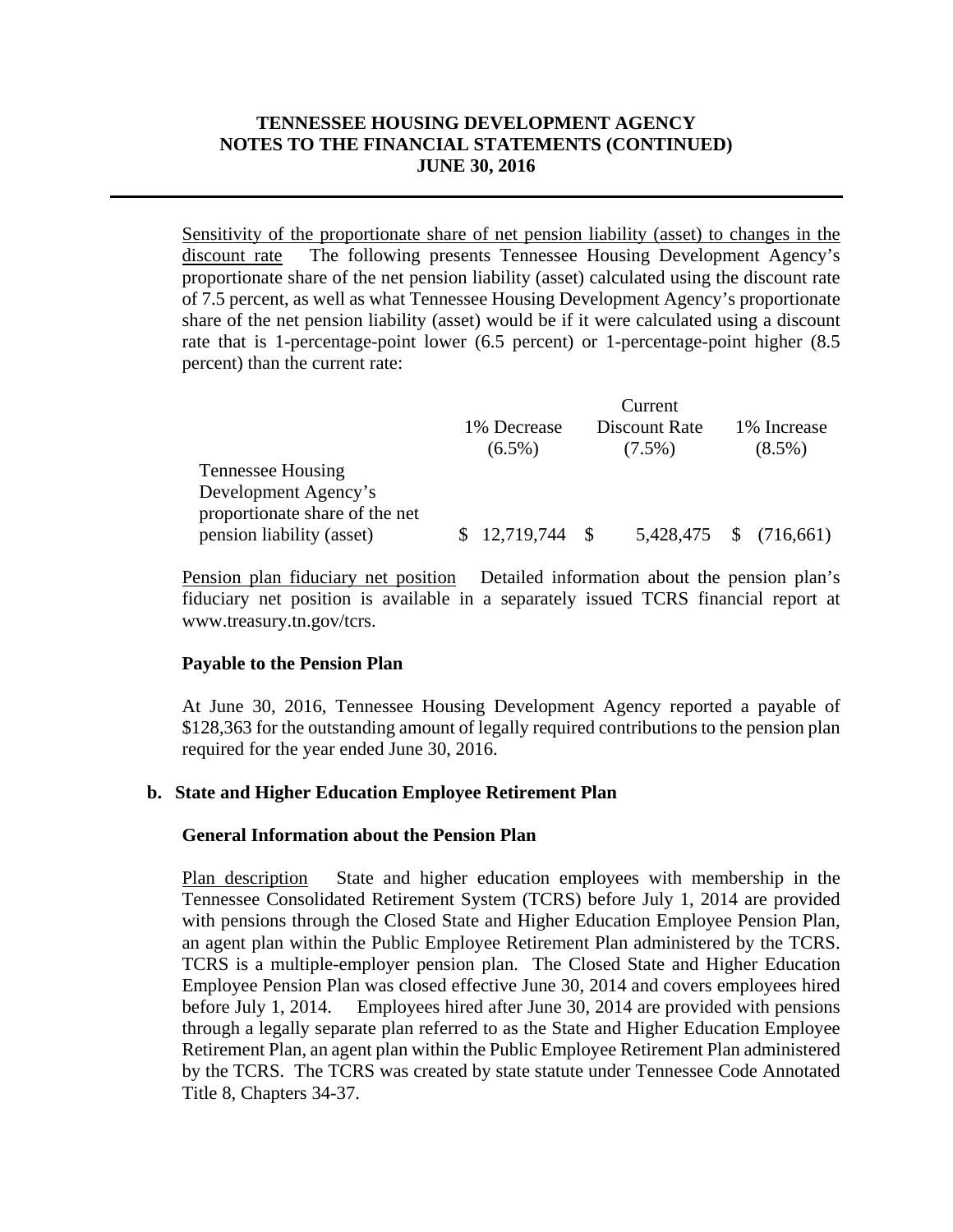Benefits providedTennessee Code Annotated Title 8, Chapters 34-37 establishes the benefit terms and can be amended only by the Tennessee General Assembly. Members of the State and Higher Education Employee Retirement Plan are eligible to retire at age 65 with 5 years of service credit or pursuant to the rule of 90 in which the member's age and service credit total 90. Members are entitled to receive unreduced service retirement benefits, which are determined by a formula using the member's highest five consecutive year average compensation by 1.0 percent multiplied by member's years of service credit. A reduced early retirement benefit is available at age 60 with 5 years of service credit or pursuant to the rule of 80 in which the member's age and service credit total 80. Service related disability benefits are provided regardless of length of service. Five years of service is required for non-service related disability eligibility. The service related and non-service related disability benefits are determined in the same manner as a service retirement benefit but are reduced 10 percent and include projected service credits. A variety of death benefits are available under various eligibility criteria.

Member and beneficiary annuitants are entitled to automatic cost of living adjustments (COLAs) after retirement. A COLA is granted each July for annuitants retired prior to the  $2<sup>nd</sup>$  of July of the previous year. The COLA is based on the change in the consumer price index (CPI) during the prior calendar year, capped at 3 percent, and applied to the current benefit. No COLA is granted if the change in the CPI is less than one-half percent. A one percent COLA is granted if the CPI change is between one-half percent and one percent. A member who leaves employment may withdraw their employee contributions, plus any accumulated interest. Under the State and Higher Education Employee Retirement Plan, benefit terms and conditions, including COLA, can be adjusted on a prospective basis. Moreover, there are defined cost controls and unfunded liability controls that provide for the adjustment of benefit terms and conditions on an automatic basis.

ContributionsContributions for state and higher education employees are established in the statutes governing the TCRS and may only be changed by the Tennessee General Assembly. Employees contribute 5 percent of salary. The Tennessee Housing Development Agency makes employer contributions at the rate set by the Board of Trustees as determined by an actuarial valuation. Per the statutory provisions governing the TCRS, the employer contribution rate cannot be less than 4 percent for all aggregate employee groups, except for in years when the maximum funded level, approved by the TCRS Board of Trustees, is reached. By law, employer contributions for the State and Higher Education Employee Retirement Plan are required to be paid. Employer contributions by Tennessee Housing Development Agency for the year ended June 30, 2016 to the State and Higher Education Employee Retirement Plan were \$46,706 which is 2.81 percent of covered payroll. The employer rate is 3.87% of covered payroll except for any salaries derived from Federal funds where the employer rate is 2.00%. The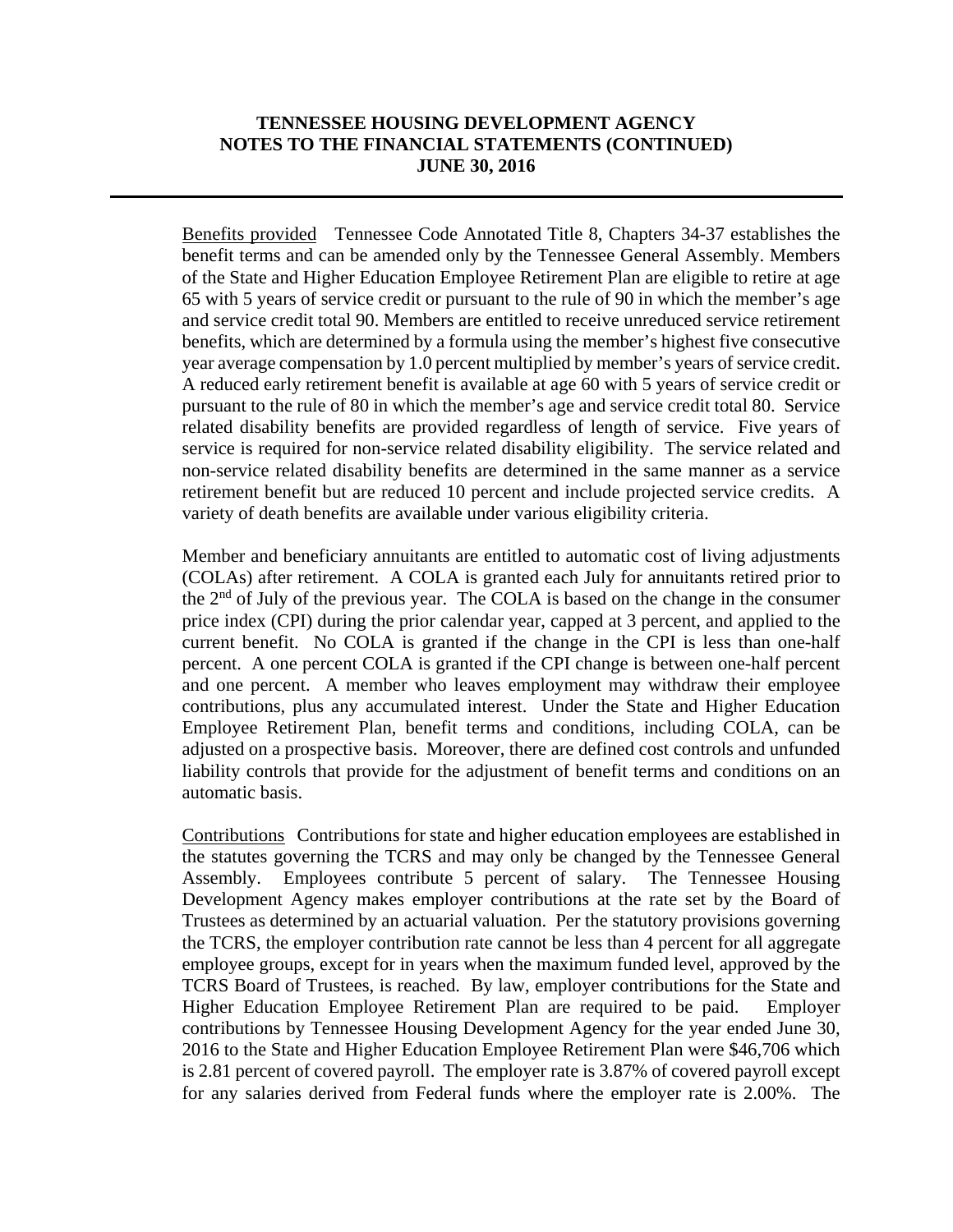employer rate, when combined with member contributions, is expected to finance the costs of benefits earned by members during the year, the cost of administration, as well as an amortized portion of any unfunded liability.

#### **Pension Liabilities (Assets), Pension Expense, and Deferred Outflows of Resources and Deferred Inflows of Resources Related to Pensions**

Pension assetAt June 30, 2016, Tennessee Housing Development Agency reported an asset of \$12,713 for its proportionate share of the net pension asset. The net pension asset was measured as of June 30, 2015, and the total pension asset used to calculate the net pension asset was determined by an actuarial valuation as of that date. Tennessee Housing Development Agency's proportion of the net pension asset was based on a projection of Tennessee Housing Development Agency's contributions during the year ended June 30, 2015 to the pension plan relative to the contributions of all participating state and higher education agencies. At the June 30, 2015 measurement date, Tennessee Housing Development Agency's proportion was 0.457171 percent, representing the first time presentation of this proportion.

Pension expense For the year ended June 30, 2016, Tennessee Housing Development Agency (THDA) recognized a pension expense of \$10,546.

Deferred outflows of resources and deferred inflows of resources For the year ended June 30, 2016, Tennessee Housing Development Agency reported deferred outflows of resources and deferred inflows of resources related to pensions from the following sources:

|                                                                                     | Deferred Outflows<br>of Resources | Deferred Inflows<br>of Resources |
|-------------------------------------------------------------------------------------|-----------------------------------|----------------------------------|
| Differences between expected and                                                    |                                   |                                  |
| actual experience                                                                   | \$                                | 4,730                            |
| Net difference between projected and actual<br>earnings on pension plan investments | 737                               |                                  |
| Tennessee Housing Development Agency's<br>contributions subsequent to the           |                                   |                                  |
| measurement date of June 30, 2015                                                   | 46,706                            |                                  |
| Total                                                                               | 47,443                            |                                  |

Deferred outflows of resources, resulting from Tennessee Housing Development Agency's employer contributions of \$46,706 subsequent to the measurement date will be recognized as a decrease in net pension liability in the year ended June 30, 2017. Other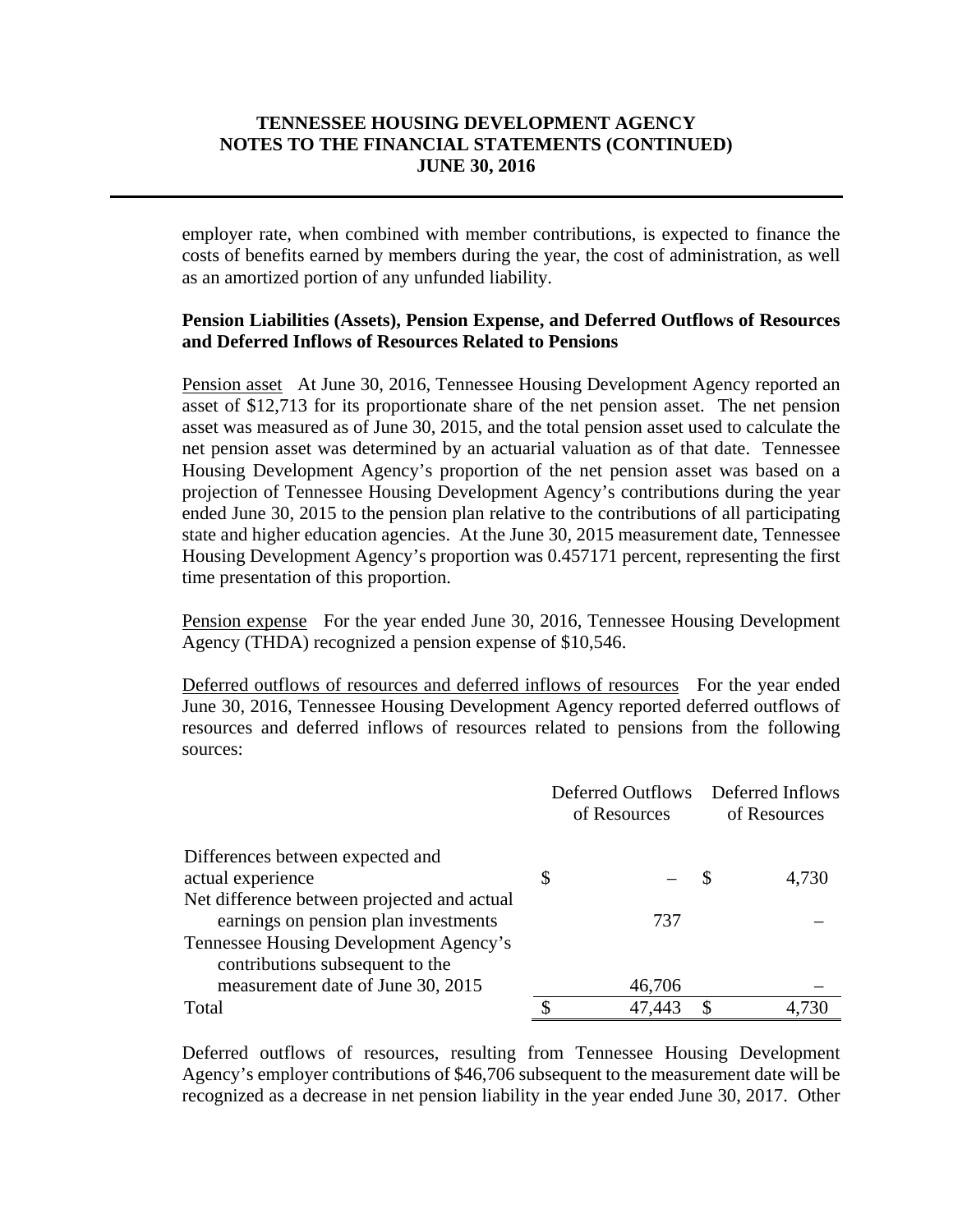amounts reported as deferred outflows of resources and deferred inflows of resources related to pensions will be recognized in pension expense as follows:

#### **Year Ended June 30:**

| \$<br>(407) |
|-------------|
| (407)       |
| (407)       |
| (407)       |
| (591)       |
| (1,774)     |
|             |

In the table above, positive amounts will increase pension expense, while negative amounts will decrease pension expense.

Actuarial assumptionsThe total pension asset as of the June 30, 2015 actuarial valuation was determined using the following actuarial assumptions, applied to all periods included in the measurement:

| Inflation                        | 3.0 percent                                                                                                 |
|----------------------------------|-------------------------------------------------------------------------------------------------------------|
| Salary increases                 | Graded salary ranges from 8.97 to 3.71 percent based on<br>age, including inflation, averaging 4.25 percent |
| Investment rate of return        | 7.5 percent, net of pension plan investment expenses,<br>including inflation                                |
| <b>Cost-of Living Adjustment</b> | 2.5 percent                                                                                                 |

Mortality rates were customized based on the June 30, 2012 actuarial experience study and included some adjustment for expected future improvement in life expectancy.

The actuarial assumptions used in the June 30, 2015 actuarial valuation were based on the results of an actuarial experience study performed for the period July 1, 2008 through June 30, 2012. The demographic assumptions were adjusted to more closely reflect actual and expected future experience.

The long-term expected rate of return on pension plan investments was established by the TCRS Board of Trustees in conjunction with the June 30, 2012 actuarial experience study by considering the following three techniques: (1) the 25-year historical return of the TCRS at June 30, 2012, (2) the historical market returns of asset classes from 1926 to 2012 using the TCRS investment policy asset allocation, and (3) capital market projections that were utilized as a building-block method in which best-estimate ranges of expected future real rates of return (expected returns, net of pension plan investment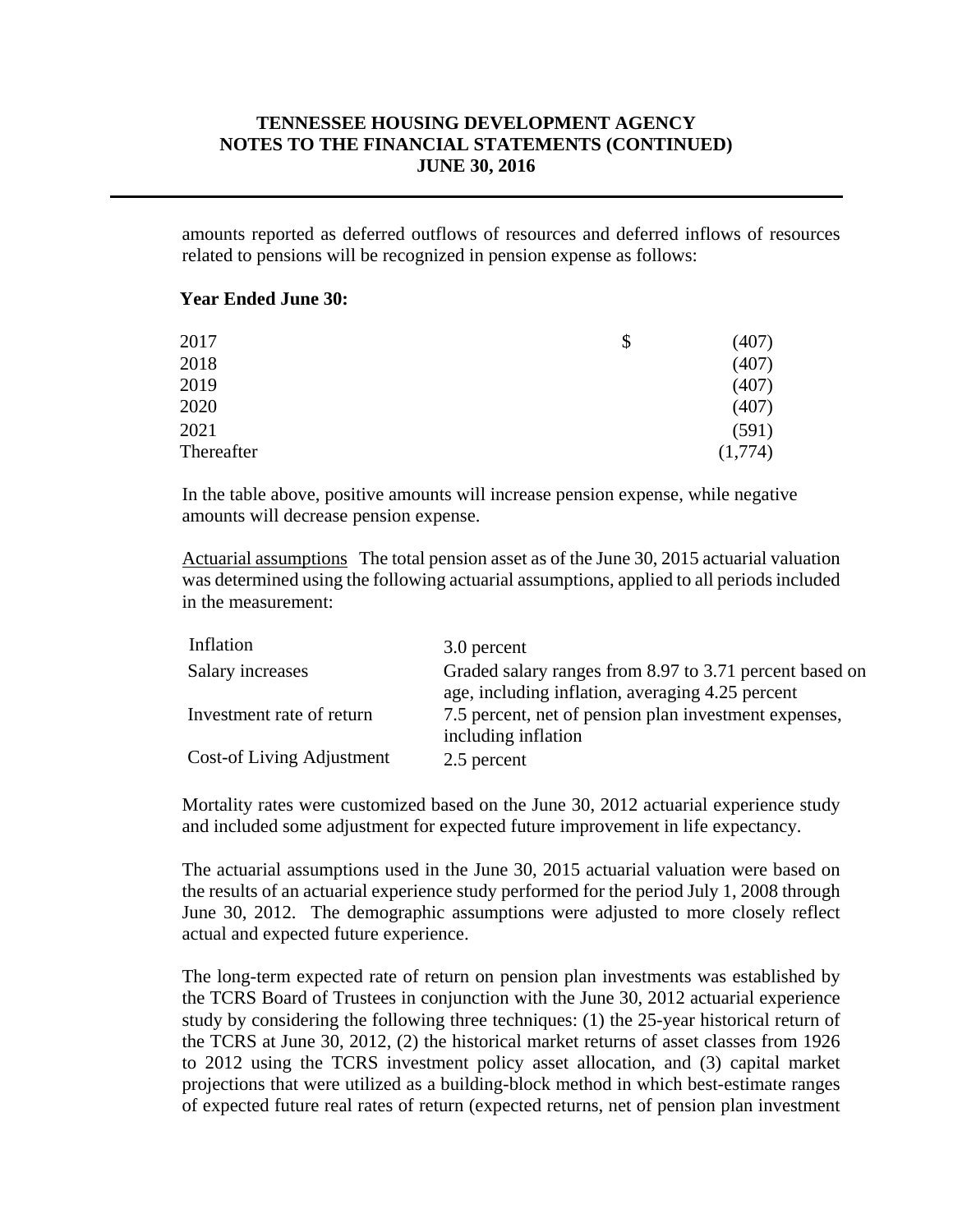expense and inflation) are developed for each major asset class. Four sources of capital market projections were blended and utilized in the third technique. The blended capital market projection established the long-term expected rate of return by weighting the expected future real rates of return by the target asset allocation percentage and by adding inflation of 3 percent. The target allocation and best estimates of arithmetic real rates of return for each major asset class are summarized in the following table:

|                                       | <b>Long-Term</b>      |                   |
|---------------------------------------|-----------------------|-------------------|
|                                       | <b>Expected Real</b>  | <b>Target</b>     |
| <b>Asset Class</b>                    | <b>Rate of Return</b> | <b>Allocation</b> |
| U.S. equity                           | 6.46%                 | 33%               |
| Developed market international equity | 6.26%                 | 17%               |
| Emerging market international equity  | 6.40%                 | 5%                |
| Private equity and strategic lending  | 4.61%                 | 8%                |
| U.S. fixed income                     | 0.98%                 | 29%               |
| Real estate                           | 4.73%                 | 7%                |
| Short-term securities                 | 0.00%                 | 1%                |
|                                       |                       | 100%              |

The long-term expected rate of return on pension plan investments was established by the TCRS Board of Trustees as 7.5 percent based on a blending of the three factors described above.

Discount rate The discount rate used to measure the total pension liability was 7.5 percent. The projection of cash flows used to determine the discount rate assumed that employee contributions will be made at the current rate and that contributions from the all state and higher education agencies will be made at the actuarially determined contribution rate in accordance with the funding policy of the TCRS Board of Trustees and as required to be paid by state statute. Based on those assumptions, the pension plan's fiduciary net position was projected to be available to make projected future benefit payments of current active and inactive members. Therefore, the long-term expected rate of return on pension plan investments was applied to all periods of projected benefit payments to determine the total pension liability (asset).

Sensitivity of the proportionate share of net pension liability (asset) to changes in the discount rate The following presents Tennessee Housing Development Agency's proportionate share of the net pension liability (asset) calculated using the discount rate of 7.5 percent, as well as what Tennessee Housing Development Agency's proportionate share of the net pension liability (asset) would be if it were calculated using a discount rate that is 1-percentage-point lower  $(6.5 \text{ percent})$  or 1-percentage-point higher  $(8.5 \text{ percent})$ percent) than the current rate: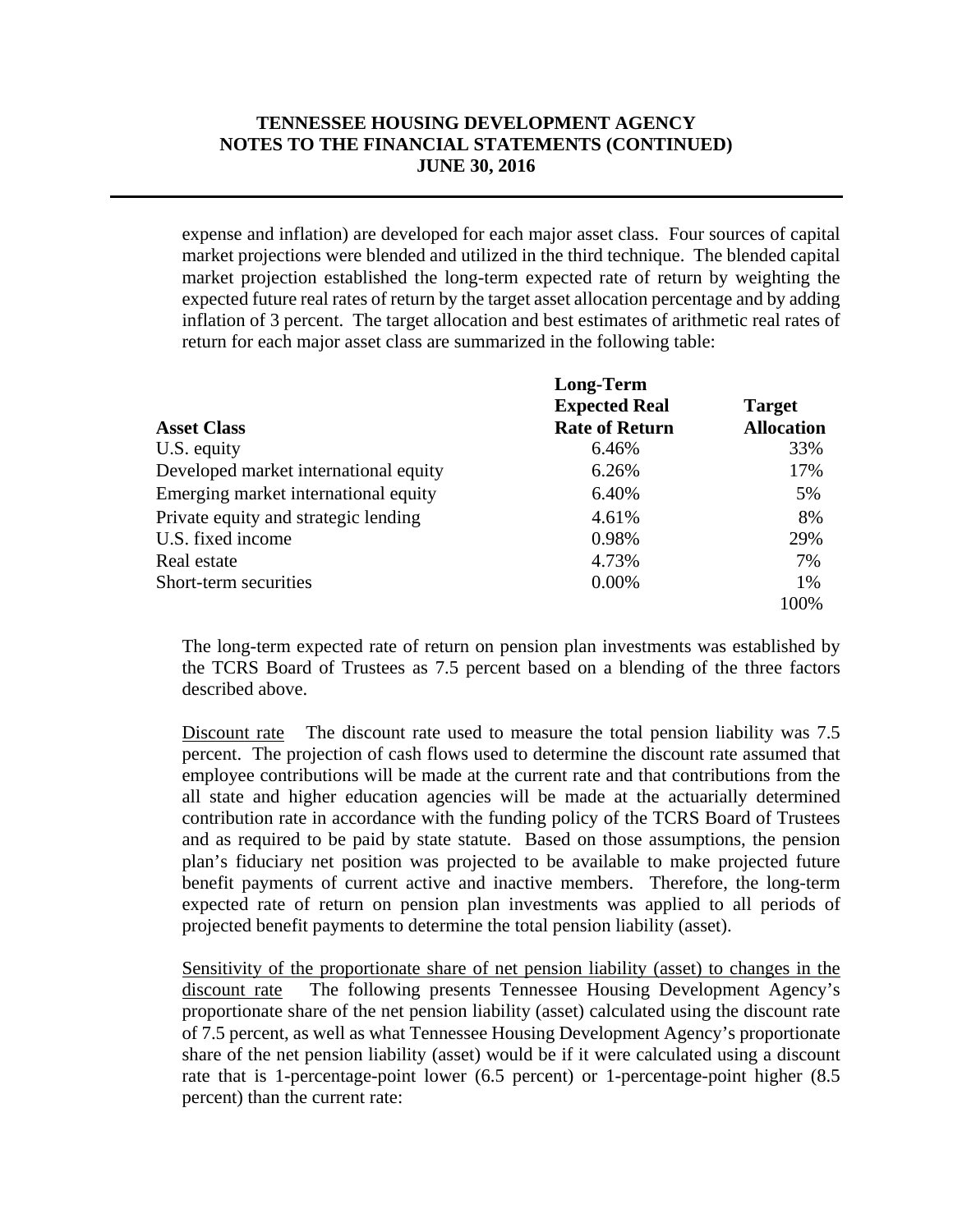|                                                                             | 1% Decrease<br>$(6.5\%)$ | <b>Current</b><br><b>Discount Rate</b><br>$(7.5\%)$ | $1\%$<br><b>Increase</b><br>$(8.5\%)$ |
|-----------------------------------------------------------------------------|--------------------------|-----------------------------------------------------|---------------------------------------|
| Tennessee Housing<br>Development Agency's<br>proportionate share of the net |                          |                                                     |                                       |
| pension liability (asset)                                                   | (4,995)                  | $(12,713)$ \$                                       | (18, 490)                             |

#### **Payable to the Pension Plan**

At June 30, 2016, THDA reported a payable of \$13,189 for the outstanding amount of contributions to the pension plan required at the year ended June 30, 2016.

#### **c. Total Defined Benefit Pension Expense**

The total pension expense for the year ended June 30, 2016 for both defined benefit pension plans was \$565,523.

#### **NOTE 7. DEFERRED COMPENSATION PLANS**

The Tennessee Housing Development Agency, through the State of Tennessee, offers employees two deferred compensation plans, one established pursuant to IRC, Section 457 and the other pursuant to IRC, Section 401(k). The plans are outsourced to third party vendors and the administrative costs assessed by the vendors of these plans are the responsibility of plan participants. Section 401(k) and Section 457 plan assets remain the property of the contributing employees; therefore, they are not presented in the accompanying financial statements. IRC Sections 401(k), and 457 establish participation, contribution, and withdrawal provisions for the plans. Participation in the 457 plan is voluntary for employees. The Tennessee Housing Development Agency provides up to a \$50 monthly employer match for employees who participate in the state's 401(k) plan. Employees hired before July 1, 2014 voluntarily participate in the state's 401(k) plan. Pursuant to Public Chapter No. 259 of *Public Acts of 2013,* employees hired after June 30, 2014, are automatically enrolled in the state's 401(k) plan and contribute 2% of their salary with the employer contributing an additional nonmatching 5%. Employees may opt out of the 2% auto enrollment. Such contribution rates may only be amended by the Tennessee General Assembly. There are certain automatic cost controls and unfunded liability controls in the defined benefit plan where the employees participate that may impact the non-matching 5% employer contribution to the 401(k) plan.

Employees are immediately vested in both the employee and employer contributions in both plans. The IRC establishes maximum limits that an employee can contribute to these plans. The employee may increase, decrease, or stop contributions at any time for either plan.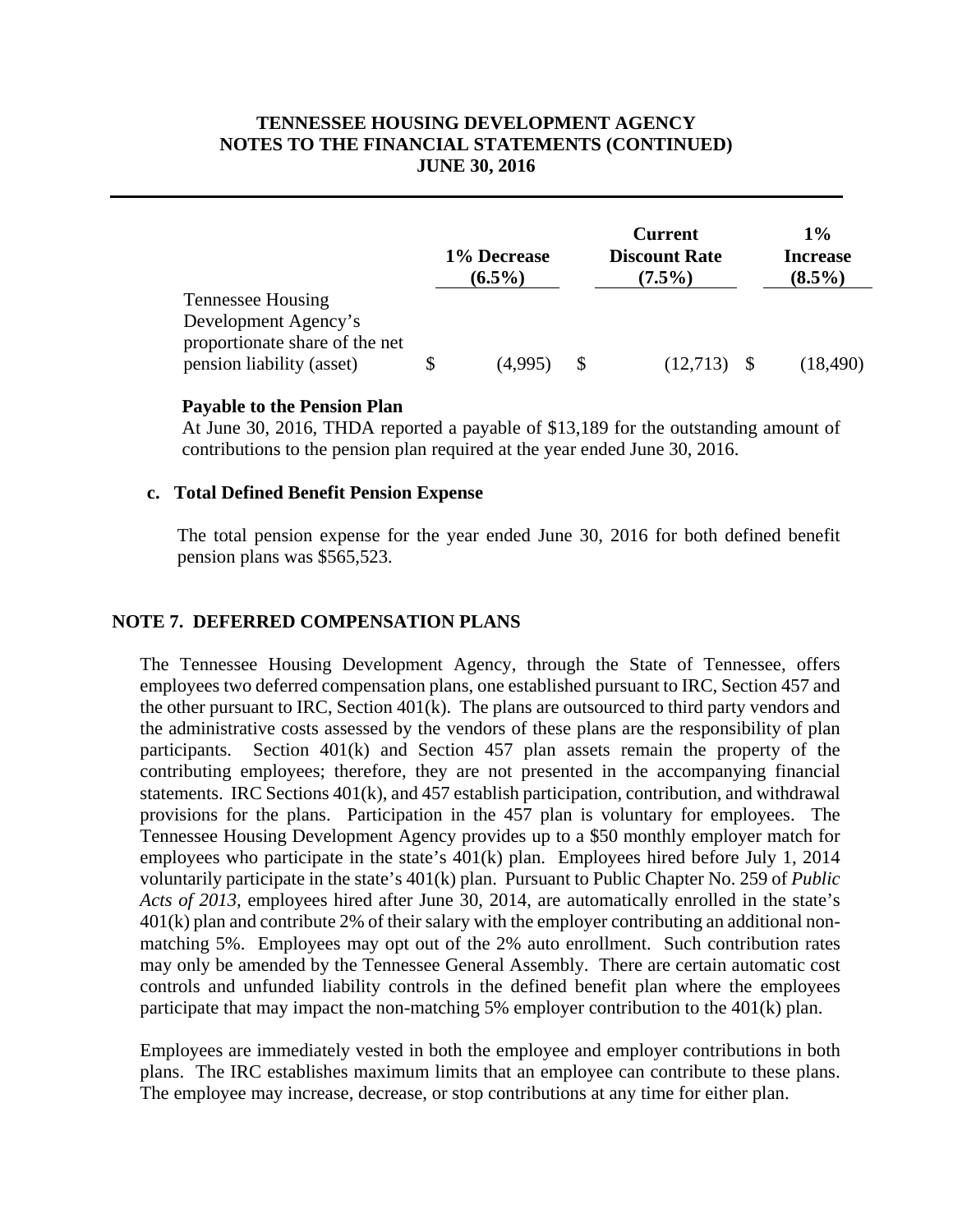The Tennessee Housing Development Agency recognized a pension expense of \$186,417 for employer contributions.

#### **NOTE 8. PROVISIONS FOR MORTGAGE LOAN LOSSES**

Most mortgage loans are insured by the Federal Housing Administration (FHA) or an approved private mortgage insurance company, or are guaranteed by the Department of Veterans Affairs. The agency's board of directors has established a loan loss reserve of \$750,000 as a provision for potential loan losses arising from participation in the Rural Economic and Community Development (RECD) Loan Guarantee Program. An additional \$232,000 was established as a loan loss reserve against potential losses on loans not specifically covered by one of the above programs, and \$500,000 was established as a loan loss reserve for self-insurance of second mortgages.

Since the amount of net position restricted for single-family bond programs exceeds the amounts necessary for these loan loss reserves, it is not necessary to designate unrestricted net position for this purpose.

#### **NOTE 9. INSURANCE-RELATED ACTIVITIES**

#### **a**. **Commercial Insurance**

 The agency carries commercial insurance for risks of loss related to employee dishonesty; general liability protection; and theft of, damage to, or destruction of real and personal property. Settled claims resulting from these risks have not exceeded commercial insurance coverage in any of the past three fiscal years.

#### **b. Risk Management Fund**

It is the policy of the state not to purchase commercial insurance for the risks associated with casualty losses for general liability, automobile liability, professional medical malpractice, and workers' compensation. The state's management believes it is more economical to manage these risks internally and set aside assets for claim settlement in its internal service fund, the Risk Management Fund. The state purchases commercial insurance for real property and crime and fidelity coverage on the state's officials and employees, and cyber liability coverage. For property coverage, the deductible for an individual state agency is the first \$25,000 of losses. The Risk Management Fund is responsible for property losses for the annual aggregate deductible of \$7.5 million for perils other than earthquakes and flood. Purchased insurance coverage is responsible for losses exceeding the \$7.5 million annual aggregate deductible. For earthquake and flood, there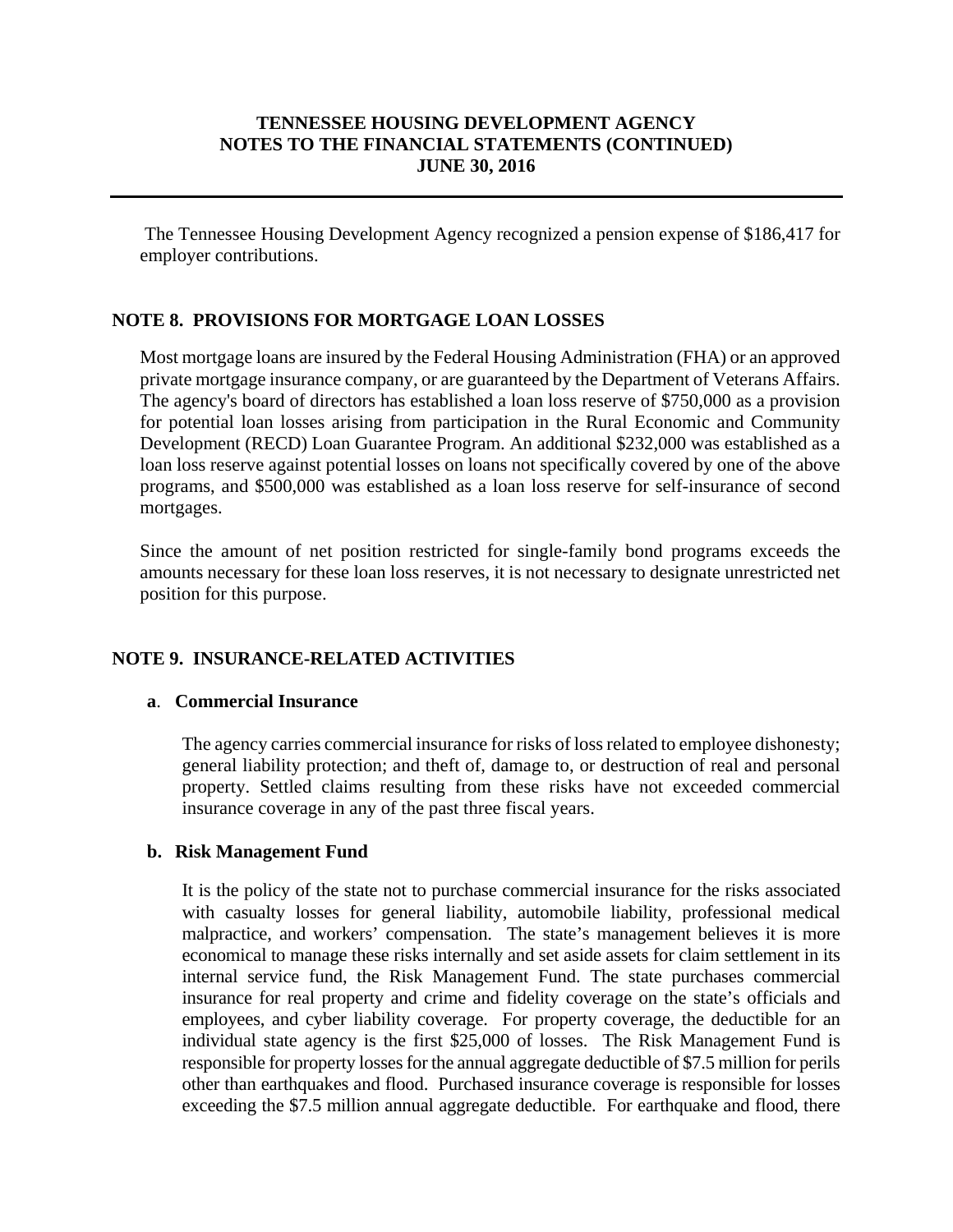is a deductible of \$10 million per occurrence. The maximum insurance coverage is \$750 million per year for perils other than earthquake and flood. The maximum flood insurance coverage is \$50 million per occurrence, except there is only \$25 million of coverage in flood zones A and V. The maximum earthquake insurance coverage is \$50 million per occurrence. The amounts of settlements have not exceeded insurance coverage for each of the three past fiscal years.

The agency participates in the Risk Management Fund. The fund allocates the cost of providing claims servicing and claims payment by charging a premium to the agency based on a percentage of the agency's expected loss costs, which include both experience and exposures. This charge considers recent trends in actual claims experience of the state as a whole. An actuarial valuation is performed as of fiscal year-end to determine the fund liability and premium allocation. Information regarding the determination of the claims liabilities and the changes in the balances of the claims liabilities for the year ended June 30, 2016, is presented in the *Tennessee Comprehensive Annual Financial Report*. The CAFR is available on the state's website at www.tn.gov/finance/act/cafr.shtml. Since the agency participates in the Risk Management Fund, it is subject to the liability limitations under the provisions of the Tennessee Claims Commission Act, *Tennessee Code Annotated*, Section 9-8-101 et seq. Liability for negligence of the agency for bodily injury and property damage is limited to \$300,000 per person and \$1,000,000 per occurrence. The limits of liability under workers' compensation are set forth in *Tennessee Code Annotated,* Section 50-6-101 et seq. Claims are paid through the state's Risk Management Fund. At June 30, 2016, the Risk Management Fund held \$142.9 million in cash designated for payment of claims

#### **c. Employee Group Insurance Fund**

 The state has also set aside assets in the Employee Group Insurance Fund, an internal service fund, to provide a program of health insurance coverage for the employees of the state with the risk retained by the state. The agency participates in the Employee Group Insurance Fund. The fund allocates the cost of providing claims servicing and claims payment by charging a premium to the agency based on estimates of the ultimate cost of claims, including the cost of claims that have been reported but not settled and of claims that have been incurred but not reported. Employees and providers have 13 months to file medical claims.

#### **NOTE 10. OTHER POSTEMPLOYMENT BENEFITS**

Healthcare is the only other postemployment benefit (OPEB) provided to employees. The State of Tennessee administers a group health insurance program which provides postemployment health insurance benefits to eligible THDA retirees. This program includes two plans - the State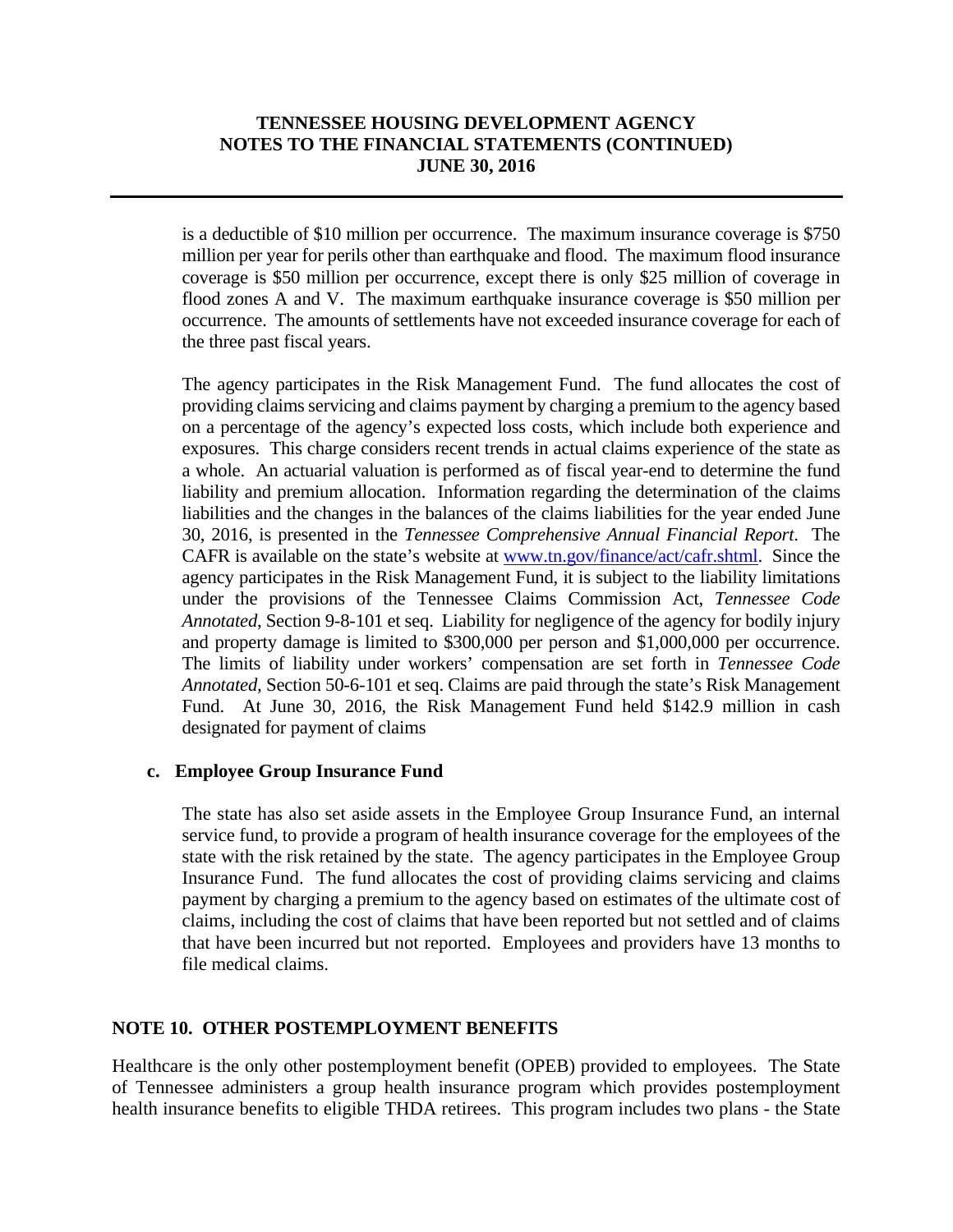Employee Group Plan and the Medicare Supplement Plan. For accounting purposes, the plans are agent multiple-employer defined benefit OPEB plans. Benefits are established and amended by an insurance committee created by *Tennessee Code Annotated* Section 8-27-201. Prior to reaching the age of 65, members have the option of choosing between the standard or partnership preferred provider organization (PPO) plan for healthcare benefits. Subsequent to age 65, members who are also in the state's retirement system may participate in the Medicare Supplement Plan. That plan does not include pharmacy. Any employee hired on or after July 1, 2015 is not eligible to continue insurance coverage at retirement in either the Employee Group Plan or the Medicare Supplement Plan. The plans are reported in the *Tennessee Comprehensive Annual Financial Report.* That report is available on the state's website at www.tn.gov/finance/act/cafr.shtml.

Special Funding Situation - The State of Tennessee is legally responsible for contributions to the Medicare Supplement Plan that covers the retirees of other governmental entities, including the Tennessee Housing Development Agency (see Note 11). The state is the sole contributor for the THDA retirees that participate in the Medicare Supplement Plan and, therefore, is acting as the employer.

Funding Policy - The premium requirements of plan members of the State Employment Group Plan are established and may be amended by the insurance committee. The plans are self-insured and financed on a pay-as-you-go basis with the risk shared equally among the participants. Claims liabilities of the plan are periodically computed using actuarial and statistical techniques to establish premium rates. Administrative costs of the plan are allocated to plan participants. In accordance with Section 8-27-205(b), *Tennessee Code Annotated,* retirees in the State Employee Group Plan who have not reached the age of 65 pay the same base premium as active employees in the plan, adjusted for years of service. Retirees with 30 years of service pay 20% of the total premium. Retirees with 25 but less than 30 years of service pay 30% of the total premium. Retirees with less than 20 years of service pay 40% of the total premium. Retires 65 years of age or older are provided flat-rate premium subsidies, based on years of service. Retirees with 30 years of service receive \$50 per month; retirees with 25 but less than 30 years of service, \$37.50; and retirees with 15 but less than 20 years of service, \$25.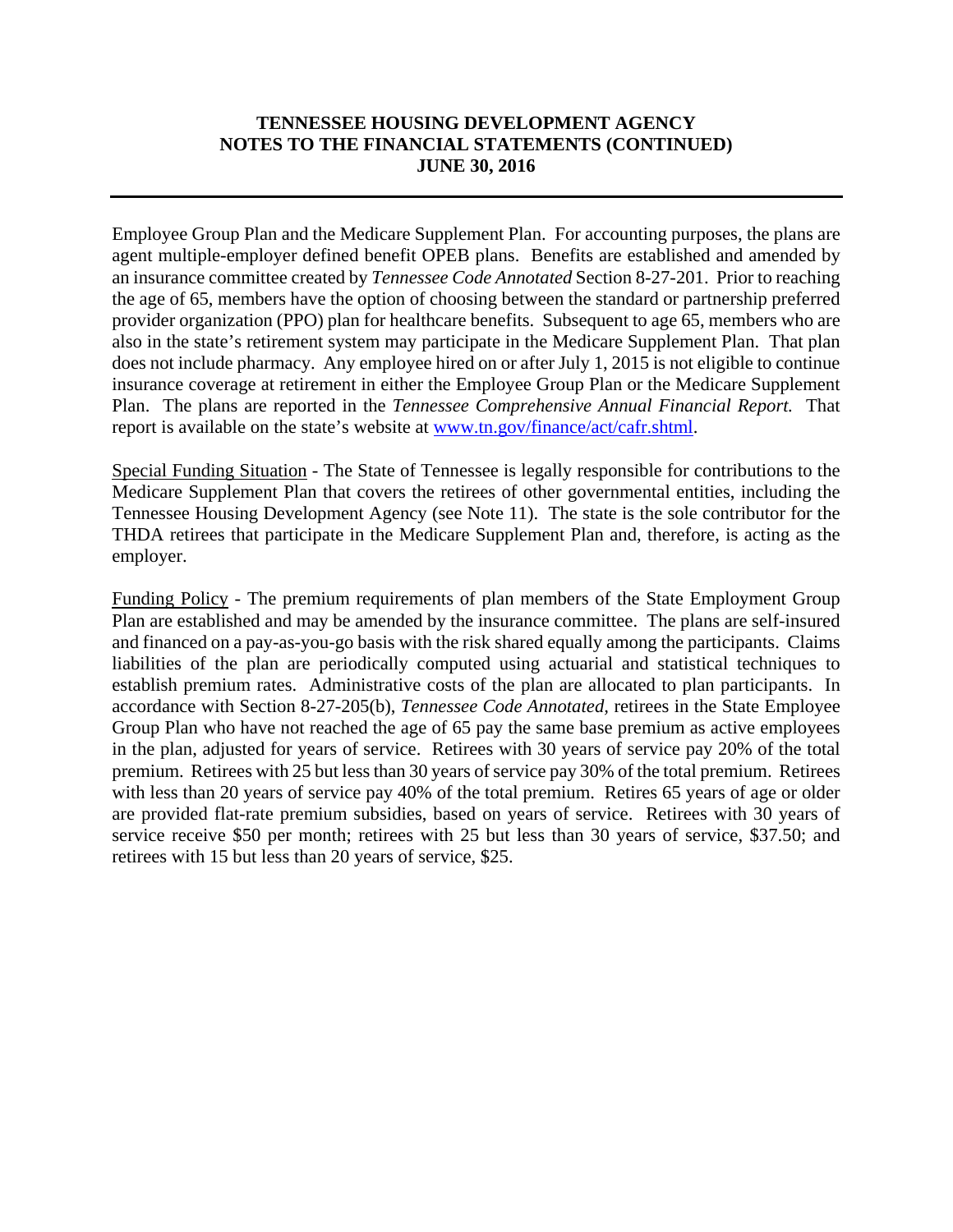#### **THDA Annual OPEB Cost and Net OPEB Obligation State Employee Group Plan** (Thousands)

June 30, 2016

| Annual Required Contribution (ARC)    | \$341   |
|---------------------------------------|---------|
| Interest on the Net OPEB Obligation   | 57      |
| Adjustment to the ARC                 | (57)    |
| Annual OPEB cost                      | 341     |
| Amount of contribution                | (255)   |
| Increase in Net OPEB Obligation       | 86      |
| Net OPEB Obligation-beginning of year | 1,516   |
| Net OPEB Obligation-end of year       | \$1.602 |

|           |                           |   | Annual<br><b>OPEB</b> Cost | Percentage of<br>Annual<br><b>OPEB</b> Cost | Net OPEB<br>Obligation<br>At Year End |
|-----------|---------------------------|---|----------------------------|---------------------------------------------|---------------------------------------|
| Year End  | Plan                      |   | (Thousands)                | Contributed                                 | (Thousands)                           |
| 6/30/2016 | State Employee Group Plan |   | 341                        | 74%                                         | 1,602                                 |
| 6/30/2015 | State Employee Group Plan | S | 357                        | 71%                                         | 1,516                                 |
| 6/30/2014 | State Employee Group Plan |   | 346                        | 68%                                         | 1.413                                 |

Funded Status and Funding Progress The funded status of THDA's portion of the State Employee Group Plan as of July 1, 2015, was as follows (thousands):

| Actuarial valuation date                    | 7/01/2015 |
|---------------------------------------------|-----------|
| Actuarial accrued liability (AAL)           | 2,923     |
| Actuarial value of plan assets              | $-()$     |
| Unfunded actuarial accrued liability (UAAL) | 2,923     |
| Actuarial value of assets as a % of the AAL | $0\%$     |
| Covered payroll (active plan members)       | 10,046    |
| UAAL as a percentage of covered payroll     | 29%       |

Actuarial valuations involve estimates of the value of reported amounts and probability assumptions far into the future, and actuarially determined amounts are subject to continual revision as actual results are compared to past expectations and new estimates are made. The schedule of funding progress, presented as required supplementary information following the notes to the financial statements, presents multiyear trend information about whether the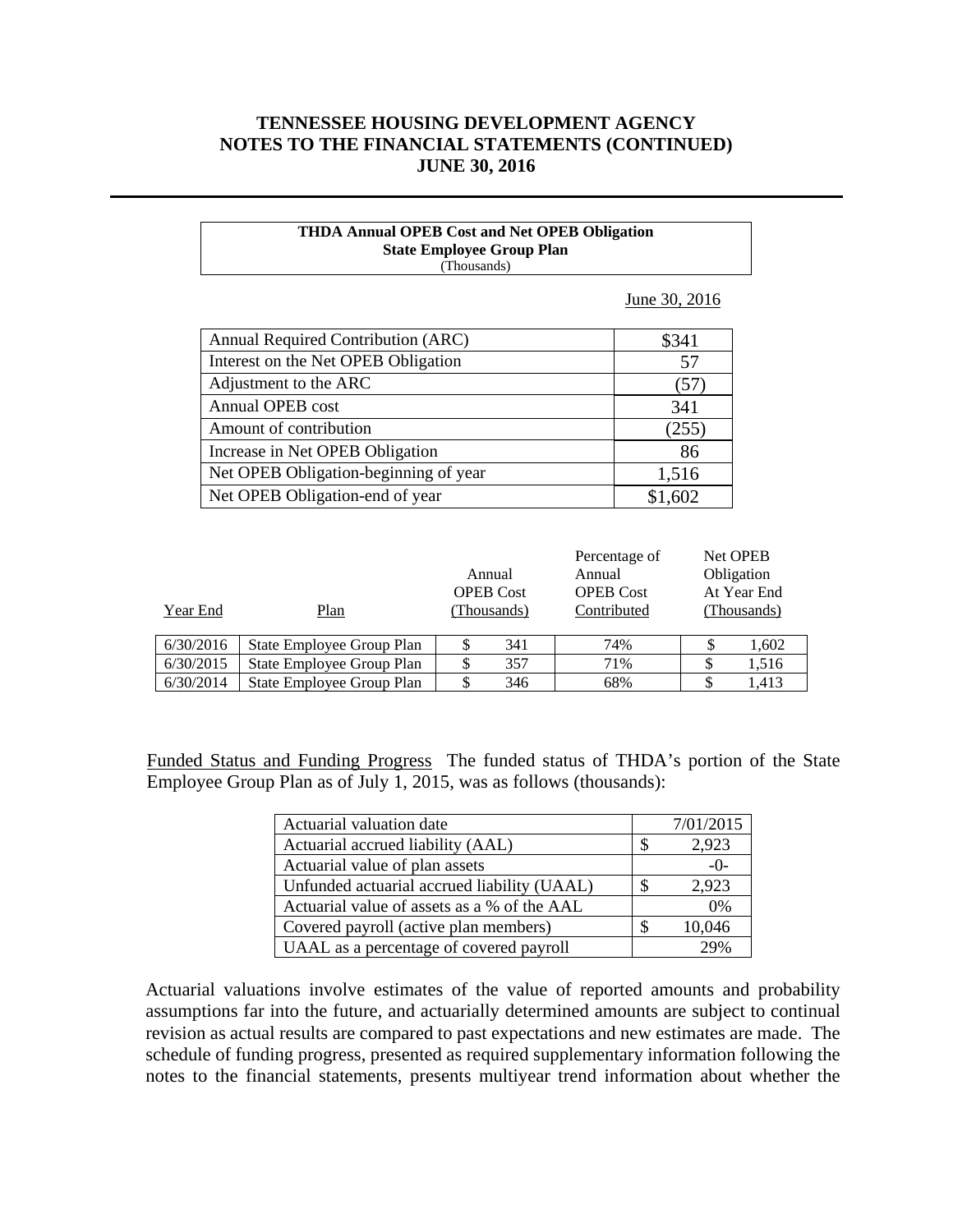actuarial value of plan assets is increasing or decreasing over time relative to the actuarial accrued liability for benefits.

Actuarial Methods and Assumptions Calculations are based on the types of benefits provided under the terms of the substantive plan at the time of each valuation and on the pattern of sharing of costs between the employer and plan members to that point. Actuarial calculations reflect a long-term perspective. Consistent with that perspective, actuarial methods and assumptions used include techniques that are designed to reduce short-term volatility in actuarial accrued liabilities and the actuarial value of assets.

In the July 1, 2015, actuarial valuation for the Employee Group Plan, the Projected Unit Credit actuarial cost method was used. The actuarial assumptions included a 3.75% investment rate of return (net of administrative expenses) and an annual healthcare cost trend rate of 6.5% initially. The rate decreases to 6% in fiscal year 2016, and then reduces by decrements to an ultimate rate of 4.7% in fiscal year 2050. All rates include a 2.5% inflation assumption. The unfunded actuarial accrued liability is being amortized as a level percentage of payroll on a closed basis over a 30-year period beginning with July 1, 2007. Payroll is assumed to grow at a rate of 3 percent.

#### **NOTE 11. ON-BEHALF PAYMENTS**

During the year ended June 30, 2016, the State of Tennessee made payments of \$6,488 on behalf of THDA for retirees participating in the Medicare Supplement Plan, The Medicare Supplement Plan is a postemployment benefit healthcare plan and is discussed further in Note 10. The plan is reported in the *Tennessee Comprehensive Annual Financial Report.* That report is available on the state's website at www.tn.gov/finance/act/cafr.shtml.

#### **NOTE 12. PAYMENTS TO PRIMARY GOVERNMENT**

From time to time, the State of Tennessee has called upon the agency and its resources, together with resources of other departments, agencies, and organizations in state government, to provide funds to the State General Fund to balance the state budget. The following is a description of these occurrences in relationship to the agency. On June 30, 1995, \$15,000,000 from the agency's Housing Program Reserve Fund was transferred to the State General Fund. On June 30, 1998, \$43,000,000 was transferred from the agency to the State General Fund. The \$43,000,000 transferred from the agency came from the following resources of the agency: (i) \$15,459,157 from tax revenues previously directed to the Housing Program Fund; (ii) \$5,028,761 from the Housing Program Reserve Fund; and (iii) \$22,512,082 from the Assets Fund. On June 30, 2002, a transfer from the agency to the primary government in the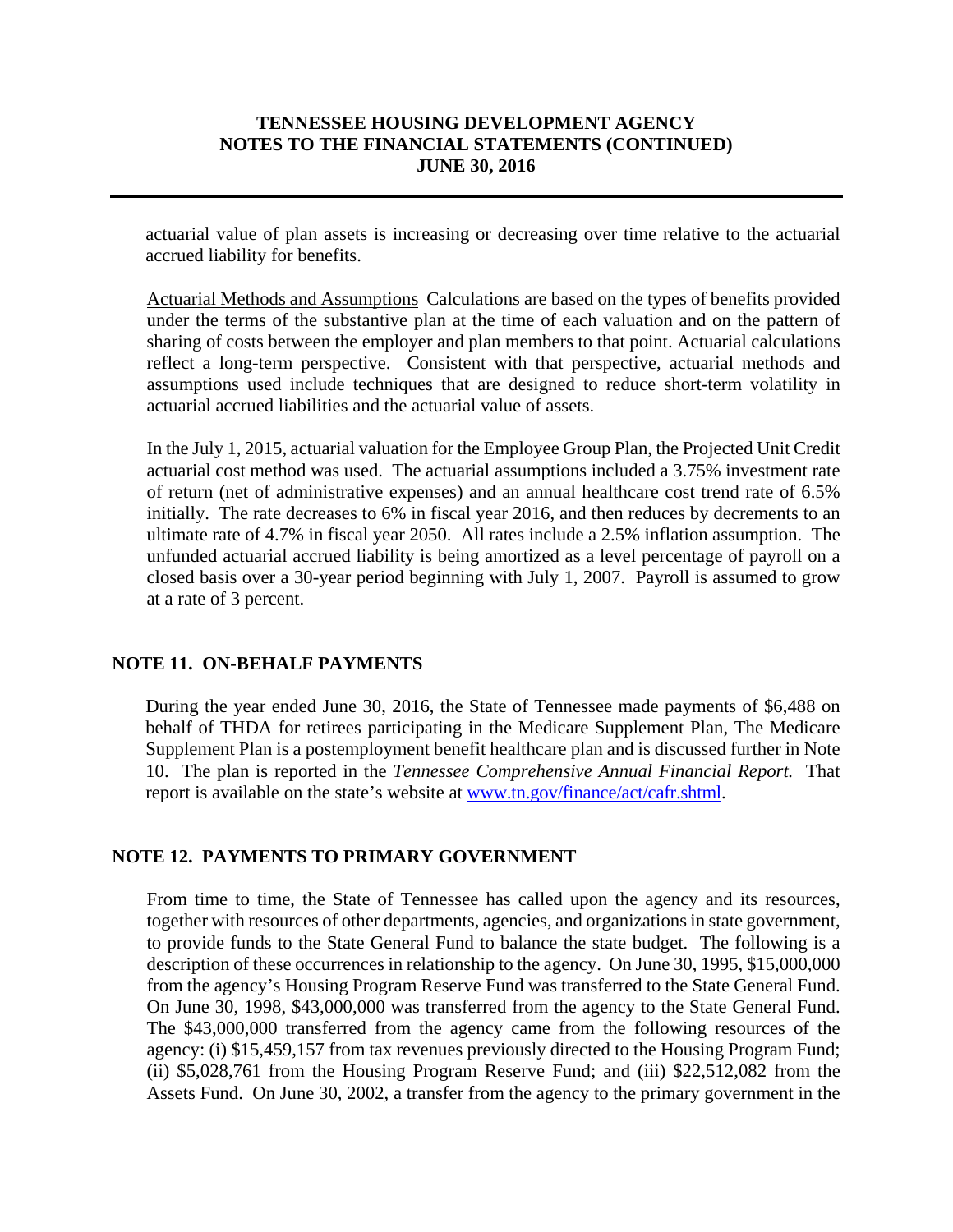amount of \$35,367,449 was made from the Assets Fund for the sole purpose of meeting the requirements of funding the operations of the primary government for the year ended June 30, 2002.

#### **NOTE 13. SUBSEQUENT EVENTS**

- **a.** Residential Finance Program Bonds, Issue 2016-3, were authorized by the Board of directors on September 20, 2016, not to exceed \$66,165,000. The sale of the Bonds will occur no later than December 31, 2016.
- **b.** Residential Finance Bonds, Issue 2016-2, were sold on October 18, 2016. The bond maturities are as follow:

| <b>BONDS ISSUED</b><br>(Thousands) |                       |               |                |  |  |  |
|------------------------------------|-----------------------|---------------|----------------|--|--|--|
|                                    |                       |               |                |  |  |  |
|                                    |                       |               | Interest       |  |  |  |
|                                    |                       | <b>Issued</b> | Rate           |  |  |  |
| Series                             | <b>Maturity Range</b> | Amount        | (Percent)      |  |  |  |
| 2016-2                             | 7/1/2017-1/1/2047     | \$125,000     | 0.720 to 3.500 |  |  |  |

**c.** Residential Finance Bonds, Issue 2016-3, were sold on November 17, 2016. The bond maturities are as follow:

| <b>BONDS ISSUED</b><br>(Thousands) |                       |          |                |  |  |  |
|------------------------------------|-----------------------|----------|----------------|--|--|--|
|                                    |                       |          |                |  |  |  |
|                                    |                       |          | Interest       |  |  |  |
|                                    |                       | Issued   | Rate           |  |  |  |
| Series                             | <b>Maturity Range</b> | Amount   | (Percent)      |  |  |  |
| 2016-3                             | 7/1/2017-7/1/2031     | \$62,000 | 1.000 to 3.500 |  |  |  |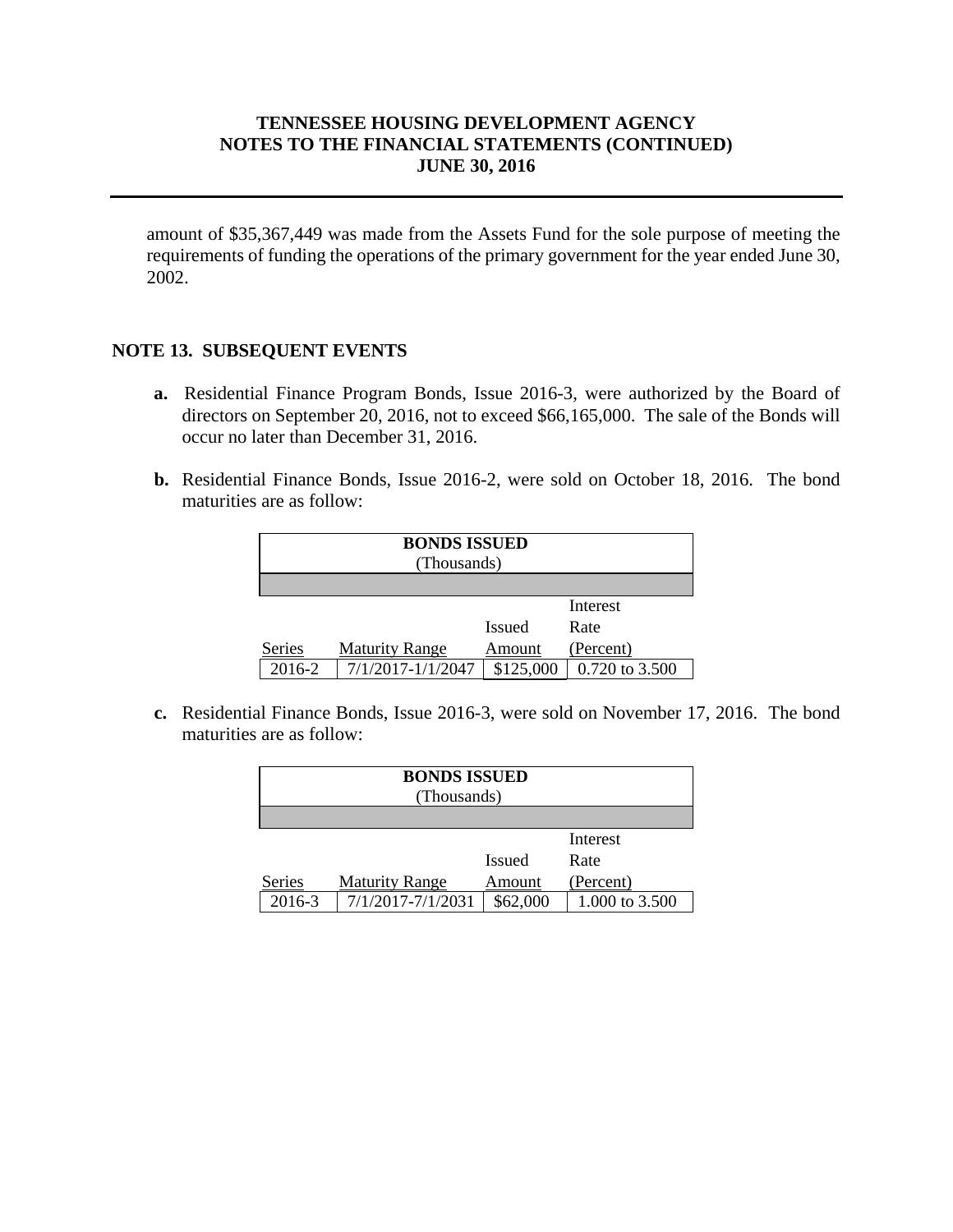#### **TENNESSEE HOUSING DEVELOPMENT AGENCY**  REQUIRED SUPPLEMENTARY INFORMATION SCHEDULE OF PROPORTIONATE SHARE OF THE NET PENSION ASSET STATE AND HIGHER EDUCATION EMPLOYEE PENSION PLAN WITHIN TCRS (Expressed in Thousands)

|      | THDA's<br>Proportion of<br>the Net<br>Pension Asset |   | THDA;s<br>Proportionate<br>Share of the<br><b>Net Pension</b><br>Asset | THDA's<br>Covered<br>Payroll | Proportionate<br>Share of the<br><b>Net Pension</b><br>Asset as a<br>Percentage of<br>Covered<br>Payroll | Plan Fiduciary<br>Net Position as<br>a Percentage<br>of the Total<br>Pension Asset |
|------|-----------------------------------------------------|---|------------------------------------------------------------------------|------------------------------|----------------------------------------------------------------------------------------------------------|------------------------------------------------------------------------------------|
| 2016 | 0.457171%                                           | S |                                                                        | 498                          | 2.60%                                                                                                    | 142.55%                                                                            |

\*To correspond with the measurement date, the amounts presented were determined as of June 30 of the prior fiscal year.

This is a 10-year schedule. However, the information in this schedule is not required to be presented retroactively. Years will added to this schedule in future fiscal years until 10 years of information is available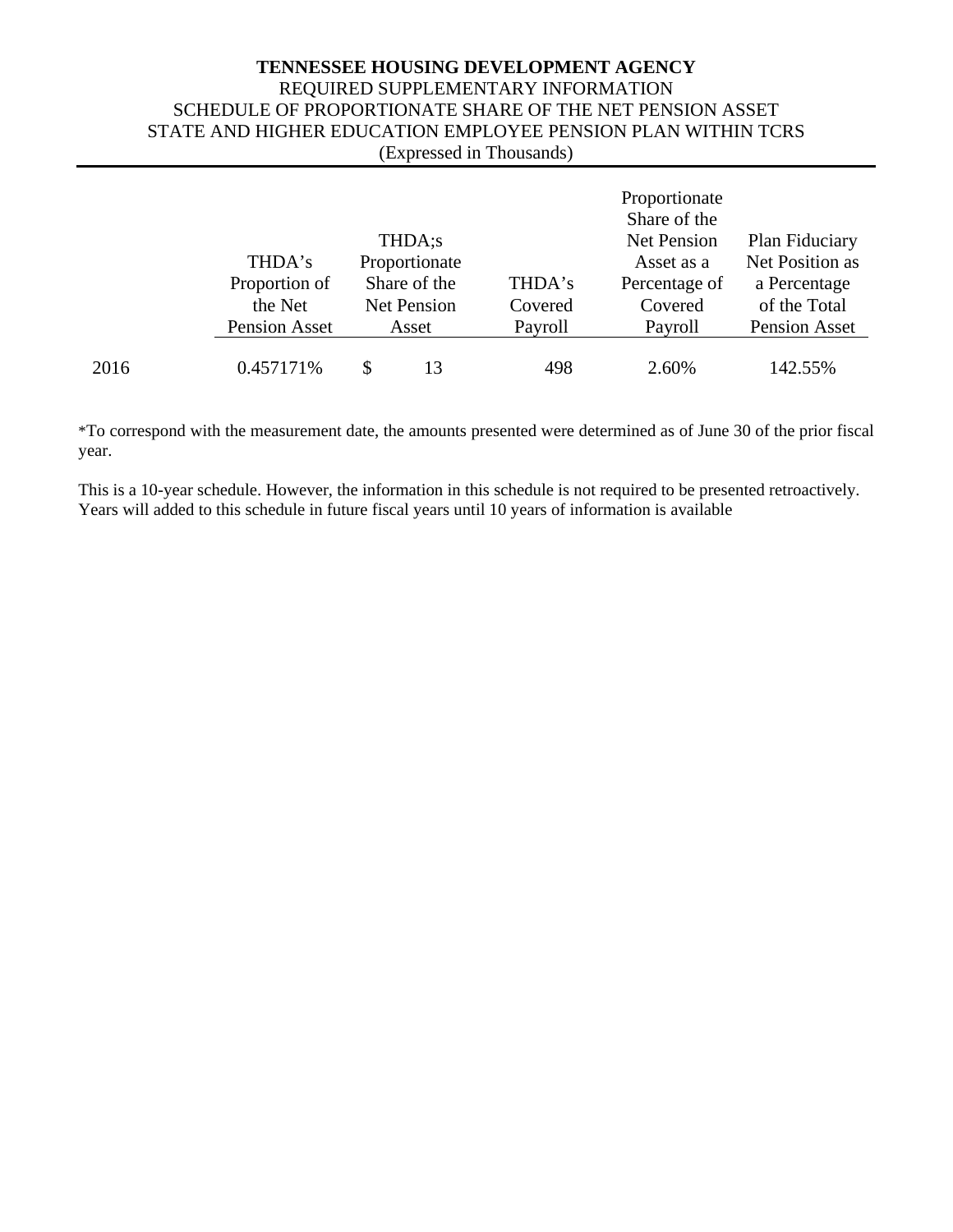#### **TENNESSEE HOUSING DEVELOPMENT AGENCY**  REQUIRED SUPPLEMENTARY INFORMATION SCHEDULE OF PROPORTIONATE SHARE OF THE NET PENSION LIABILITY CLOSED STATE AND HIGHER EDUCATION EMPLOYEE PENSION PLAN WITHIN TCRS (Expressed in Thousands)

|      | THDA's<br>Proportion of<br>the Net<br>Pension<br>Liability | THDA's<br>Proportionate<br>Share of the<br><b>Net Pension</b><br>Liability | THDA's<br>Covered<br>Payroll | Proportionate<br>Share of the<br><b>Net Pension</b><br>Liability as a<br>Percentage of<br>Covered<br>Payroll | Plan Fiduciary<br>Net Position as<br>a Percentage<br>of the Total<br>Pension<br>Liability |
|------|------------------------------------------------------------|----------------------------------------------------------------------------|------------------------------|--------------------------------------------------------------------------------------------------------------|-------------------------------------------------------------------------------------------|
| 2016 | 0.421046%                                                  | \$<br>5,429                                                                | 10,994<br>\$                 | 49.38%                                                                                                       | 91.26%                                                                                    |
| 2015 | 0.429581%                                                  | 2,964                                                                      | 11,601                       | 25.55%                                                                                                       | 95.11%                                                                                    |

\*To correspond with the measurement date, the amounts presented were determined as of June 30 of the prior fiscal year.

This is a 10-year schedule. However, the information in this schedule is not required to be presented retroactively. Years will added to this schedule in future fiscal years until 10 years of informjamation is available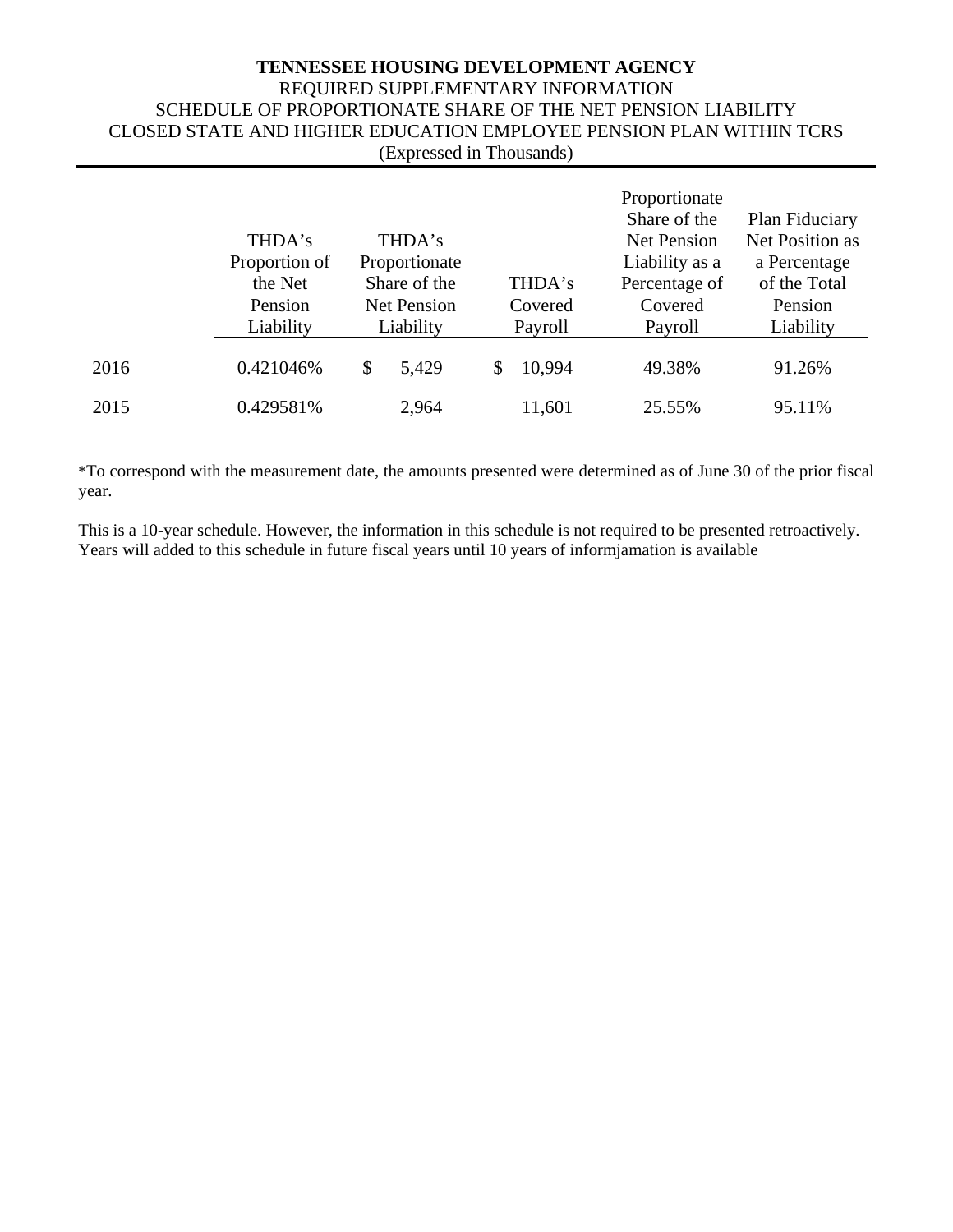#### **TENNESSEE HOUSING DEVELOPMENT AGENCY**  REQUIRED SUPPLEMENTARY INFORMATION SCHEDULE OF TENNESSEE HOUSING DEVELOPMENT AGENCY'S CONTRIBUTIONS STATE AND HIGHER EDUCATION EMPLOYEE RETIREMENT PLAN (Expressed in Thousands)

|      | THDA's<br>Contractually<br>Determined<br>Contributions | THDA's<br>Contributions in<br><b>Relation to</b><br>Contractually<br>Determined<br>Contribution | Contribution<br>Deficiency<br>(Excess) |                          |     | THDA;s<br>Covered<br>Payroll | Contributions as<br>a Percentage of<br>THDA's<br>Covered Payroll |  |
|------|--------------------------------------------------------|-------------------------------------------------------------------------------------------------|----------------------------------------|--------------------------|-----|------------------------------|------------------------------------------------------------------|--|
| 2016 | \$<br>47                                               | \$<br>47                                                                                        |                                        | $\overline{\phantom{a}}$ | \$. | 1,661                        | 2.81%                                                            |  |
| 2015 | 19                                                     | 19                                                                                              |                                        |                          |     | 498                          | 3.82%                                                            |  |

This is a 10-year schedule. However, the information in this schedule is not required to be presented retroactively. Years will added to this schedule in future fiscal years until 10 years of information is available.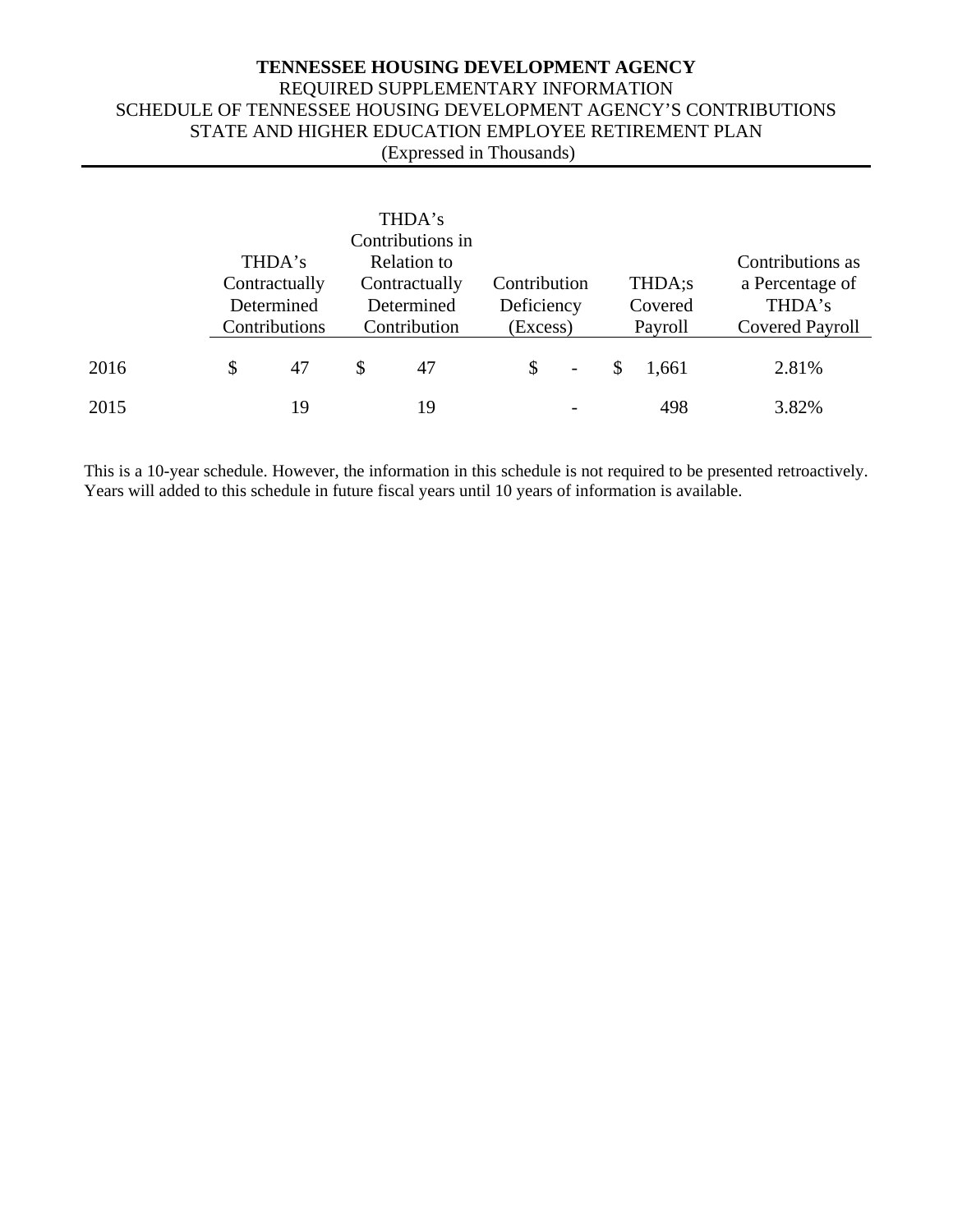#### **TENNESSEE HOUSING DEVELOPMENT AGENCY**

# REQUIRED SUPPLEMENTARY INFORMATION

SCHEDULE OF TENNESSEE HOUSING DEVELOPMENT AGENCY'S CONTRIBUTIONS CLOSED STATE AND HIGHER EDUCATION EMPLOYEE PENSION PLAN WITHIN TCRS

| (Expressed in Thousands) |  |
|--------------------------|--|
|--------------------------|--|

|      | THDA's<br>Contributions<br>THDA's<br>in Relation to<br>Contractually<br>Contractually<br>Determined<br>Determined<br>Contributions<br>Contribution |       |    |       | Contribution<br>Deficiency<br>(Excess) | THDA's<br>Covered<br>Payroll | Contributions<br>as a Percentage<br>of THDA's<br>Covered<br>Payroll |
|------|----------------------------------------------------------------------------------------------------------------------------------------------------|-------|----|-------|----------------------------------------|------------------------------|---------------------------------------------------------------------|
| 2016 | \$                                                                                                                                                 | 1,539 | \$ | 1,539 | \$                                     | 10,240<br>\$                 | 15.03%                                                              |
| 2015 |                                                                                                                                                    | 1,652 |    | 1,652 |                                        | 10,994,                      | 15.03%                                                              |
| 2014 |                                                                                                                                                    | 1,744 |    | 1,744 |                                        | 11,601                       | 15.03%                                                              |
| 2013 |                                                                                                                                                    | 1,693 |    | 1,693 |                                        | 11,264                       | 15.03%                                                              |
| 2012 |                                                                                                                                                    | 1,632 |    | 1,632 |                                        | 10,946                       | 14.91%                                                              |
| 2011 |                                                                                                                                                    | 1,586 |    | 1,586 |                                        | 10,637                       | 14.91%                                                              |
| 2010 |                                                                                                                                                    | 1,295 |    | 1,295 |                                        | 9,946                        | 13.02%                                                              |
| 2009 |                                                                                                                                                    | 1,201 |    | 1,201 |                                        | 9,224                        | 13.02%                                                              |
| 2008 |                                                                                                                                                    | 1,297 |    | 1,297 |                                        | 9,522                        | 13.62%                                                              |
| 2007 |                                                                                                                                                    | 1,175 |    | 1,175 |                                        | 8,627                        | 13.62%                                                              |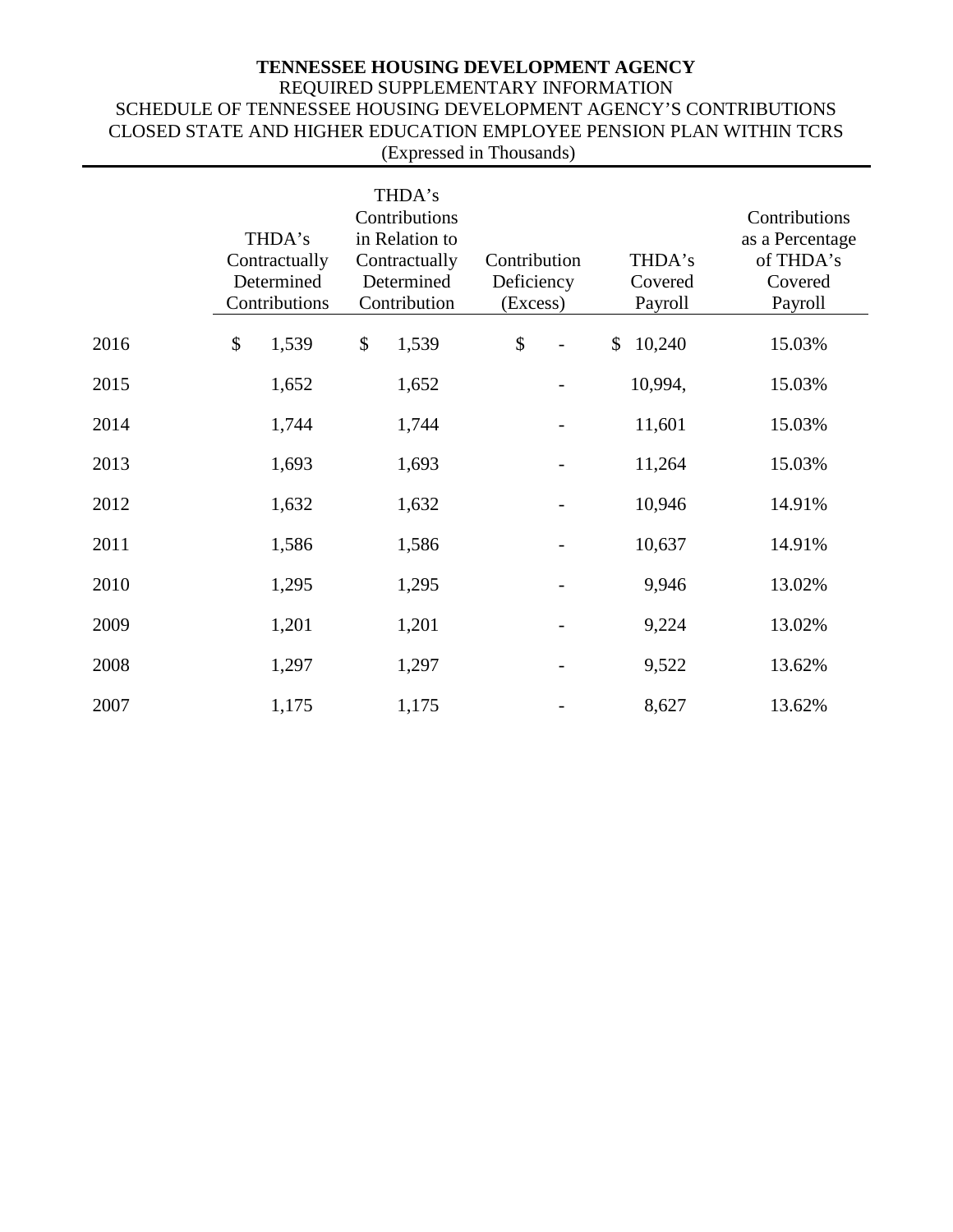#### **TENNESSEE HOUSING DEVELOPMENT AGENCY**  REQUIRED SUPPLEMENTARY INFORMATION OTHER POST EMPLOYEE BENEFITS SCHEDULE OF FUNDING PROGRESS (Expressed in Thousands)

| Actuarial<br>Valuation |                                                              | Actuarial<br>Value of<br>Assets |               | Actuarial<br>Accrued<br>Liability<br>(AAL) |     | Unfunded<br>AAL<br>(UAAL) | Funded<br>Ratio | Covered<br>Payroll | UAAL<br>as a<br>$%$ of<br>Covered<br>Payroll |
|------------------------|--------------------------------------------------------------|---------------------------------|---------------|--------------------------------------------|-----|---------------------------|-----------------|--------------------|----------------------------------------------|
| Date                   | Plan                                                         | (a)                             |               | (b)                                        |     | $(b-a)$                   | (a/b)           | (c)                | $((b-a)/c)$                                  |
| 7/1/2011               | <b>State Employee</b><br>Group Plan<br><b>State Employee</b> | \$<br>$-()$ -                   | <sup>\$</sup> | 2,919                                      | \$. | 2,919                     | 0%              | \$9,818            | 30%                                          |
| 7/1/2013               | Group Plan<br><b>State Employee</b>                          | \$<br>$-()$ -                   | <sup>\$</sup> | 2,964                                      | \$  | 2,964                     | 0%              | \$9,841            | 30%                                          |
| 7/1/2015               | Group Plan                                                   | \$<br>$-0-$                     | \$.           | 2,923                                      | S   | 2,923                     | 0%              | \$10,046           | 29%                                          |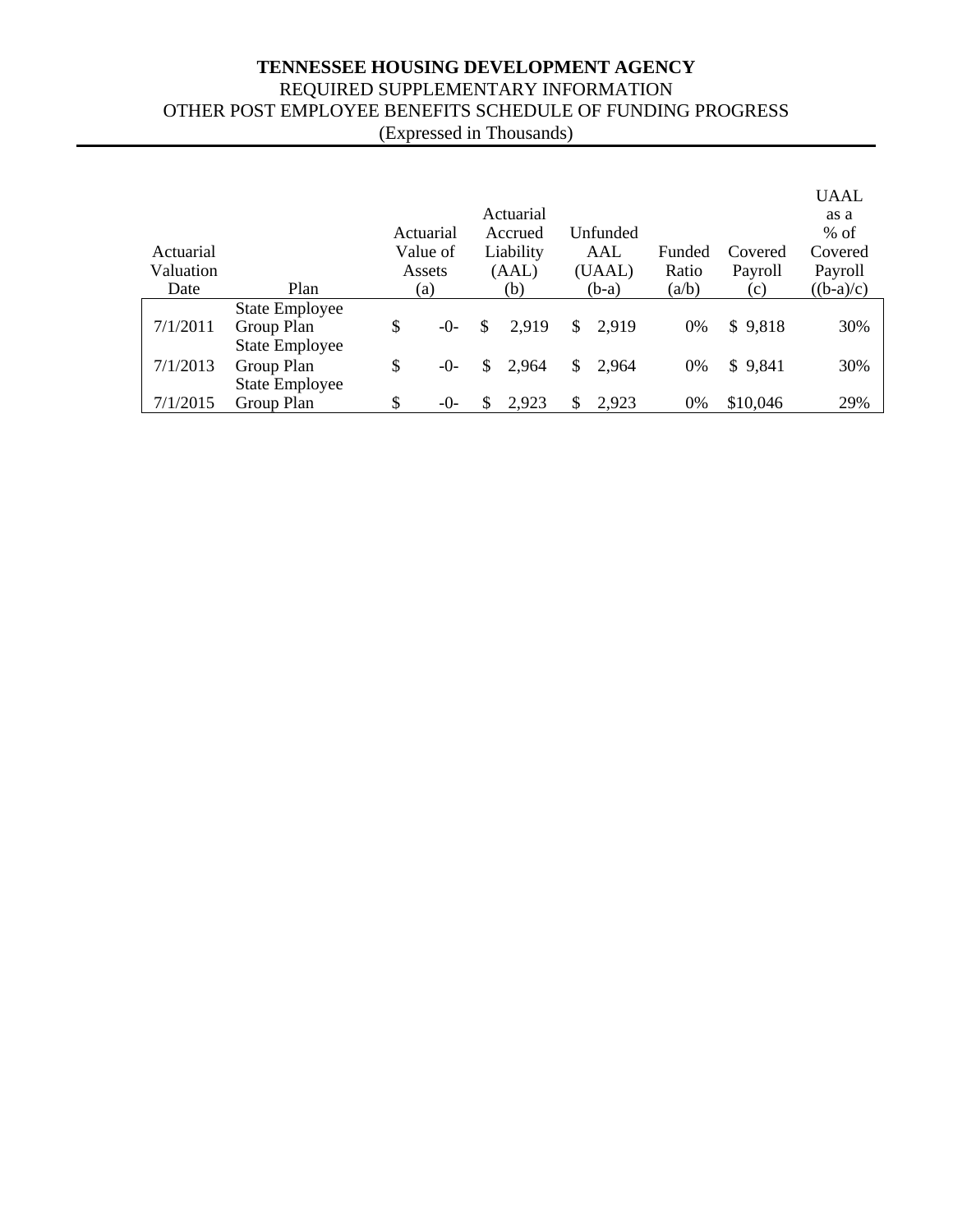#### **TENNESSEE HOUSING DEVELOPMENT AGENCY SUPPLEMENTARY INFORMATION (Expressed in Thousands) SUPPLEMENTARY SCHEDULE OF NET POSITION JUNE 30, 2016**

|                                                                                | Operating<br>Group       | Mortgage<br>Finance<br>Program | Home-<br>ownership<br>Program<br><b>Bonds</b> | Housing<br>Finance<br>Program<br><b>Bonds</b> | General<br>Residential<br>Finance<br>Program<br><b>Bonds</b> | Totals                  |
|--------------------------------------------------------------------------------|--------------------------|--------------------------------|-----------------------------------------------|-----------------------------------------------|--------------------------------------------------------------|-------------------------|
| <b>ASSETS</b>                                                                  |                          |                                |                                               |                                               |                                                              |                         |
| Current assets:                                                                |                          |                                |                                               |                                               |                                                              |                         |
| \$<br>Cash and cash equivalents<br>Investments                                 | 2,897                    | \$<br>11,071<br>6,594          | \$<br>78,576<br>10,594                        | \$<br>31,284<br>9,395                         | \$<br>94,195<br>47,628                                       | \$<br>218,023<br>74,211 |
| Receivables:                                                                   |                          |                                |                                               |                                               |                                                              |                         |
| Accounts                                                                       | 232                      | 359                            | 2,235                                         | 537                                           | 697                                                          | 4,060                   |
| Interest                                                                       | $\overline{a}$           | 29                             | 4,522                                         | 3,021                                         | 4,372                                                        | 11,944                  |
| First mortgage loans                                                           |                          | 1.949                          | 23,393                                        | 9,990                                         | 23,743                                                       | 59,075                  |
| Due from federal government                                                    | 26,361                   |                                |                                               |                                               | ٠                                                            | 26,361                  |
| Due from other funds                                                           | 2,189                    | $\overline{a}$                 |                                               | $\overline{a}$                                | ÷.                                                           | 2,189                   |
| Prepaid expenses                                                               | 1                        | $\overline{\phantom{a}}$       |                                               |                                               |                                                              | 1                       |
| Total current assets                                                           | 31,680                   | 20,002                         | 119,320                                       | 54,227                                        | 170,635                                                      | 395,864                 |
| Noncurrent assets:                                                             |                          |                                |                                               |                                               |                                                              |                         |
| Restricted assets:                                                             |                          |                                |                                               |                                               |                                                              |                         |
| Cash and cash equivalents                                                      | 3,299                    |                                | 4,278                                         | 3,443                                         | 2,627                                                        | 13,647                  |
| Investments                                                                    |                          |                                | 105,430                                       | 17,991<br>33                                  | 34,443<br>107                                                | 157,864<br>1,326        |
| Investment Interest receivable<br>Investments                                  |                          | 7,474                          | 1,186<br>501                                  | 1,799                                         | 32,879                                                       | 42,653                  |
| First mortgage loans receivable                                                | 717                      | 46,066                         | 562,052                                       | 372,924                                       | 867,673                                                      | 1,849,432               |
| Second mortgage loans receivable                                               |                          |                                | 21,326                                        |                                               |                                                              | 21,326                  |
| Allowance for forgivable second mortgage                                       | $\overline{a}$           | $\overline{a}$                 | (7,808)                                       |                                               |                                                              | (7,808)                 |
| Advance to local government                                                    | 3,107                    |                                |                                               |                                               |                                                              | 3,107                   |
| Net pension asset                                                              | 13                       |                                |                                               |                                               |                                                              | 13                      |
| Capital assets:                                                                |                          |                                |                                               |                                               |                                                              |                         |
| Furniture and equipment                                                        | 2,631                    |                                |                                               |                                               |                                                              | 2,631                   |
| Less accumulated depreciation                                                  | (1,456)                  | $\frac{1}{2}$                  |                                               |                                               |                                                              | (1, 456)                |
| Total noncurrent assets                                                        | 8,311                    | 53,540                         | 686,965                                       | 396,190                                       | 937,729                                                      | 2,082,735               |
| <b>Total assets</b>                                                            | 39,991                   | 73,542                         | 806,285                                       | 450,417                                       | 1,108,364                                                    | 2,478,599               |
|                                                                                |                          |                                |                                               |                                               |                                                              |                         |
| <b>DEFERRED OUTFLOWS OF RESOURCES</b>                                          |                          |                                |                                               |                                               |                                                              |                         |
| Deferred amount on refundings                                                  |                          |                                | 222                                           | $\overline{a}$                                | 759                                                          | 981                     |
| Deferred outflows related to pensions                                          | 2,161                    | $\blacksquare$                 | $\overline{\phantom{a}}$                      | $\blacksquare$                                | ٠                                                            | 2,161                   |
| Total deferred outflows of resources                                           | 2,161                    | $\overline{\phantom{a}}$       | 222                                           | $\blacksquare$                                | 759                                                          | 3,142                   |
| <b>LIABILITIES</b>                                                             |                          |                                |                                               |                                               |                                                              |                         |
| Current liabilities:                                                           |                          |                                |                                               |                                               |                                                              |                         |
| Accounts payable                                                               | 9,217                    | 2                              | 12                                            |                                               | 4                                                            | 9,235                   |
| Accrued payroll and related liabilities                                        | 585                      |                                |                                               |                                               |                                                              | 585                     |
| Investments purchased                                                          | $\overline{a}$           |                                |                                               |                                               |                                                              |                         |
| Compensated absences                                                           | 633                      |                                |                                               |                                               |                                                              | 633                     |
| Due to primary government                                                      | 72                       |                                |                                               |                                               |                                                              | 72                      |
| Interest payable                                                               |                          |                                | 11,236                                        | 6,596                                         | 14,468                                                       | 32,300                  |
| <b>Escrow deposits</b>                                                         |                          | 89                             |                                               |                                               |                                                              | 89                      |
| Prepayments on mortgage loans                                                  |                          |                                | 399                                           | 196                                           | 566                                                          | 1,161                   |
| Due to federal government                                                      | 1,679                    |                                |                                               |                                               |                                                              | 1,679                   |
| Due to other funds                                                             |                          |                                | 2,065                                         |                                               | 124                                                          | 2,189                   |
| Bonds pavable                                                                  |                          | $\overline{a}$                 | 52,870                                        | 17,295                                        | 30,195                                                       | 100,360                 |
| Arbitrage rebate payable                                                       | $\blacksquare$           | $\blacksquare$                 | 3,684                                         | $\blacksquare$                                | $\blacksquare$                                               | 3,684                   |
| <b>Total current liabilities</b>                                               | 12,186                   | 91                             | 70,266                                        | 24,087                                        | 45,357                                                       | 151,987                 |
| Noncurrent liabilities:                                                        |                          |                                |                                               |                                               |                                                              |                         |
| Bonds payable                                                                  |                          |                                | 485,047                                       | 376,119                                       | 944,968                                                      | 1,806,134               |
| Compensated absences                                                           | 611                      |                                |                                               |                                               |                                                              | 611                     |
| Net pension liability                                                          | 5,429                    |                                |                                               |                                               |                                                              | 5,429                   |
| Net OPEB obligation                                                            | 1,602                    |                                |                                               |                                               |                                                              | 1,602                   |
| Escrow deposits                                                                | 336                      | 509                            |                                               |                                               | 2,503                                                        | 3,348                   |
| Arbitrage rebate payable                                                       | $\overline{\phantom{a}}$ |                                | 410                                           |                                               |                                                              | 410                     |
| Total noncurrent liabilities                                                   | 7,978                    | 509                            | 485,457                                       | 376,119                                       | 947,471                                                      | 1,817,534               |
| <b>Total liabilities</b>                                                       | 20,164                   | 600                            | 555,723                                       | 400,206                                       | 992,828                                                      | 1,969,521               |
| <b>DEFERRED INFLOWS OF RESOURCES</b>                                           |                          |                                |                                               |                                               |                                                              |                         |
| Deferred inflows related to pensions                                           | 1,288                    |                                |                                               |                                               |                                                              | 1,288                   |
| Total deferred inflows of resources                                            | 1,288                    |                                |                                               |                                               |                                                              | 1,288                   |
| <b>NET POSITION</b>                                                            |                          |                                |                                               |                                               |                                                              |                         |
|                                                                                |                          |                                |                                               |                                               |                                                              |                         |
| Net investment in capital assets<br>Restricted for single family bond programs | 1,175                    | 41                             | 250,784                                       | 50,211                                        | 116,295                                                      | 1,175<br>417,331        |
| Restricted for grant programs                                                  |                          | 9,617                          |                                               |                                               |                                                              | 9,617                   |
| Restricted for Homebuyers Revolving Loan                                       | 3,153                    |                                |                                               |                                               |                                                              | 3,153                   |
| Restricted for net pension asset                                               | 13                       |                                |                                               |                                               |                                                              | 13                      |
| Unrestricted                                                                   | 16,359                   | 63,284                         |                                               |                                               |                                                              | 79,643                  |
| Total net position<br>\$                                                       | 20,700                   | \$<br>72,942                   | \$<br>250,784                                 | \$<br>50,211                                  | \$<br>116,295                                                | \$<br>510,932           |
|                                                                                |                          |                                |                                               |                                               |                                                              |                         |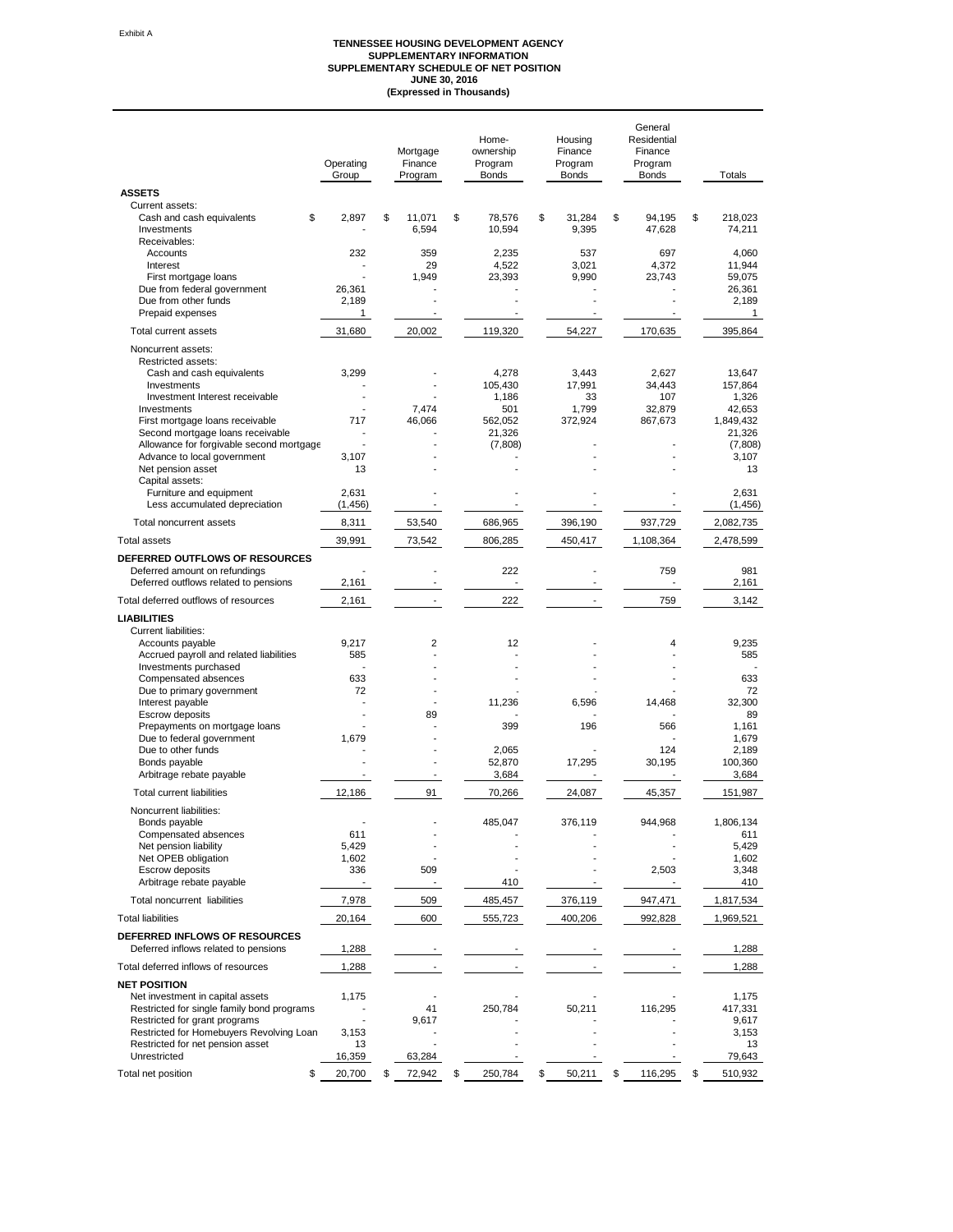# TENNESSEE HOUSING DEVELOPMENT AGENCY<br>SUPPLEMENTARY SCHEDULE OF REVENUES, EXPENSES, AND CHANGES IN NET POSITION<br>FOR THE YEAR ENDED JUNE 30, 2016<br>FOR THE YEAR ENDED JUNE 30, 2016<br>Expressed in Thousands)

|                                           | Operating<br>Group | Mortgage<br>Finance<br>Program | Home-<br>ownership<br>Program<br>Bonds | Housing<br>Finance<br>Program<br><b>Bonds</b> | General<br>Residential<br>Finance<br>Program<br><b>Bonds</b> | Totals        |
|-------------------------------------------|--------------------|--------------------------------|----------------------------------------|-----------------------------------------------|--------------------------------------------------------------|---------------|
| <b>OPERATING REVENUES</b>                 |                    |                                |                                        |                                               |                                                              |               |
| Mortgage interest income                  | \$<br>11           | \$<br>51                       | \$<br>34,588                           | \$<br>19,159                                  | \$<br>36,426                                                 | \$<br>90,235  |
| Investment income:                        |                    |                                |                                        |                                               |                                                              |               |
| Interest                                  | 38                 | 200                            | 6,847                                  | 618                                           | 2,011                                                        | 9,714         |
| Net increase (decrease) in the fair value |                    |                                |                                        |                                               |                                                              |               |
| of investments                            |                    | (129)                          | (3,519)                                | 126                                           | (320)                                                        | (3, 842)      |
| Federal grant administration fees         | 13,346             |                                |                                        |                                               |                                                              | 13,346        |
| Fees and other income                     | 2,753              |                                |                                        |                                               | 953                                                          | 3,706         |
| Total operating revenues                  | 16,148             | 122                            | 37,916                                 | 19,903                                        | 39,070                                                       | 113,159       |
| <b>OPERATING EXPENSES</b>                 |                    |                                |                                        |                                               |                                                              |               |
| Salaries and benefits                     | 15,845             |                                |                                        |                                               |                                                              | 15,845        |
| Contractual services                      | 4,976              |                                |                                        |                                               | 13                                                           | 4,989         |
| Materials and supplies                    | 1,233              |                                |                                        |                                               |                                                              | 1,233         |
| Rentals and insurance                     | 18                 |                                |                                        |                                               |                                                              | 18            |
| Other administrative expenses             | 571                |                                |                                        |                                               |                                                              | 571           |
| Other program expenses                    | 323                | 65                             | 7,993                                  | 158                                           | 1,144                                                        | 9,683         |
| Interest expense                          |                    | ÷,                             | 23,713                                 | 13,456                                        | 24,876                                                       | 62,045        |
| Mortgage service fees                     |                    | 92                             | 2,260                                  | 1,436                                         | 2,967                                                        | 6,755         |
| <b>Issuance costs</b>                     |                    |                                |                                        |                                               | 2,311                                                        | 2,311         |
| Depreciation                              | 511                | $\overline{\phantom{a}}$       | $\overline{\phantom{a}}$               |                                               |                                                              | 511           |
| Total operating expenses                  | 23,477             | 157                            | 33,966                                 | 15,050                                        | 31,311                                                       | 103,961       |
| Operating income (loss)                   | (7, 329)           | (35)                           | 3,950                                  | 4,853                                         | 7,759                                                        | 9,198         |
| <b>NONOPERATING REVENUES (EXPENSES)</b>   |                    |                                |                                        |                                               |                                                              |               |
| Federal grants revenue                    | 269,217            | ٠                              |                                        |                                               |                                                              | 269,217       |
| Other grant revenue                       |                    | 9                              |                                        |                                               |                                                              | 9             |
| Federal grants expenses                   | (269, 057)         |                                |                                        |                                               |                                                              | (269, 057)    |
| Local grants expenses                     | (12, 842)          |                                |                                        |                                               |                                                              | (12, 842)     |
| Total nonoperating revenues (expenses)    | (12,682)           | 9                              |                                        |                                               |                                                              | (12, 673)     |
| Income (loss) before transfers            | (20, 011)          | (26)                           | 3,950                                  | 4,853                                         | 7,759                                                        | (3, 475)      |
| Transfers (to) other funds                |                    |                                | (42, 180)                              |                                               |                                                              | (42, 180)     |
| Transfers from other funds                | 19,351             | 6,517                          |                                        | 8,831                                         | 7,481                                                        | 42,180        |
|                                           |                    |                                |                                        |                                               |                                                              |               |
| Change in net position                    | (660)              | 6,491                          | (38, 230)                              | 13,684                                        | 15,240                                                       | (3, 475)      |
| Total net position, July 1                | 21,360             | 66,451                         | 289,014                                | 36,527                                        | 101,055                                                      | 514,407       |
| Total net position, June 30               | \$<br>20,700       | \$<br>72,942                   | \$<br>250,784                          | \$<br>50,211                                  | \$<br>116,295                                                | \$<br>510,932 |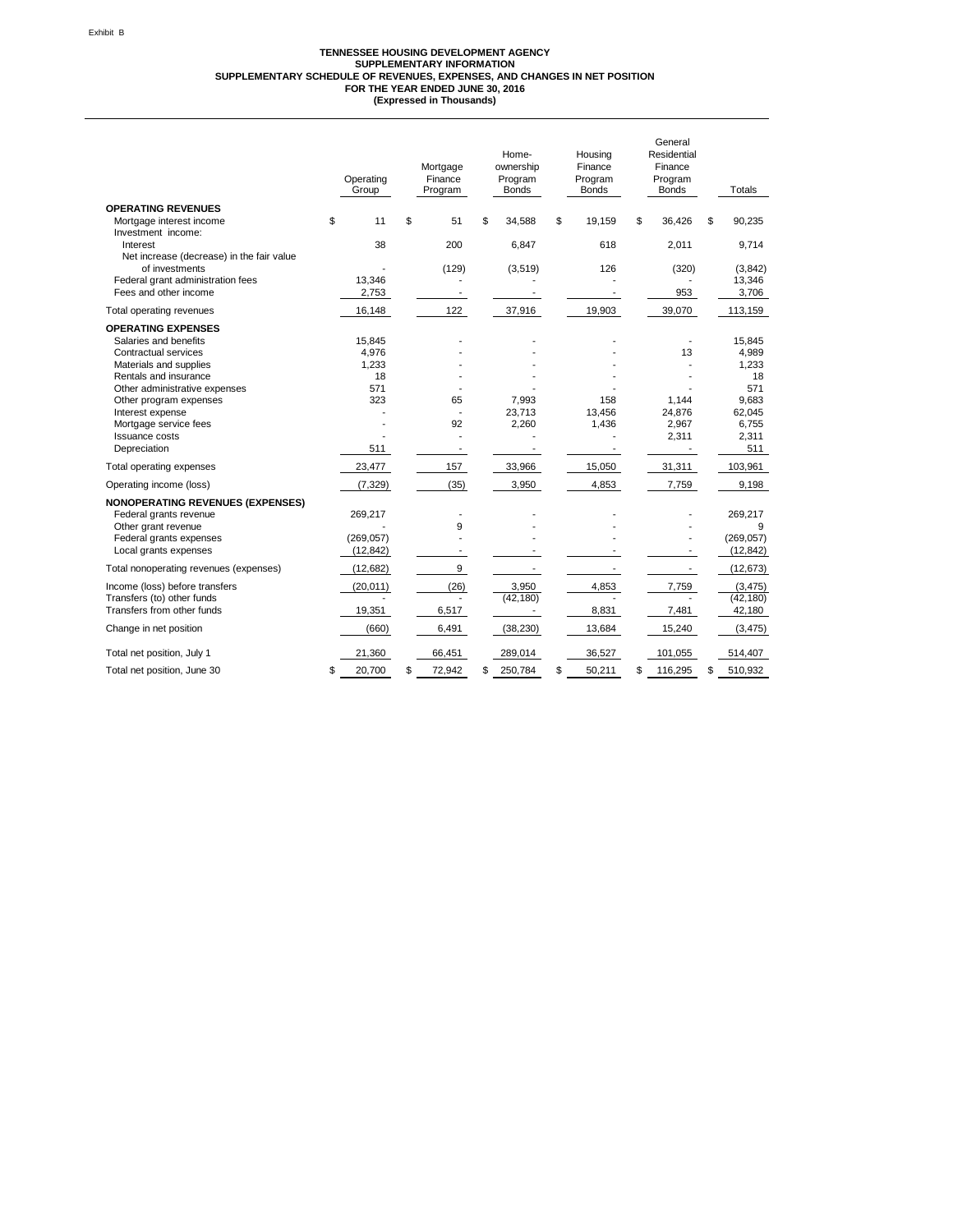#### **TENNESSEE HOUSING DEVELOPMENT AGENCY SUPPLEMENTARY INFORMATION SUPPLEMENTARY SCHEDULE OF CASH FLOWS FOR THE YEAR ENDED JUNE 30, 2016 (Expressed in Thousands)**

|                                                                  | Operating<br>Group | Mortgage<br>Finance<br>Program | Home-<br>ownership<br>Program<br><b>Bonds</b> |   | Housing<br>Finance<br>Program<br><b>Bonds</b> | General<br>Residential<br>Finance<br>Program<br><b>Bonds</b> | Totals               |
|------------------------------------------------------------------|--------------------|--------------------------------|-----------------------------------------------|---|-----------------------------------------------|--------------------------------------------------------------|----------------------|
| Cash flows from operating activities:<br>Receipts from customers | \$                 | \$<br>3,210                    | \$<br>211,158                                 | S | 92,903                                        | \$<br>110,315                                                | \$<br>417,586        |
| Receipts from federal government                                 | 12,862             |                                |                                               |   |                                               |                                                              | 12,862               |
| Receipts from other funds                                        | 1,299              |                                |                                               |   |                                               |                                                              | 1,299                |
| Other miscellaneous receipts                                     | 2,753              |                                |                                               |   |                                               | 953                                                          | 3.706                |
| Acquisition of mortgage loans                                    |                    | (2,627)                        | (16, 894)                                     |   |                                               | (273, 954)                                                   | (293, 475)           |
| Payments to service mortgages                                    |                    | (92)                           | (2,260)                                       |   | (1,436)                                       | (2,967)                                                      | (6, 755)             |
| Payments to suppliers                                            | (4,980)            | (65)                           | (1,800)                                       |   | (179)                                         | (1, 180)                                                     | (8, 204)             |
| Payments to other funds                                          |                    |                                |                                               |   | $\sim$                                        | (1, 299)                                                     |                      |
| Payments to or for employees                                     | (17,046)           | $\blacksquare$                 |                                               |   |                                               |                                                              | (1,299)<br>(17, 046) |
|                                                                  |                    |                                |                                               |   |                                               |                                                              |                      |
| Net cash provided (used) by operating activities                 | (5, 112)           | 426                            | 190,204                                       |   | 91,288                                        | (168, 132)                                                   | 108,674              |
| Cash flows from non-capital financing activities:                |                    |                                |                                               |   |                                               |                                                              |                      |
| Operating grants received                                        | 258,403            | 8                              |                                               |   |                                               |                                                              | 258,411              |
| Transfers in (out)                                               | 19,351             | 6,517                          | 4,178                                         |   | 8,831                                         | (38, 877)                                                    |                      |
| Proceeds from sale of bonds                                      |                    |                                |                                               |   |                                               | 306,902                                                      | 306,902              |
| Operating grants paid                                            | (285, 892)         |                                |                                               |   |                                               |                                                              | (285, 892)           |
| Cost of issuance paid                                            |                    |                                |                                               |   |                                               | (2, 311)                                                     | (2, 311)             |
| Principal payments                                               |                    |                                | (210, 520)                                    |   | (85, 445)                                     | (77, 385)                                                    | (373, 350)           |
| Interest paid                                                    |                    |                                | (30, 732)                                     |   | (13, 674)                                     | (23, 893)                                                    | (68, 299)            |
| Net cash provided (used) by non-capital financing activities     | (8, 138)           | 6,525                          | (237, 074)                                    |   | (90, 288)                                     | 164,436                                                      | (164, 539)           |
| Cash flows from capital and related financing activities:        |                    |                                |                                               |   |                                               |                                                              |                      |
| Purchases of capital assets                                      | (1, 174)           |                                |                                               |   |                                               |                                                              | (1, 174)             |
| Net cash used by capital and related financing activities        | (1, 174)           |                                |                                               |   |                                               |                                                              | (1, 174)             |
| Cash flows from investing activities:                            |                    |                                |                                               |   |                                               |                                                              |                      |
| Proceeds from sales and maturities of investments                |                    | 18,199                         | 153,221                                       |   | 33,007                                        | 200,972                                                      | 405,399              |
| Purchases of investments                                         |                    | (27, 712)                      | (137, 209)                                    |   | (40, 381)                                     | (222, 471)                                                   | (427, 773)           |
| Investment interest received                                     | 38                 | 205                            | 7,057                                         |   | 685                                           | 2,023                                                        | 10,008               |
| Increase in fair value of investments subject to fair value      |                    |                                |                                               |   |                                               |                                                              |                      |
| reporting and classified as cash equivalents                     |                    |                                | 39                                            |   | 18                                            | 30                                                           | 87                   |
| Net cash provided (used) by investing activities                 | 38                 | (9,308)                        | 23,108                                        |   | (6,671)                                       | (19, 446)                                                    | (12, 279)            |
| Net decrease in cash and cash equivalents                        | (14, 386)          | (2,357)                        | (23, 762)                                     |   | (5,671)                                       | (23, 142)                                                    | (69, 318)            |
| Cash and cash equivalents, July 1                                | 20,582             | 13,428                         | 106,616                                       |   | 40,398                                        | 119,964                                                      | 300,988              |
| Cash and cash equivalents, June 30                               | \$<br>6,196        | 11,071                         | 82,854<br>(continued)                         |   | 34,727                                        | 96,822                                                       | \$<br>231,670        |